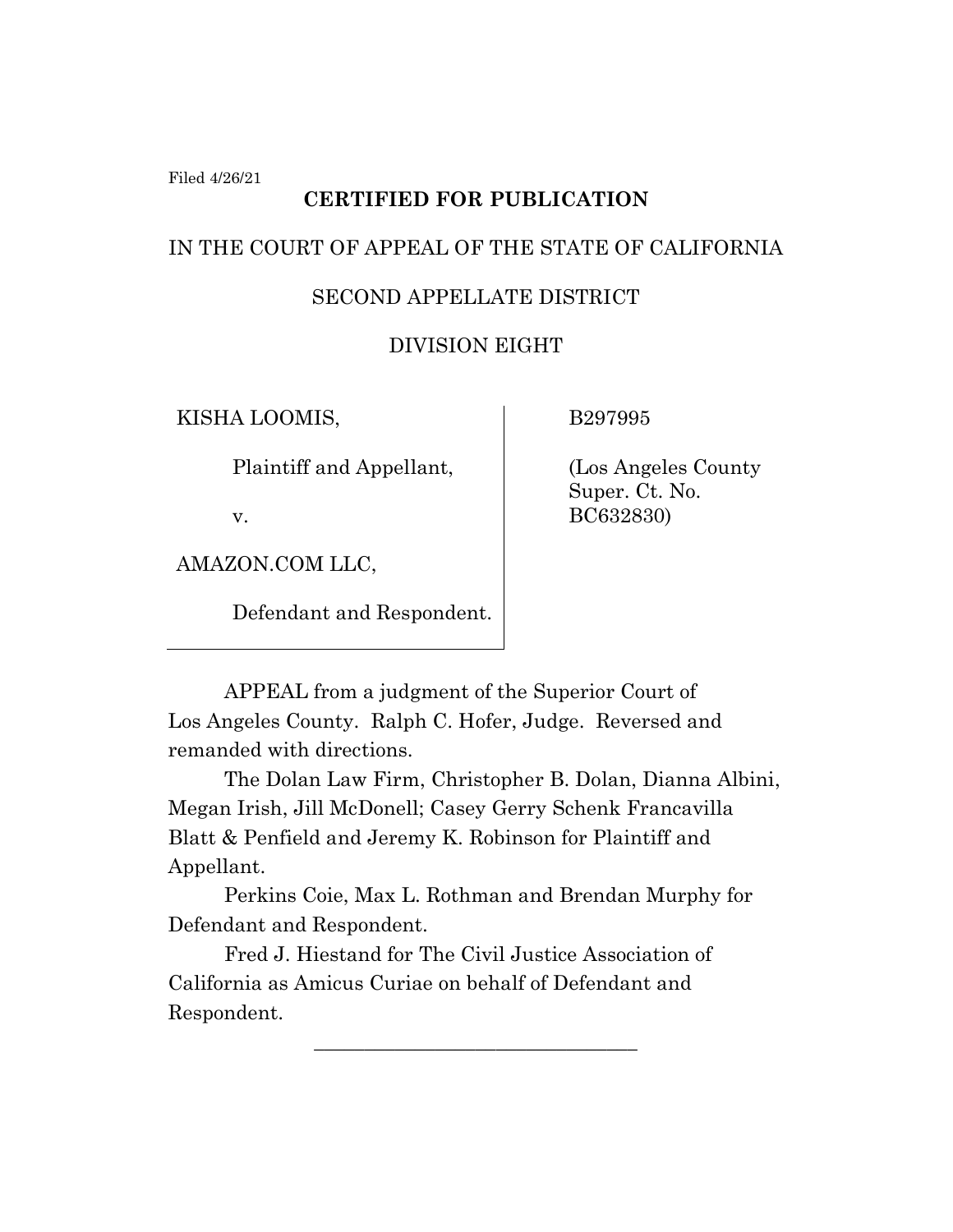Kisha Loomis brought suit against Amazon.com LLC (Amazon) for injuries she suffered from an allegedly defective hoverboard. The hoverboard was sold by a third party seller named TurnUpUp through the Amazon website. The trial court granted summary judgment in favor of Amazon. The primary issue on appeal is whether Amazon may be held strictly liable for Loomis's injuries from the defective product. Recently, the Fourth District addressed this issue as a matter of first impression in *Bolger v. Amazon.com, LLC* (2020) 53 Cal.App.5th 431 (*Bolger*), review denied November 18, 2020. *Bolger* held Amazon "is an 'integral part of the overall producing and marketing enterprise that should bear the cost of injuries resulting from defective products.'" (*Id.* at p. 453.) Our own review of California law on strict products liability persuades us that *Bolger* was correctly decided and that strict liability may attach under the circumstances of this case. We reverse and remand with directions.

#### **I. FACTS**

Loomis ordered a hoverboard on Amazon's website on November 28, 2015. The listing identified the seller to be TurnUpUp, a name used by SMILETO to sell its products on Amazon's marketplace. SMILETO is allegedly a company based in China. The hoverboard was shipped to Loomis by Forrinx Technology (USA), Inc. Loomis was notified by Amazon that the product shipped on December 1, 2015. On December 11, 2015, Loomis sent an e-mail inquiring whether the hoverboard would be delivered in time for Christmas. The e-mail was sent through Amazon's website. Loomis received the hoverboard on December 16, 2015. Loomis gifted the hoverboard to her son. On New Year's Eve, he plugged it into an outlet in Loomis's bedroom to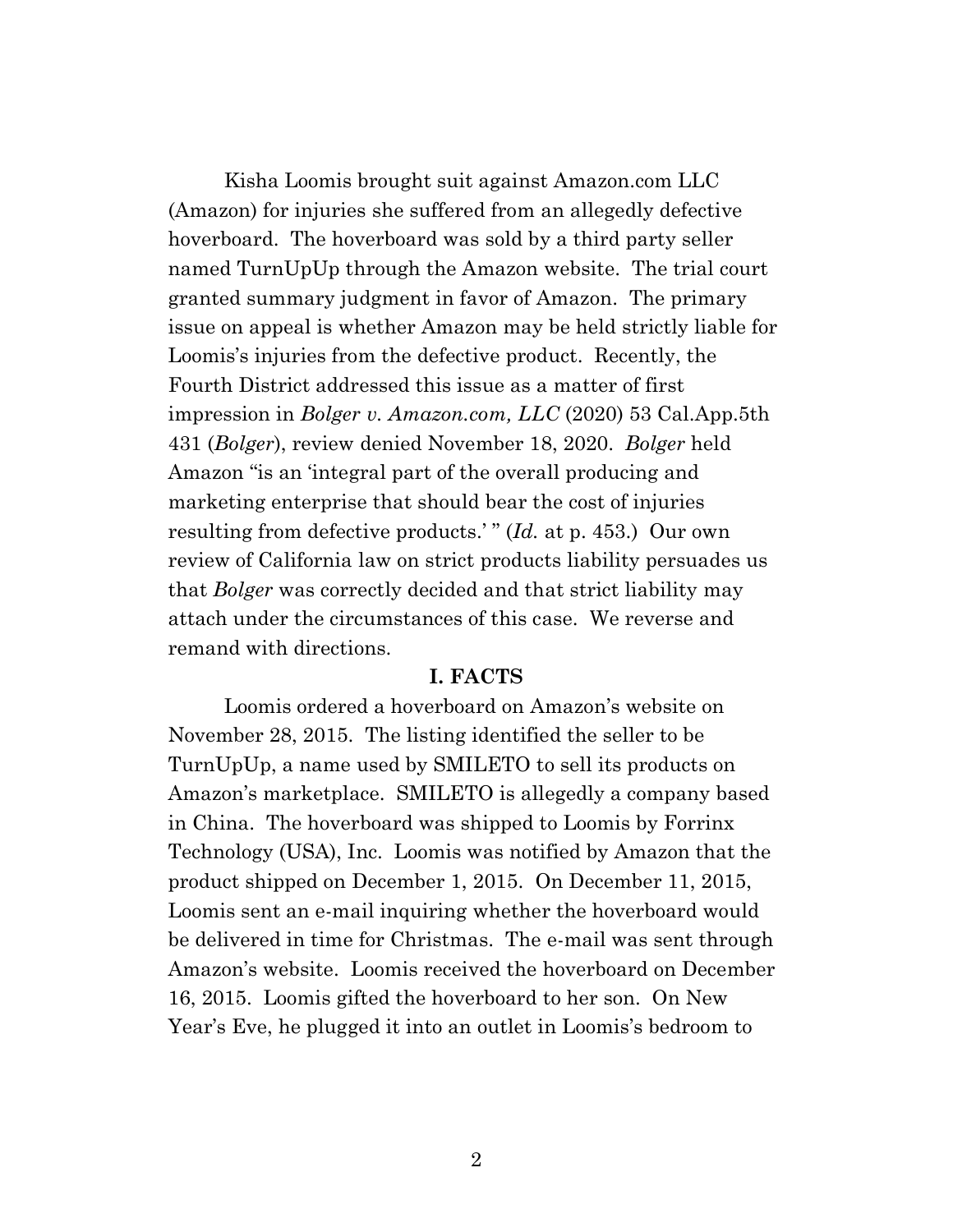charge. Loomis's boyfriend later discovered a fire burning in her bedroom. Her bed and the hoverboard were on fire. Loomis suffered burns to her hand and foot as a result of fighting the fire.

#### **A. Third Party Sales on Amazon.com**

Amazon.com is an online marketplace where Amazon and third party sellers list their products for sale. Amazon describes its marketplace as "an online mall" which provides an "online storefront" to third party sellers. Where Amazon is the seller of a product, it is identified as the seller on the product detail page, and it sources the product, sets the price, and holds title to it. This case does not involve an Amazon-listed product. Where a third party is the seller, it is identified as such on the product detail page and again on the order confirmation page before the user places the order. The third party sources the product, sets the price, and holds title to it.

All third party sellers operate under the Amazon Services Business Solutions Agreement (BSA). The BSA requires a seller to "ensure that [it is] the seller of each of [its] Products" and to provide Amazon with accurate, updated product information in a specified format. A third party seller chooses what products to sell and at what price. However, the BSA requires pricing parity, where the price is "at least as favorable to Amazon Site users as the most favorable terms" offered by the seller elsewhere.

Amazon provides payment processing for all third party sales. It remits the purchase price to the third party seller on a set schedule minus any service fees it may charge. Amazon collects a "referral fee," a percentage of the sale price per item sold by the third-party seller, depending on the nature of the item sold. For toys, such as hoverboards, the referral fee is 15 percent of the sale price. The seller is required to route all payments and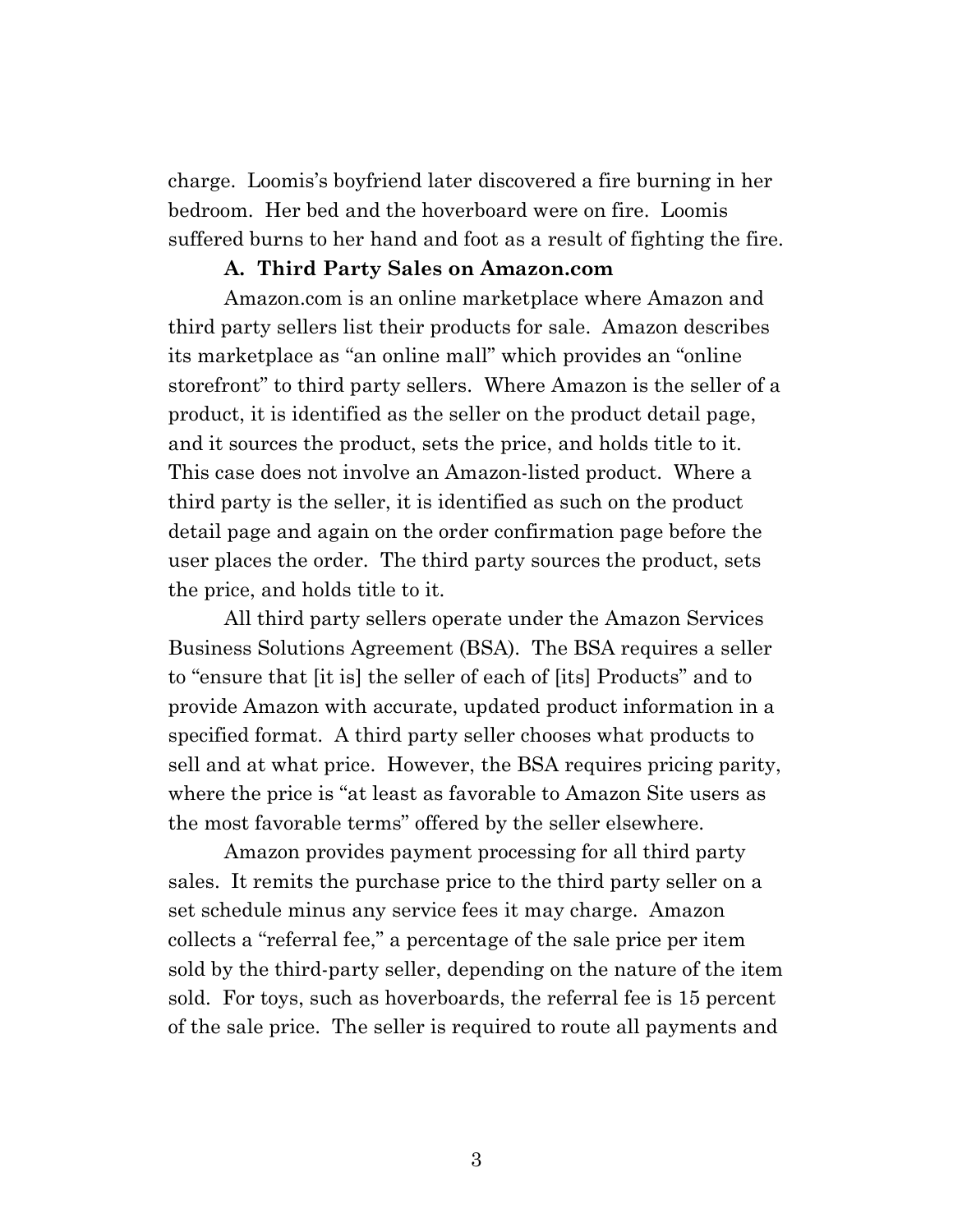refunds through Amazon, who may withhold payments, sometimes permanently, from the seller based upon its investigation of any disputes or claims. Refunds due to purchasers are calculated by the seller according to Amazon's refund policies and routed through Amazon. The BSA further required all communications between the seller and buyer to be made through Amazon.

Under the BSA, Amazon expressly reserves the right to control of its website and listings: "We have the right in our sole discretion to determine the content, appearance, design, functionality and all other aspects of the Amazon Sites, including by redesigning, modifying, removing or restricting access to any of them, and by suspending, prohibiting or removing any listing." The BSA also allows Amazon in its sole discretion to refuse to process or cancel any transactions.

The seller must also ensure its materials, products, offers and sales comply with all applicable laws. The BSA advises third party sellers they are "responsible for any non-conformity or defect in, or any public or private recall of, any of [their] Products or other products provided in connection with [the] Products." In addition to Amazon's own efforts to monitor recalls, the BSA requires third party sellers to notify Amazon "promptly" of any public or private recalls of their products.

Sellers also agree to indemnify Amazon from any liability arising from its products. For those sellers whose gross proceeds exceed a specified threshold, which was applicable to TurnUpUp, the BSA also requires them to acquire excess insurance naming Amazon as an additional insured.

Some third party sellers utilize Fulfillment by Amazon (FBA) services, which allow the seller to store its inventory in an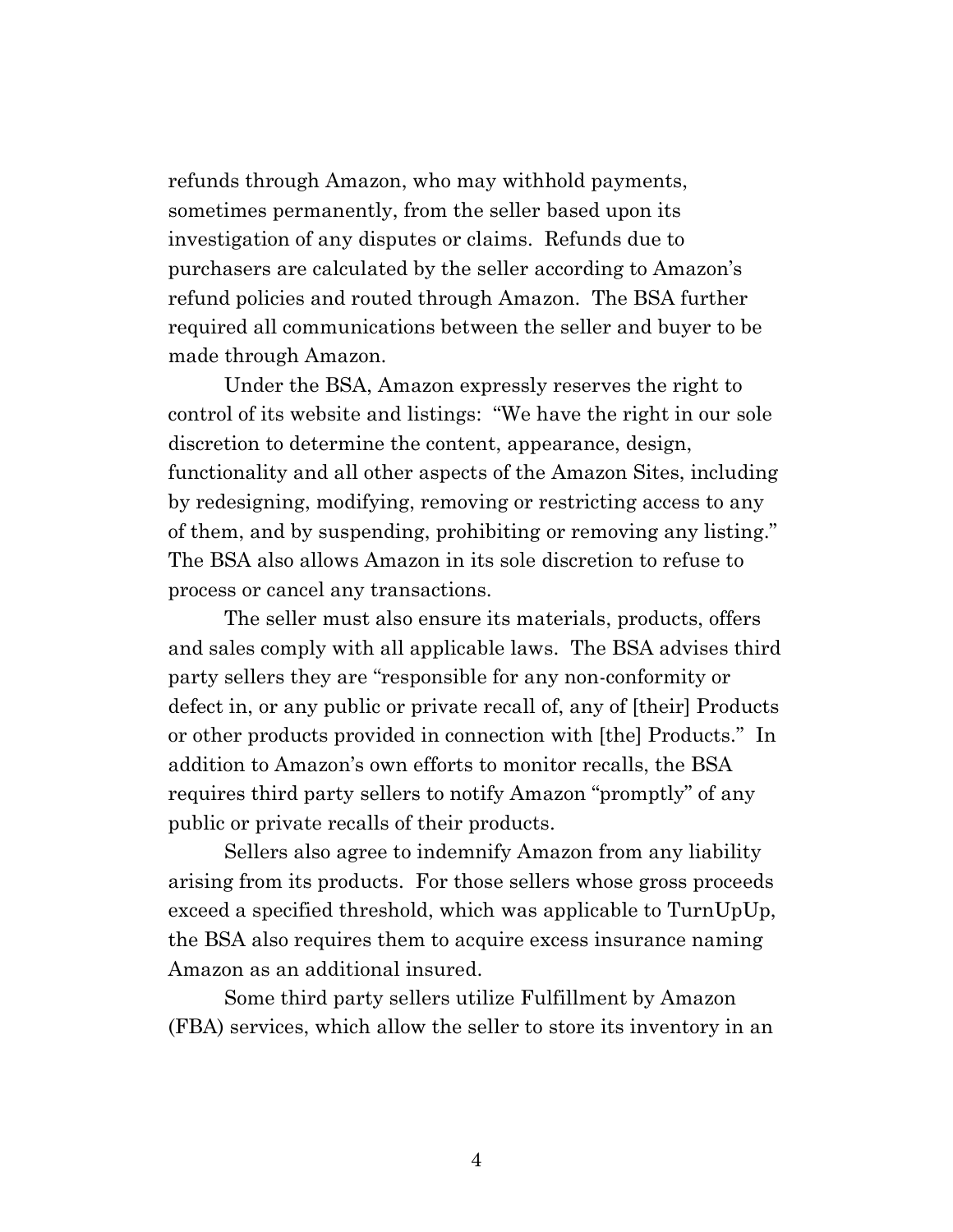Amazon warehouse. If a product is sold under the FBA, Amazon packages and ships the product to the purchaser. TurnUpUp did not elect to utilize the FBA services.

Amazon provides purchasers with what it calls an "A-to-z Guarantee:" "We want you to buy with confidence any time you make a purchase on the Amazon.com Website or use Amazon Pay. . . . The condition of the item you buy and its timely delivery are guaranteed under the unconditional A-to-z Guarantee." Amazon, however, does not consider the A-to-z Guarantee to constitute a warranty for the products it lists. It instead warns purchasers in its Conditions of Use that third parties sell products through Amazon and that Amazon is "not responsible for examining or evaluating, and [does] not warrant, the offerings of any of these businesses or individuals . . . . Amazon does not assume any responsibility or liability for the actions, product, and content of all these and any other third parties."

#### **B. The Sale of Hoverboards on Amazon**

More than 380,000 hoverboards were purchased through Amazon in 2015. The vast majority were sold by third party sellers. Under the BSA, Amazon charged TurnUpUp various fees for its services, including a \$39.99 monthly nonrefundable subscription fee and a 15 percent referral fee that was calculated from the total sales price of each product. For the transaction at issue, Amazon received a referral fee of \$55.50 from the \$370 sale of the TurnUpUp hoverboard to Loomis. For the period between September 14, 2015, and December 16, 2015, TurnUpUp sold hoverboards totaling \$736,366.68 through Amazon. Amazon received \$110,645.92 in fees from those sales.

In late November 2015, Amazon's product safety team began investigating hoverboards in response to press reports that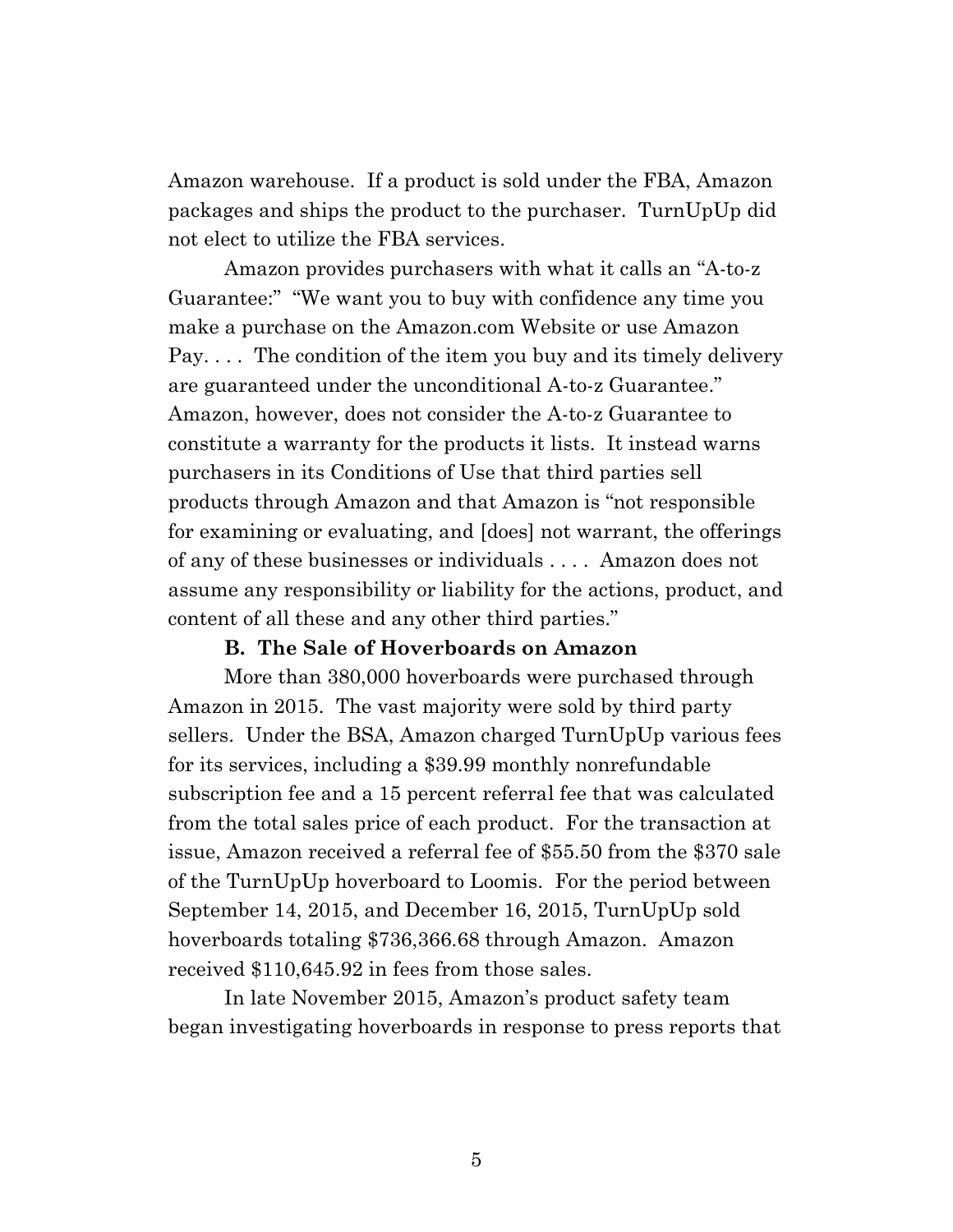hoverboards were involved in fires. It identified 17 reports of fire or smoke allegedly caused by hoverboards sold through Amazon. These 17 reports involved different models and manufacturers.

On December 10, 2015, Amazon decided to remove all third party hoverboard listings from its website. It sent all prior hoverboard purchasers an e-mail notifying them of the reports of safety problems with hoverboards. Loomis testified in her deposition she did not recall receiving such an e-mail from Amazon.

During this time, the Consumer Product Safety Commission (CPSC) conducted its own investigation into hoverboard safety and was in contact with Amazon about it. On February 18, 2016, the CPSC issued a letter stating that it regarded hoverboards that do not comply with a draft Underwriters Laboratories voluntary standard as presenting a potential "substantial product hazard." The CPSC announced recalls of certain hoverboard models in July 2016.

#### **C. The Legal Proceedings**

Loomis brought suit against  $\text{Forrinx}^1$  and Doe defendants for products liability and fraud on September 2, 2016. In a form complaint, Loomis alleged three "counts" related to the product liability cause of action. Count one alleged strict products liability, count two alleged negligence, and count three alleged a breach of warranty. Loomis later amended her complaint to substitute Amazon into the lawsuit for a Doe defendant.

Amazon moved for summary judgment on a number of grounds, including that it did not fall within the chain

<sup>&</sup>lt;sup>1</sup> Forrinx failed to appear and a default was entered against it.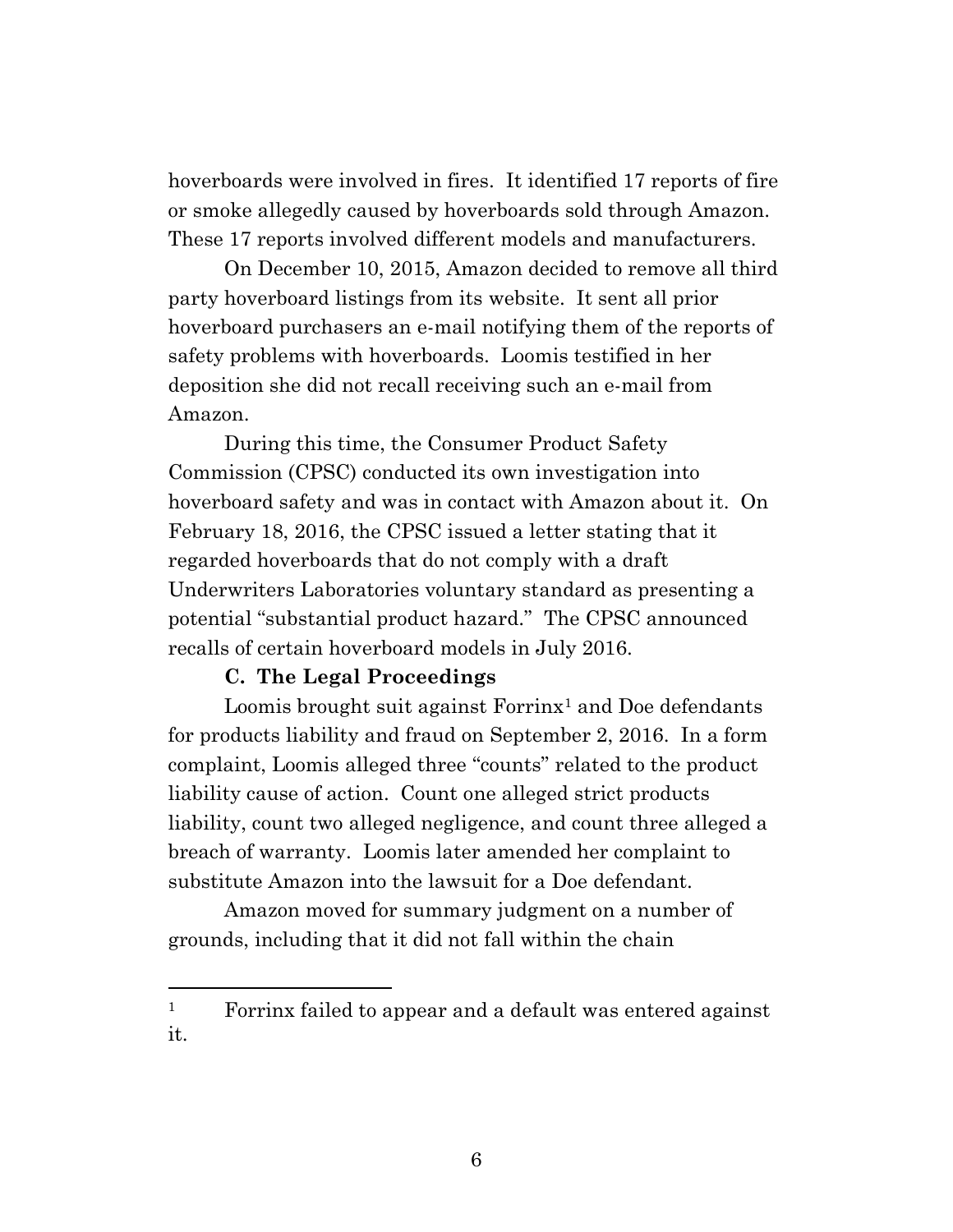of distribution for product liability purposes, it could not be liable under the "marketing enterprise theory" for those entities that fell outside the chain of distribution, and the federal Communications Decency Act (47 U.S.C. § 230) (CDA) barred Loomis's claims.<sup>2</sup> The trial court granted Amazon's motion for summary judgment. Loomis timely appealed.

## **II. DISCUSSION**

At issue in this appeal are Loomis's strict and negligent product liability claims. <sup>3</sup> She contends summary adjudication was improperly granted due to Amazon's participation in the vertical chain of distribution for the product. Amazon disclaims any liability on the ground it is neither a manufacturer nor seller of the hoverboard. We conclude there exist triable issues of

<sup>2</sup> Under the CDA, "[n]o provider or user of an interactive computer service shall be treated as the publisher or speaker of any information provided by another information content provider."  $(47 \text{ U.S.C.} \S 230 \text{ (c)}(1))$ . "No cause of action may be brought and no liability may be imposed under any State or local law that is inconsistent with this section." (*Id.*, (e)(3).)

<sup>3</sup> Loomis acknowledges her fraud claim (second cause of action) and breach of warranty claim (count three of the first cause of action) are not at issue in this appeal. In the respondent's brief, Amazon informed us that we need not address its CDA-based arguments as "[Loomis] has abandoned her fraud claim and frames her remaining claims as based solely on Amazon's role in the transaction, not on the website's content." We understand this statement to mean Amazon concedes the CDA only applied to shield it from Loomis's fraud claim and not her strict liability and negligence claims. Accordingly, we agree we need not address whether the CDA provides immunity to Amazon from the strict liability and negligence claims.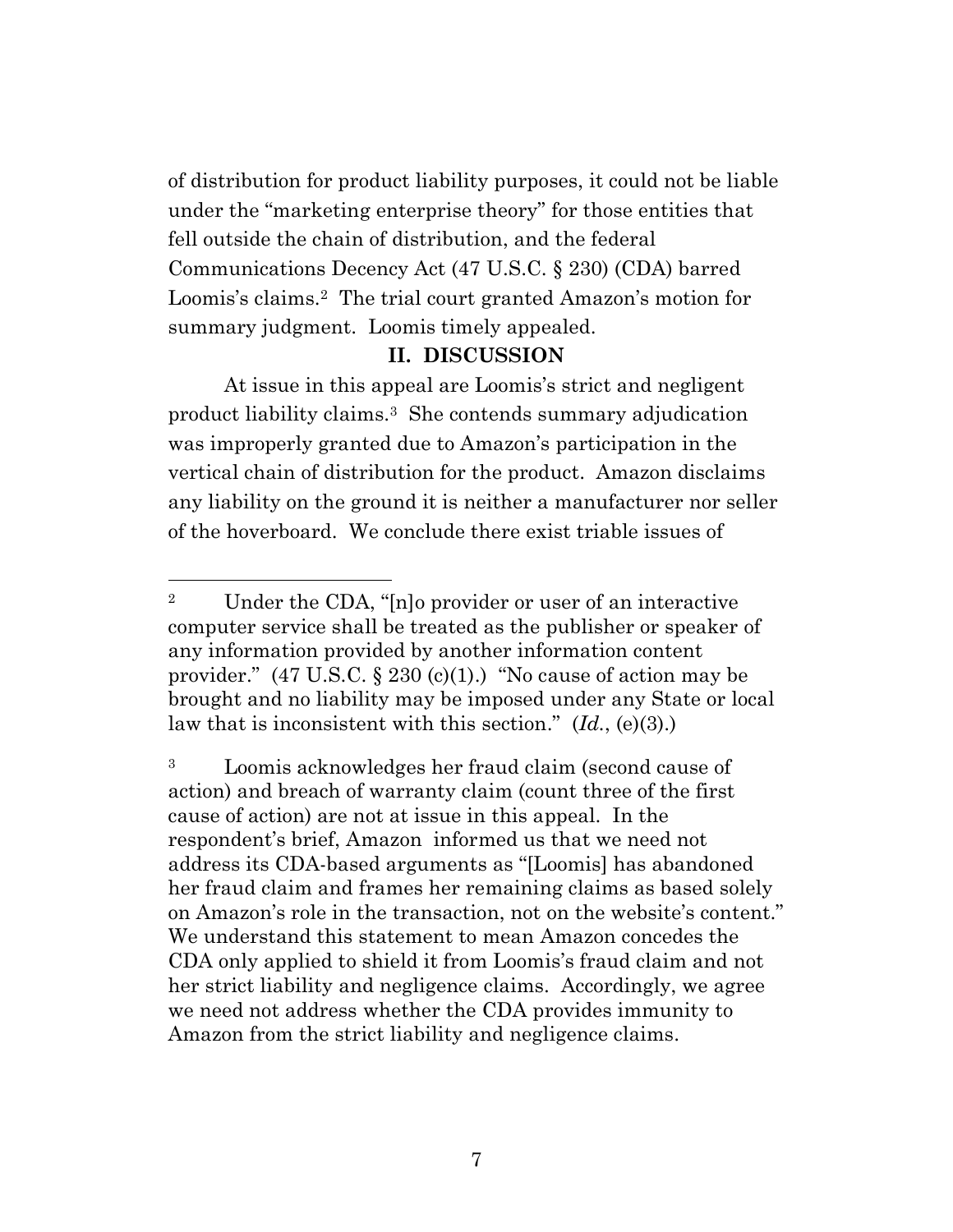material fact which warrant reversal of summary adjudication as to these claims.<sup>4</sup>

#### **A. Standard of Review**

A defendant moving for summary judgment must show that one or more elements of a cause of action cannot be established or that there is a complete defense to the cause of action. (Code Civ. Proc., § 437c, subd. (p)(2); *Miller v. Department of Corrections* (2005) 36 Cal.4th 446, 460.) Once the defendant's burden has been met, the plaintiff is required to show a triable issue of material fact as to the cause of action or defense. (Code Civ. Proc.,  $\S$  437c, subd. (p)(2).) A triable issue of fact is created when the evidence reasonably permits the trier of fact, under the applicable standard of proof, to find the purportedly contested fact in favor of the party opposing the motion. (*Lugtu v. California Highway Patrol* (2001) 26 Cal.4th 703, 722.) The plaintiff may not rely on the allegations in her pleadings but must set forth the specific facts showing the triable issue. (Code Civ. Proc.,  $\S$  437c, subd. (p)(2).)

We review the record de novo, considering all the evidence set forth in the moving and opposing papers except that to which

<sup>4</sup> Loomis also contends her claim for punitive damages survives summary adjudication because her products liability claims do. Amazon does not address this issue in its respondent's brief. Below, it sought summary adjudication of punitive damages on the ground Loomis had no viable underlying claims to support it. It presented no argument as to the merits of the claim. Loomis is correct that a punitive damages award may properly be entered in a strict products liability suit. (*Grimshaw v. Ford Motor Co.* (1981) 119 Cal.App.3d 757, 807-808, disapproved on a different ground by *Kim v. Toyota Motor Corp.* (2018) 6 Cal.5th 21.)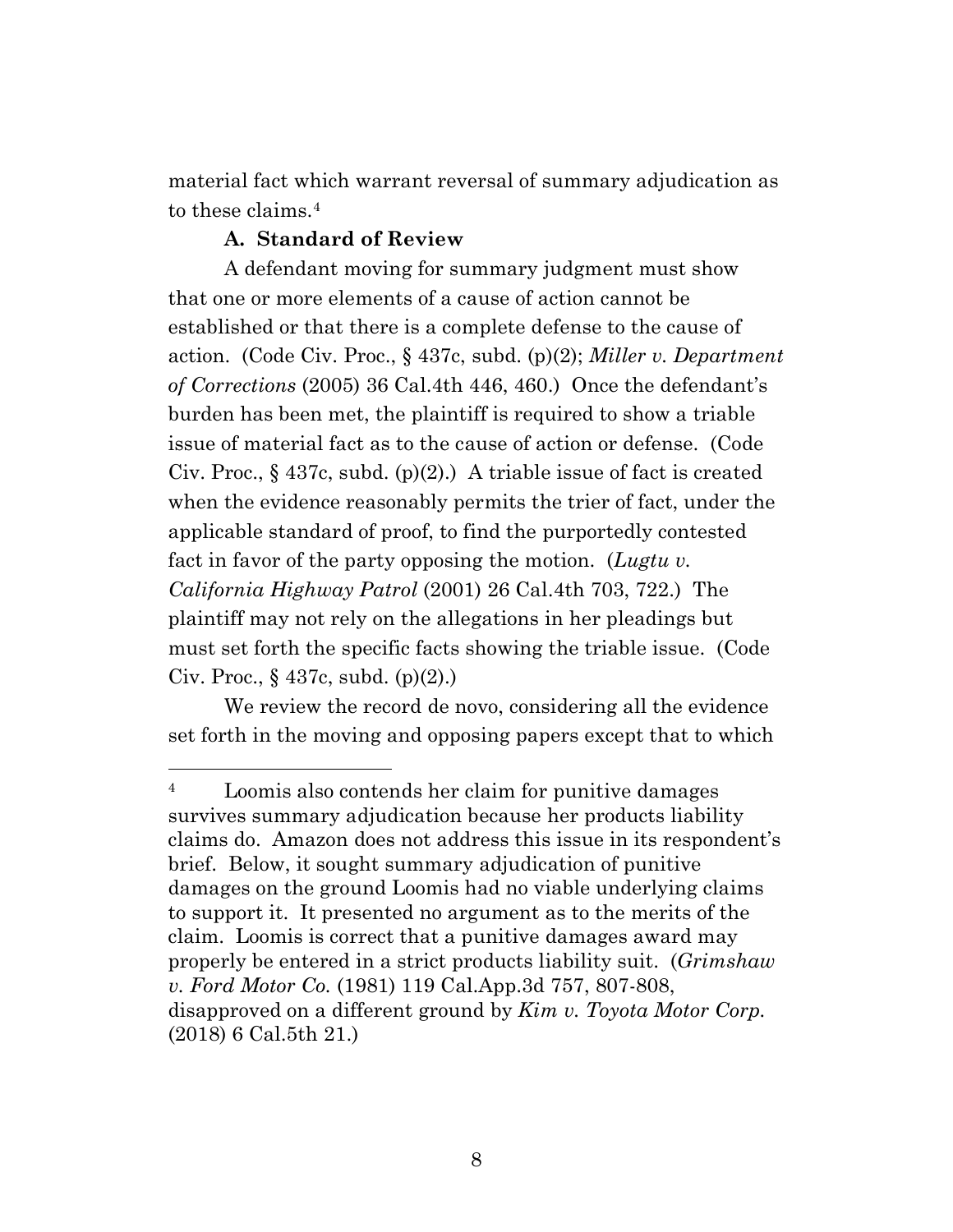objections were made and sustained. We liberally construe the evidence in support of the plaintiff opposing summary judgment and resolve doubts concerning the evidence in her favor. (Code Civ. Proc. § 437c, subd. (c); *Yanowitz v. L'Oreal USA, Inc*. (2005) 36 Cal.4th 1028, 1037; *AARTS Productions, Inc. v. Crocker National Bank* (1986) 179 Cal.App.3d 1061, 1064–1065.)

# **B. The Doctrine of Strict Products Liability in California**

*Greenman v. Yuba Power Products, Inc.* (1963) 59 Cal.2d 57, 62 (*Greenman*) established the doctrine of strict products liability when it held "[a] manufacturer is strictly liable in tort when an article he places on the market, knowing that it is to be used without inspection for defects, proves to have a defect that causes injury to a human being." "The purpose of such liability is to insure that the costs of injuries resulting from defective products are borne by the manufacturers that put such products on the market rather than by the injured persons who are powerless to protect themselves." (*Id.* at p. 63.)

The California Supreme Court extended the doctrine to retailers in *Vandermark v. Ford Motor Co*. (1964) 61 Cal.2d 256 (*Vandermark*), reasoning, "Retailers like manufacturers are engaged in the business of distributing goods to the public. They are an integral part of the overall producing and marketing enterprise that should bear the cost of injuries resulting from defective products. [Citation.] In some cases the retailer may be the only member of that enterprise reasonably available to the injured plaintiff. In other cases the retailer himself may play a substantial part in insuring that the product is safe or may be in a position to exert pressure on the manufacturer to that end; the retailer's strict liability thus serves as an added incentive to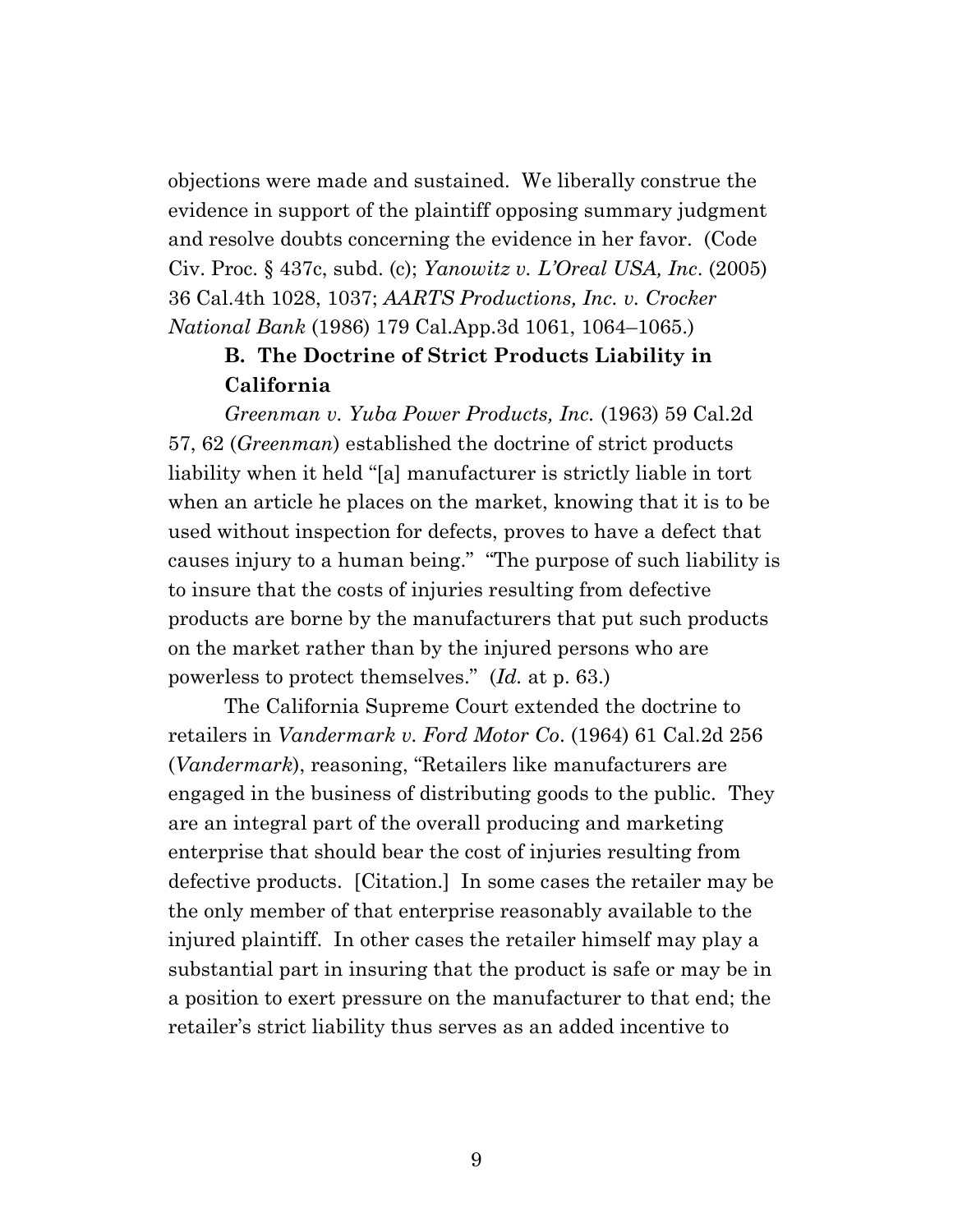safety. Strict liability on the manufacturer and retailer alike affords maximum protection to the injured plaintiff and works no injustice to the defendants, for they can adjust the costs of such protection between them in the course of their continuing business relationship." (*Id.* at pp. 262-263.)

California courts must consider the policies underlying the doctrine to determine whether to extend strict liability in a particular circumstance. (*Anderson v. Owens–Corning Fiberglas Corp.* (1991) 53 Cal.3d 987, 995 (*Anderson*); *O'Neil v. Crane Co*. (2012) 53 Cal.4th 335, 362–363 (*O'Neil*).) The public policies articulated in *Greenman* and *Vandermark* that form the foundation for the application of strict liability are the following: (1) whether Amazon may play a substantial part in insuring that the product is safe or may be in a position to exert pressure on the manufacturer to that end, (2) whether Amazon may be the only member in the distribution chain reasonably available to the injured plaintiff, and (3) whether Amazon is in a position to adjust the costs of compensating the injured plaintiff amongst various members in the distribution chain. (*Vandermark*, *supra*, 61 Cal.2d at pp. 262-263.)

Applying these policy considerations, courts have extended strict products liability to entities within the chain of distribution, including bailors and lessors (*Price v. Shell Oil Company* (1970) 2 Cal.3d 245, 248); wholesalers and distributors (*Barth v. B. F. Goodrich Tire Co.* (1968) 265 Cal.App.2d 228, 252- 253; *Canifax v. Hercules Powder Co.* (1965) 237 Cal.App.2d 44, 52 (*Canifax*)); and sellers of mass-produced homes (*Kriegler v. Eichler Homes, Inc.* (1969) 269 Cal.App.2d 224, 227). Courts have found these defendants were responsible for passing the product down the line to the consumer, had the ability to affect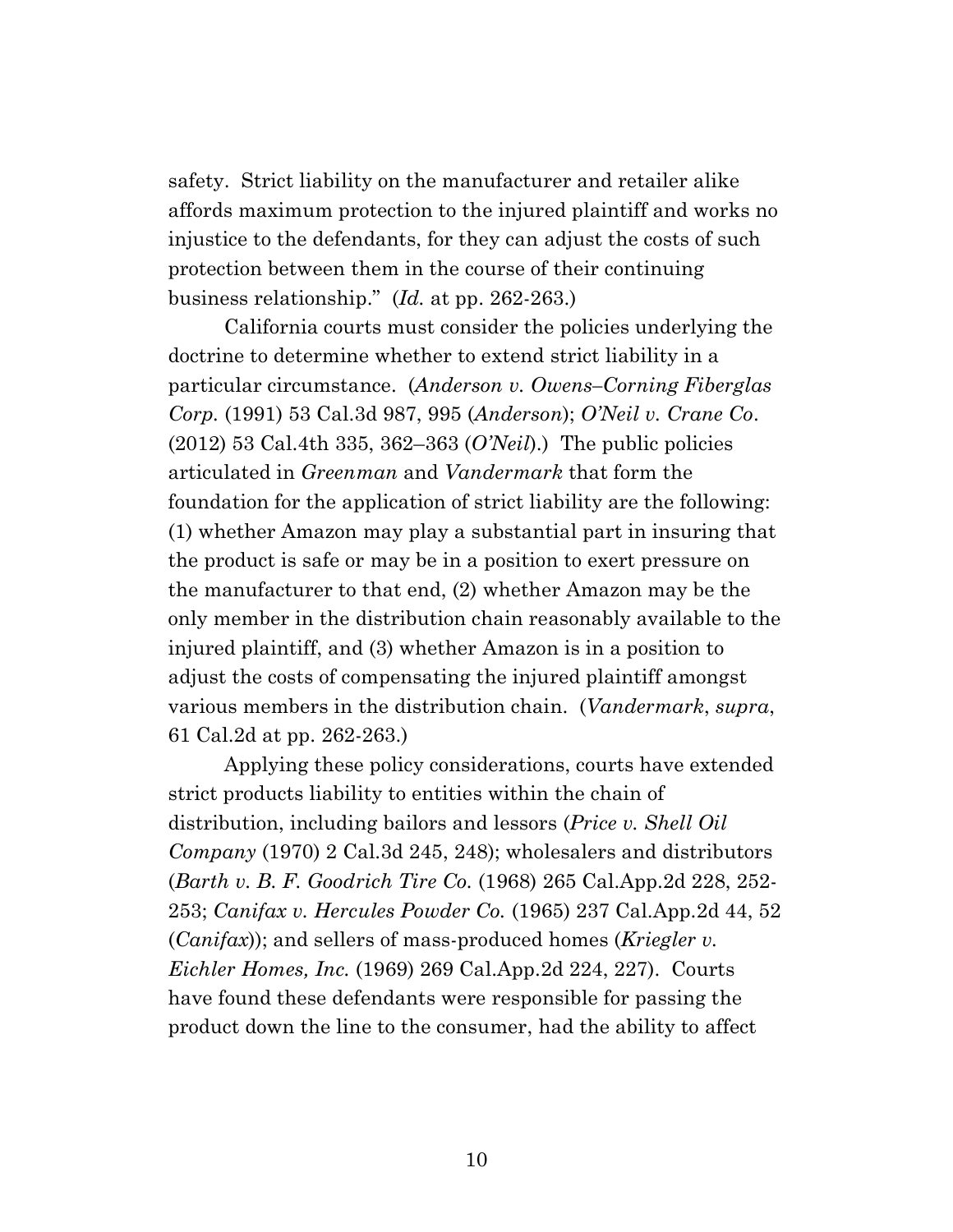product safety by exerting pressure on the manufacturer, and were able to bear the cost of compensating for injuries. (*Arriaga v. CitiCapital Commercial Corp.* (2008) 167 Cal.App.4th 1527, 1535 (*Arriaga*).) Courts, however, have declined to extend the doctrine to hotel proprietors (*Peterson v. Superior Court* (1995) 10 Cal.4th 1185); sellers of used products (*Wilkinson v. Hicks* (1981) 126 Cal.App.3d 515); and auctioneers (*Tauber–Arons Auctioneers Co. v. Superior Court* (1980) 101 Cal.App.3d 268 (*Tauber-Arons*)), who were found to have little to no relationship with the manufacturer and thus lacked the ability to affect product safety.

A consumer injured by a defective product "may now sue 'any business entity in the chain of production and marketing, from the original manufacturer down through the distributor and wholesaler to the retailer; liability of all such defendants is joint and several.'" (*Wimberly v. Derby Cycle Corp.* (1997) 56 Cal.App.4th 618, 628.) The purpose for this approach "is to extend liability to all those engaged in the overall producing and marketing enterprise who should bear the social cost of the marketing of defective products." (*Kaminski v. Western MacArthur Co.* (1985) 175 Cal.App.3d 445, 455-456.)

"The strict liability doctrine derives from judicially perceived public policy considerations, i.e., enhancing product safety, maximizing protection to the injured plaintiff, and apportioning costs among the defendants. [Citations.] Where these policy justifications are not applicable, the courts have refused to hold the defendant strictly liable even if that defendant could technically be viewed as a '"link in the chain"' in getting the product to the consumer market. [Citation.] In other words, the facts must establish a sufficient causative relationship or connection between the defendant and the product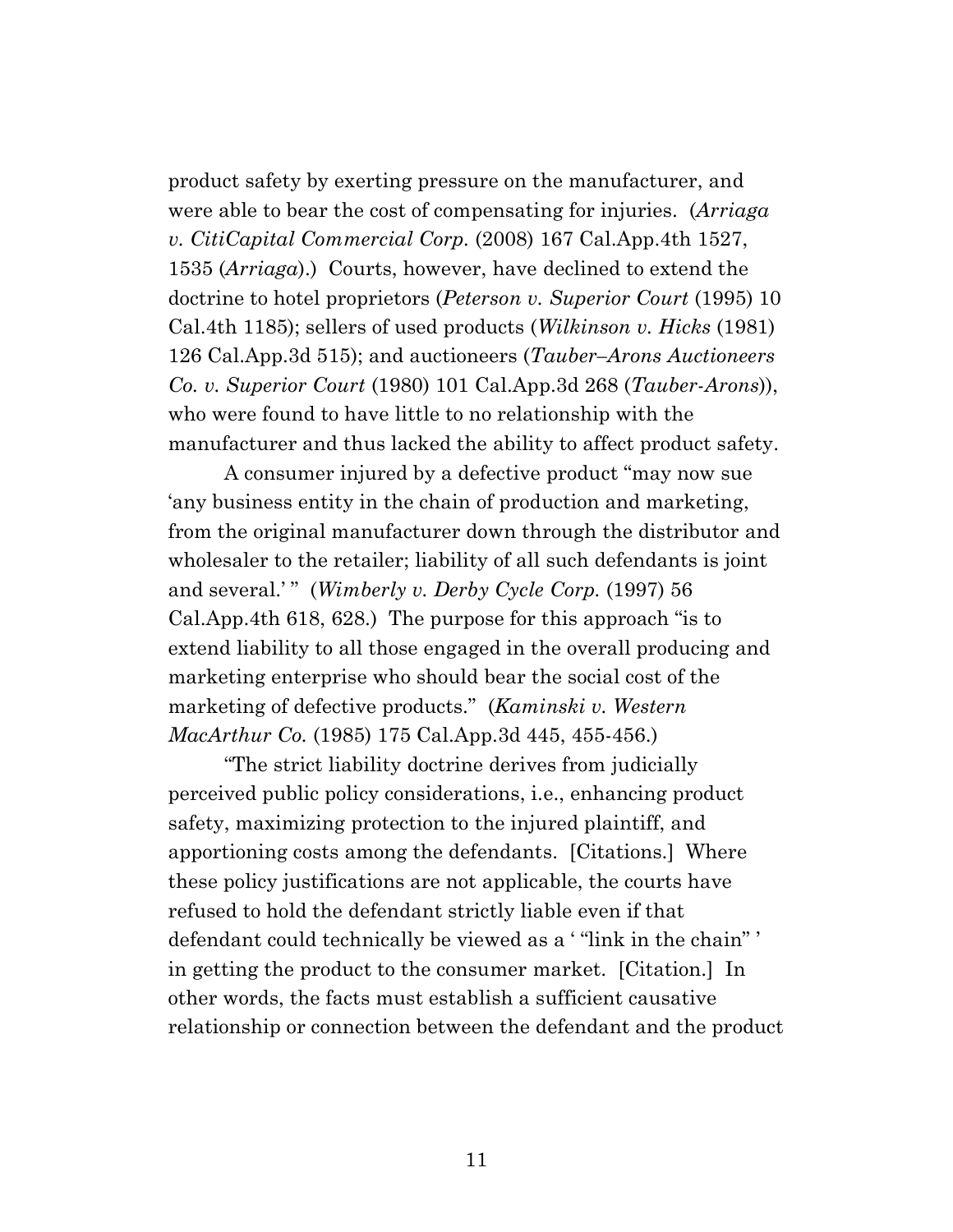so as to satisfy the policies underlying the strict liability doctrine." (*Arriaga, supra,* 167 Cal.App.4th at p. 1535.)

The court in *Bay Summit Community Assn. v. Shell Oil Co.* (1996) 51 Cal.App.4th 762 (*Bay Summit)*, set forth three factors to determine whether such a causative relationship or connection exists when the defendant falls outside the vertical chain of distribution. Under the marketing enterprise theory or stream of commerce approach, the plaintiff must show: "(1) the defendant received a direct financial benefit from its activities and from the sale of the product; (2) the defendant's role was integral to the business enterprise such that the defendant's conduct was a necessary factor in bringing the product to the initial consumer market; and (3) the defendant had control over, or a substantial ability to influence, the manufacturing or distribution process." (*Id.* at p.776; *Kasel v. Remington Arms Co.* (1972) 24 Cal.App.3d 711 (*Kasel)*.)

#### **C. Bolger v. Amazon.com LLC**

In *Bolger,* the Fourth District applied strict products liability analysis to substantially identical facts as presented in this case. There, the plaintiff bought a replacement battery for her laptop from a third party seller through the Amazon website. The battery allegedly exploded several months later, causing severe burns. (*Bolger, supra,* 53 Cal.App.5th at p. 437.) The trial court granted summary judgment in favor of Amazon on the ground it did not distribute, manufacture, or sell the product in question. The Fourth District reversed. (*Id.* at p. 439.)

The *Bolger* court found Amazon was "a direct link in the chain of distribution, acting as a powerful intermediary between the third party seller and the consumer." (*Bolger, supra,* 53 Cal.App.5th at p. 438.) "As a factual and legal matter, Amazon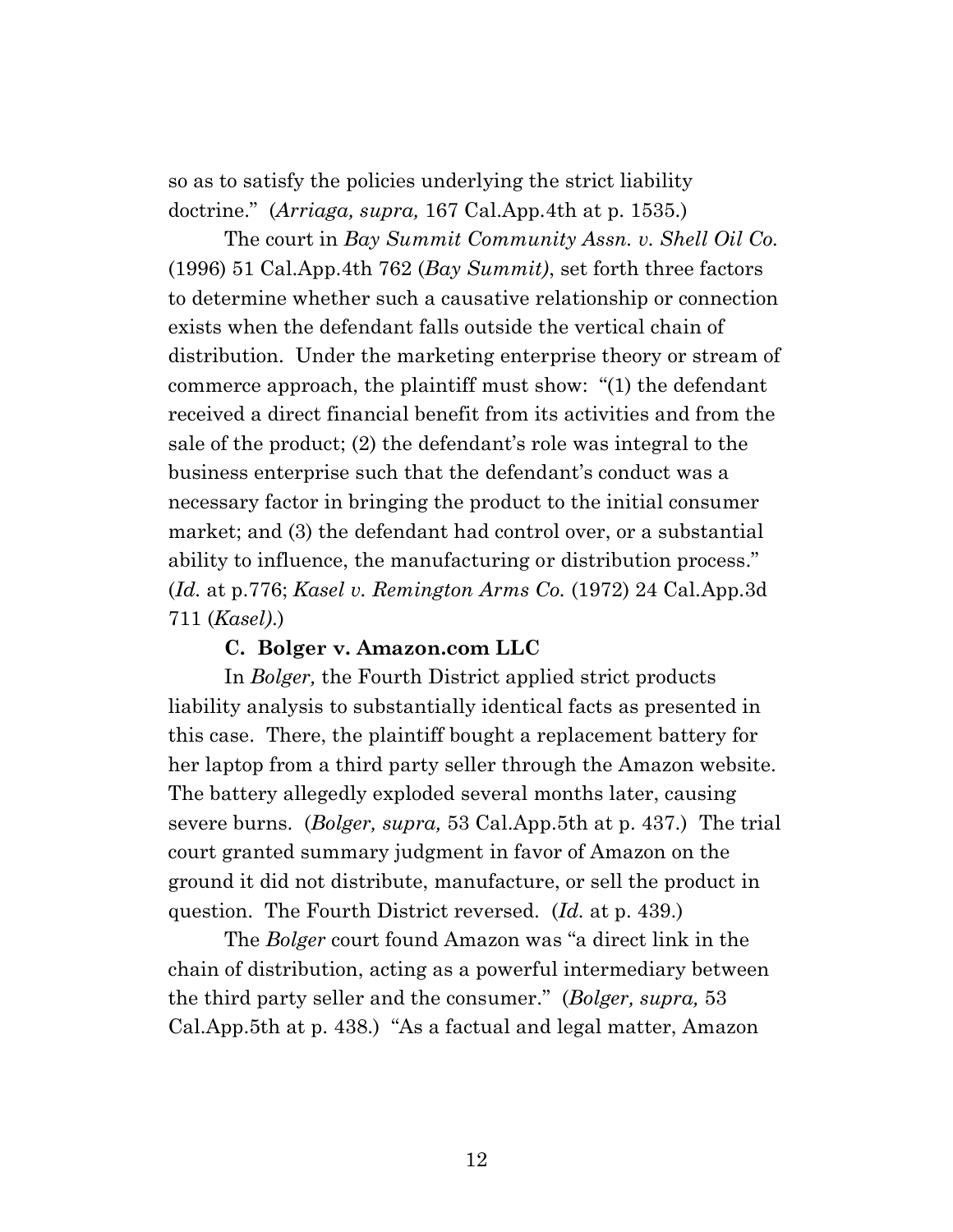placed itself between [the seller] and Bolger in the chain of distribution of the product at issue here. Amazon accepted possession of the product from [the seller], stored it in an Amazon warehouse, attracted Bolger to the Amazon website, provided her with a product listing for [the seller's] product, received her payment for the product, and shipped the product in Amazon packaging to her. Amazon set the terms of its relationship with [the seller], controlled the conditions of [the seller's] offer for sale on Amazon, limited [the seller's] access to Amazon's customer information, forced [the seller] to communicate with customers through Amazon, and demanded indemnification as well as substantial fees on each purchase. Whatever term we use to describe Amazon's role, be it 'retailer,' 'distributor,' or merely 'facilitator,' it was pivotal in bringing the product here to the consumer." (*Ibid.*)

After concluding Amazon was a link in the chain of distribution, the *Bolger* court found the policies articulated in *Greenman, Vandermark,* and their progeny supported imposition of strict liability. The court found Amazon was the only member of the enterprise reasonably available to an injured consumer in some cases, it played a substantial part in ensuring the products listed on its website were safe, it could and did exert pressure on upstream distributors like the instant seller to enhance safety, and it had the ability to adjust the cost of liability between itself and its third party sellers. The court concluded Amazon should be held liable if a product sold through its website turned out to be defective, since strict liability in the instant case afforded maximum protection to the injured plaintiff and worked no injustice to Amazon. (*Bolger, supra,* 53 Cal.App.5th at pp. 453- 455.)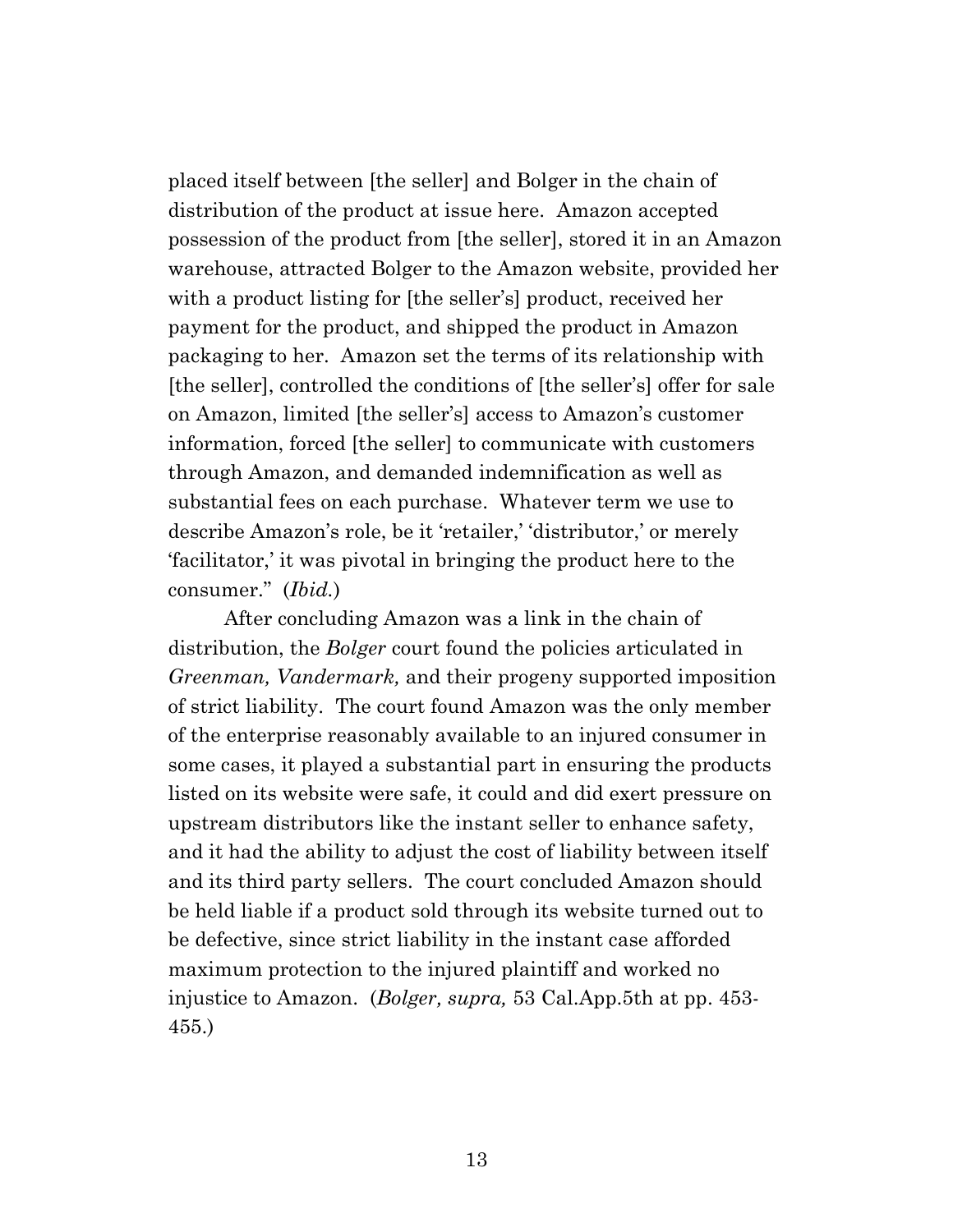In *Bolger*, Amazon presented many of the same arguments to disclaim liability as it does in this case. (*Bolger, supra,* 53 Cal.App.5th at pp. 455-458.) The court rejected each of these arguments.

Amazon initially focused on dictionary or Commercial Code definitions of "seller" and "distributor" to argue those definitions did not apply to it. It asserted it was a service provider that was not subject to strict liability and that had no control over the selection of the product or its pricing. (*Bolger, supra*, 53 Cal.App.5th at p. 456.)

The court explained strict products liability was created judicially because of the economic and social need for the protection of consumers in an increasingly complex and mechanized society. The scope of strict liability was expanded when necessary to account for market realities and to cover new transactions, such as this one, in widespread use in today's business world regardless of labels or dictionary definitions. (*Bolger, supra*, 53 Cal.App.5th at p. 456.)

The court rejected Amazon's assertion it was merely a service provider with no control over the product. It held, "Nothing aside from Amazon's own choices required it to allow [the seller] to offer its product for sale, to store [the seller's] product at its warehouse, to accept Bolger's order, or to ship the product to her. It made these choices for its own commercial purposes. It should share in the consequences." (*Bolger, supra*, 53 Cal.App.5th at p. 457.) The court concluded Amazon's control over both the product and the sales transaction formed the basis for its liability. (*Id.* at pp. 458-459.)

Additionally, Amazon argued, as it does here, that the Legislature, not the court, was the appropriate forum to address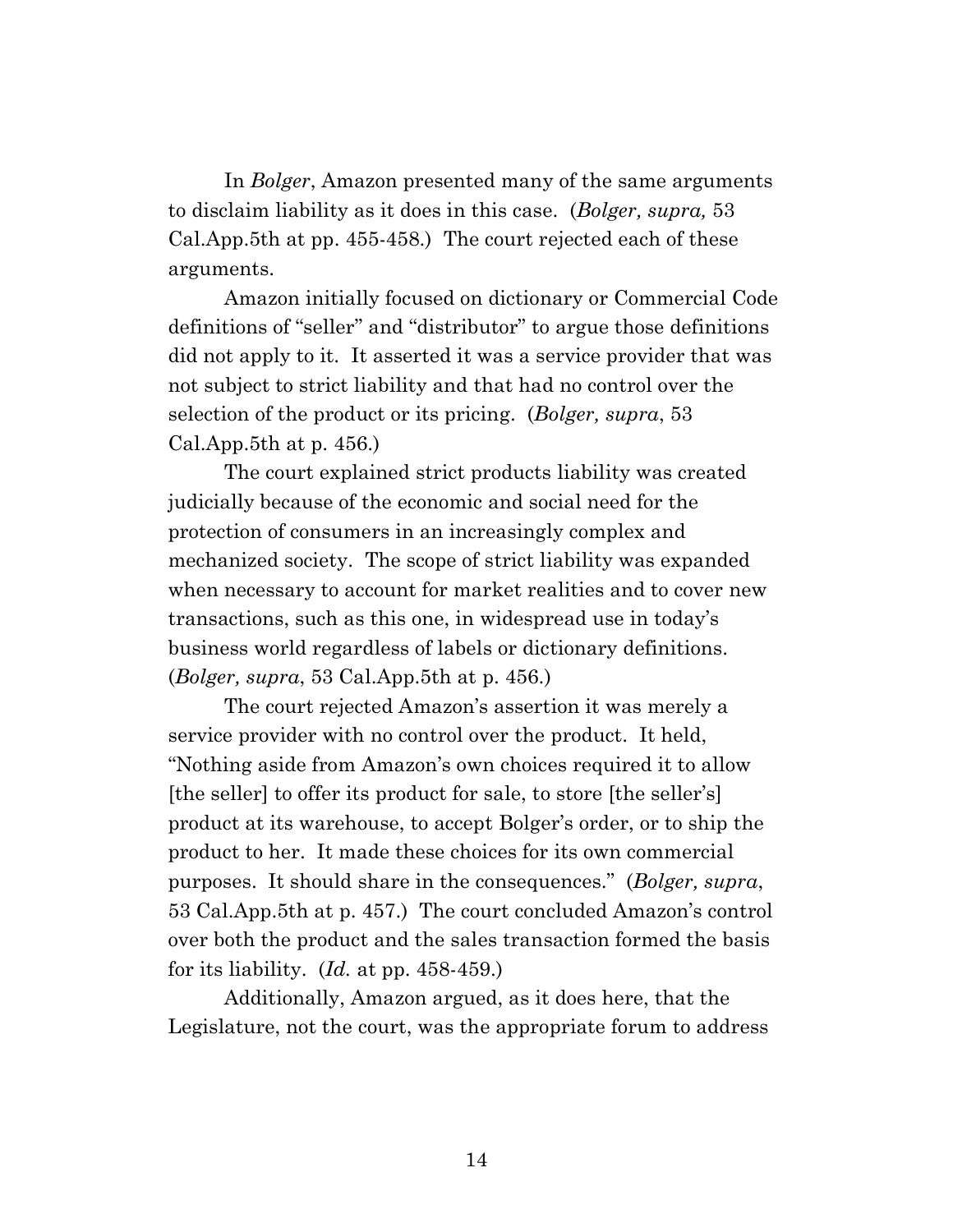whether those policies would be served in new contexts. The *Bolger* court found this argument ran "directly contrary to California law" on strict liability, which was created by the courts and expanded and contracted where warranted by its purposes. (*Bolger, supra,* 53 Cal.App.5th at p. 459.)

Lastly, the court found the federal CDA did not shield Amazon from strict liability because liability was based on Amazon's own conduct, not the content of the seller's product listing. (*Bolger, supra,* 53 Cal.App.5th at p. 465.)

Amazon contends *Bolger* was erroneously decided because it ignores long-standing limitations on strict liability law. According to Amazon, these long-standing limitations include a "threshold requirement" for strict liability expressed in *O'Neil* and case law excluding service providers from strict liability. We explain below (*post,* sec. D,3) how Amazon has misinterpreted *O'Neil* and the cases regarding liability of service providers.

We are also not persuaded by Amazon's argument that *Bolger* improperly applied strict liability to "facilitators." Amazon argues, "Before the Fourth District's *Bolger* decision, the lower courts uniformly . . . rejected claims against service providers that facilitated, or were even necessary to consummate, sales." In each of those cases, however, the courts did not refuse to impose strict liability simply because the defendant facilitated a sale. The courts each examined the underlying policies and determined strict liability as to finance lessors and auctioneers was not appropriate. (*Arriaga*, *supra,* 167 Cal.App.4th at p. 1537 ["The policy considerations behind imposing strict products liability on those involved in the vertical distribution of consumer goods are not furthered by including finance lessors." (Italics omitted.)]; *Tauber-Arons, supra,* 101 Cal.App.3d at p. 274 ["The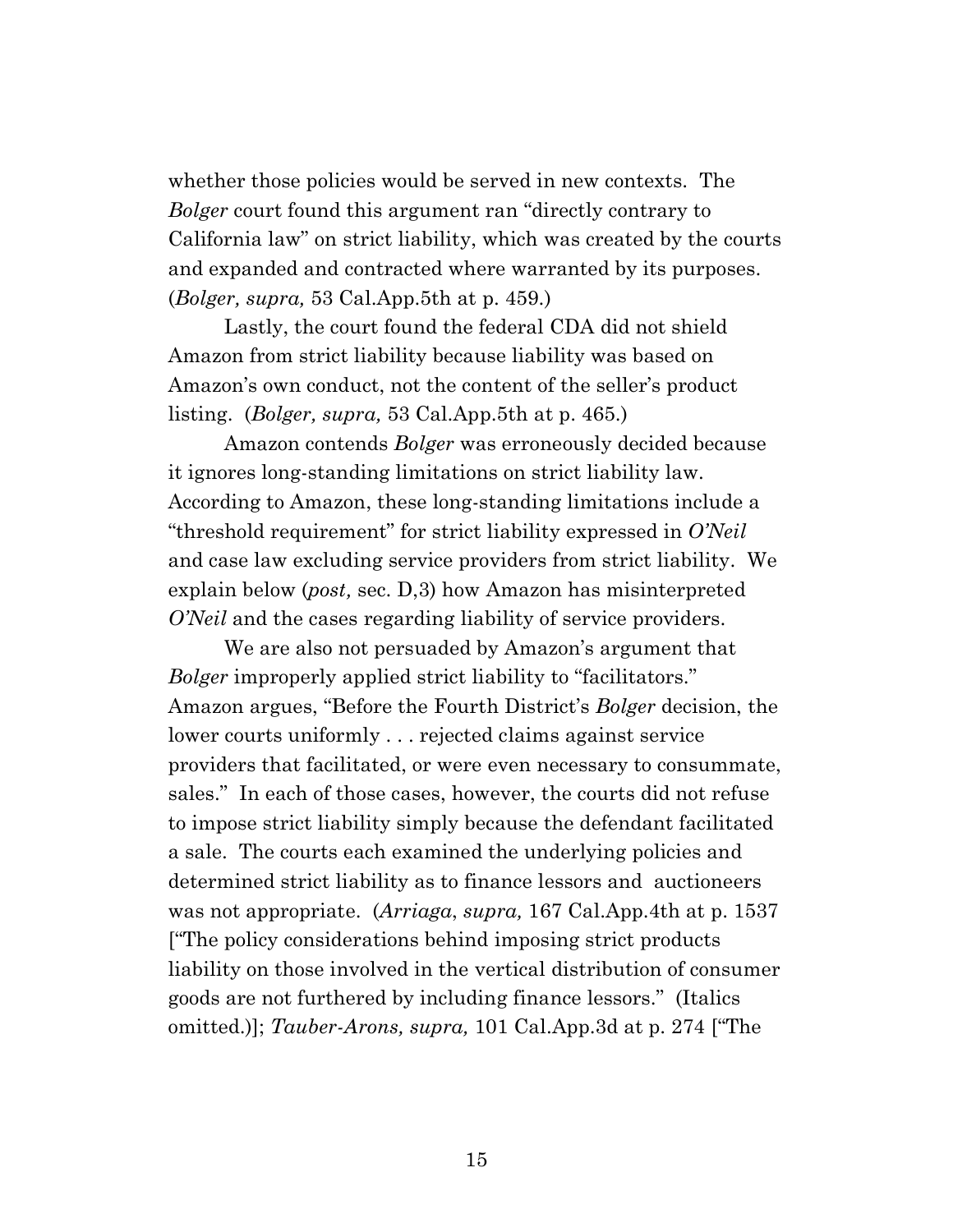real issue in this case is whether the policy of the doctrine of strict liability established by the decisions of the appellate courts in this state justifies the imposition of strict liability under such circumstances."]; *Brejcha v. Wilson Machinery, Inc*. (1984) 160 Cal.App.3d 630 [relying on *Tauber-Arons*].)

Amazon next criticizes *Bolger* for relying on "vague and illdefined policy notions" that were "cited six decades ago." As *Bolger* observed, this argument directly conflicts with the Supreme Court's repeated observation that "[t]he question whether to apply strict liability in a new setting is largely determined by the policies underlying the doctrine." (*O'Neil, supra,* 53 Cal.4th at pp. 362–363; *Anderson, supra,* 53 Cal.3d at p. 995; see also *Bay Summit, supra,* 51 Cal.App.4th at p. 774.) We conclude *Bolger* has properly applied well-established strict liability law to the facts of its case and was correctly decided.

#### **D. Analysis**

#### **1. Vertical Chain of Distribution**

As technology advances, innovation is paving the way to new business practices. Amazon is on the leading edge of ecommerce. Based on our review of Amazon's third-party business model under the BSA, we are persuaded that Amazon's own business practices make it a direct link in the vertical chain of distribution under California's strict liability doctrine.

Contrary to Amazon's assertion that it merely provided an online storefront for TurnUpUp and others to sell their wares, it is undisputed Amazon placed itself squarely between TurnUpUp, the seller, and Loomis, the buyer, in the transaction at issue. When Loomis wanted to buy a hoverboard for her son, she perused product listings on Amazon's website. Amazon took Loomis's order and processed her payment. It then transmitted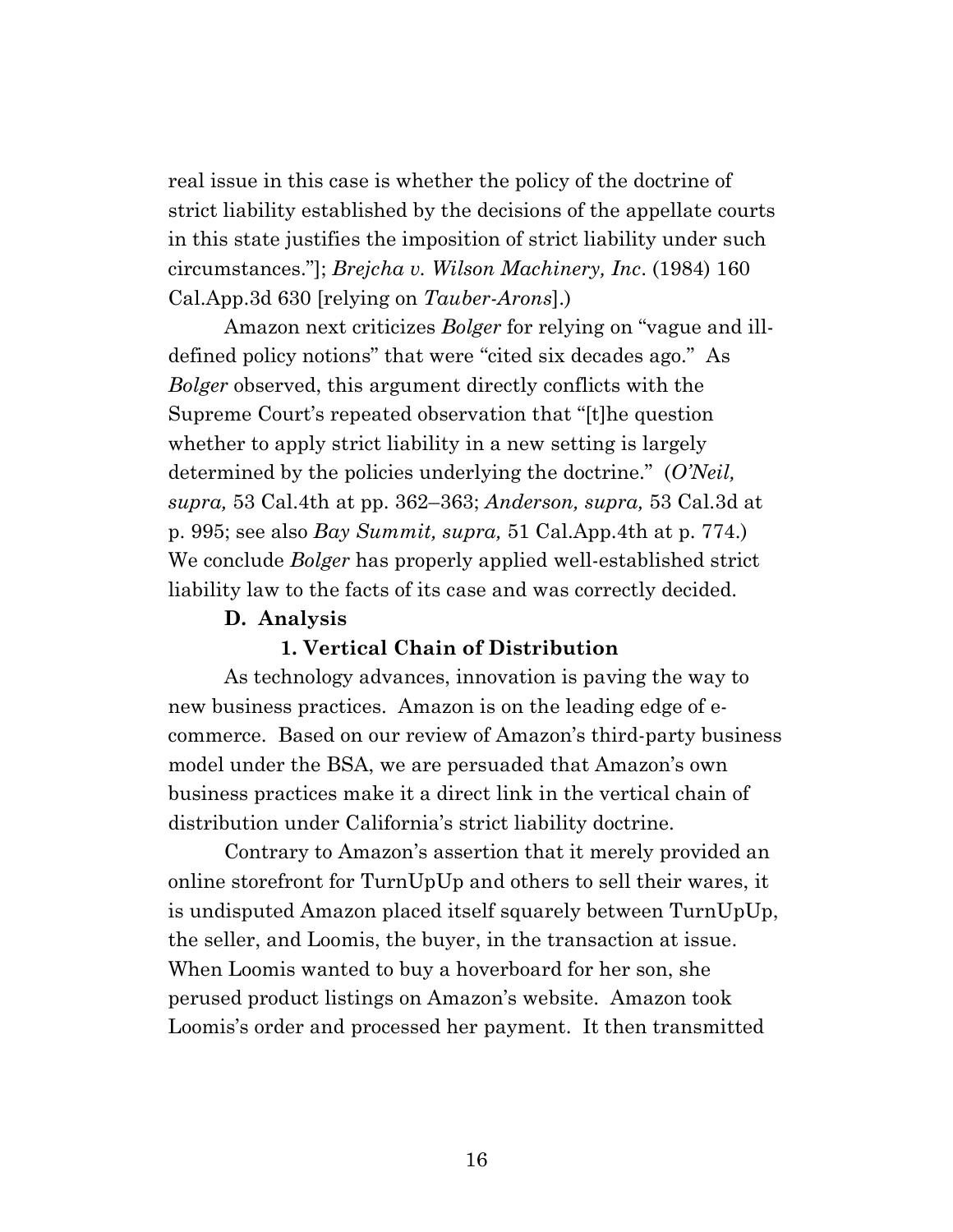the order to TurnUpUp, who packaged and shipped the product to Loomis.

When Loomis wondered whether the hoverboard would arrive in time for Christmas, she communicated her concerns through Amazon. TurnUpUp was not allowed to communicate with Loomis directly. If Loomis had wanted to return the hoverboard, the return would have been routed through Amazon.

Amazon remitted Loomis's payment to TurnUpUp after deducting its fees, including a 15 percent referral fee based on the total sale price. These facts undermine Amazon's characterization of its marketplace as an online mall providing online storefronts for sellers. Owners of malls typically do not serve as conduits for payment and communication in each transaction between a buyer and a seller. Moreover, they do not typically charge a per-item fee rather than a fixed amount to rent their storefronts. Instead, these actions – 1) interacting with the customer, 2) taking the order, 3) processing the order to the third party seller, 4) collecting the money, and 5) being paid a percentage of the sale – are consistent with a retailer or a distributor of consumer goods.

#### **2. Stream of Commerce Approach**

Although we conclude Amazon is a link in the vertical chain of distribution, we nevertheless recognize e-commerce may not neatly fit into a traditional sales structure. The stream of commerce approach or market enterprise theory offers an alternative basis for strict liability.

"[U]nder the stream-of-commerce approach to strict liability no precise legal relationship to the member of the enterprise causing the defect to be manufactured or to the member most closely connected with the customer is required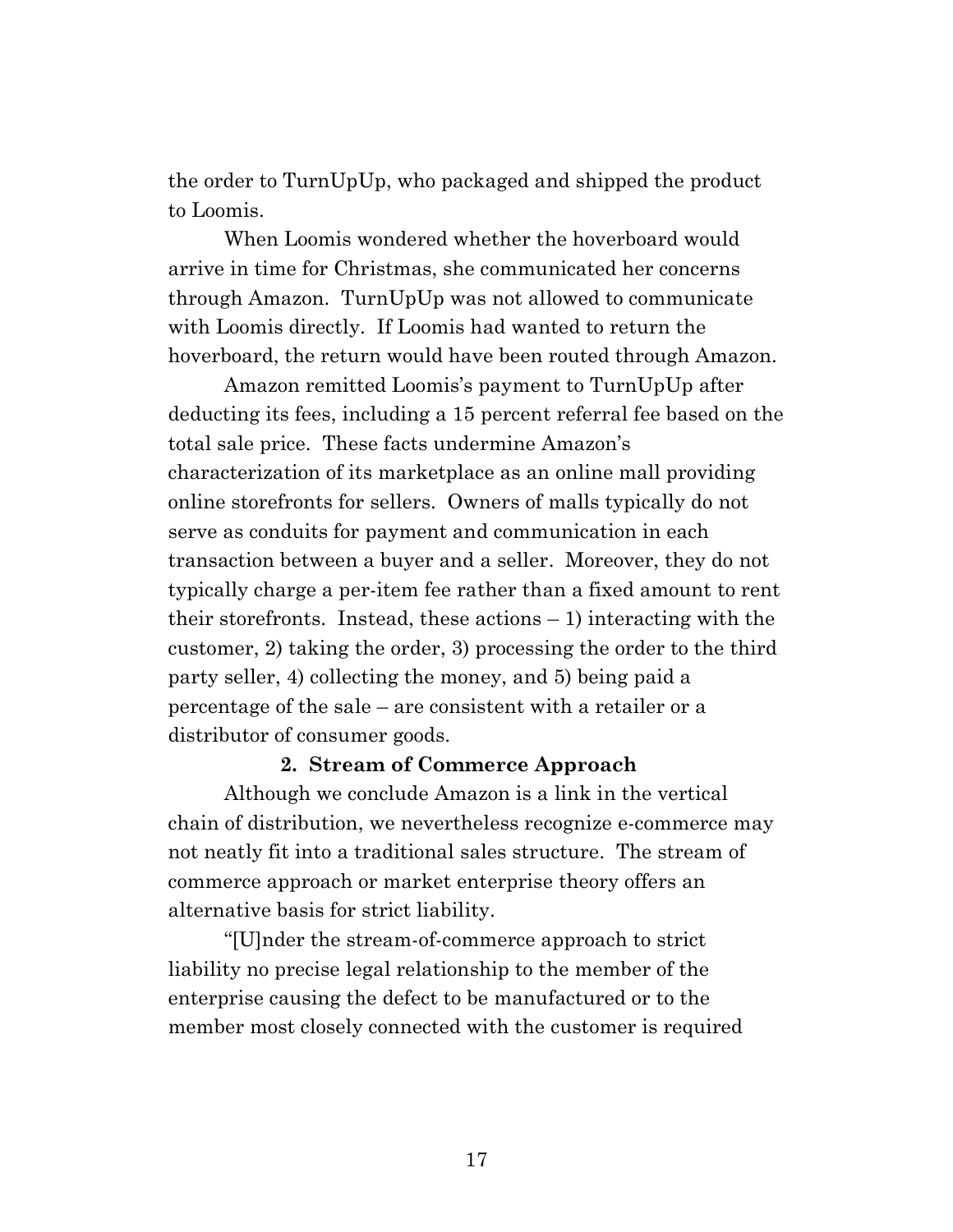before the courts will impose strict liability. It is the defendant's participatory connection, for his personal profit or other benefit, with the injury-producing product and with the enterprise that created consumer demand for and reliance upon the product (and not the defendant's legal relationship (such as agency) with the manufacturer or other entities involved in the manufacturingmarketing system) which calls for imposition of strict liability. [Citation.]" (*Kasel* , *supra*, 24 Cal.App.3d at p. 725.) Thus, a defendant may be strictly liable under the stream of commerce approach if: "(1) the defendant received a direct financial benefit from its activities and from the sale of the product; (2) the defendant's role was integral to the business enterprise such that the defendant's conduct was a necessary factor in bringing the product to the initial consumer market; and (3) the defendant had control over, or a substantial ability to influence, the manufacturing or distribution process." (*Bay Summit, supra,* 51 Cal.App.4th at p. 778.)

Viewing the evidence in the light most favorable to Loomis, there exists a triable issue of material fact as to each of the three factors identified above. First, Amazon does not dispute it received a direct financial benefit in the form of fees, including a monthly subscription fee and a 15 percent referral fee, from the sale of the product. However, it contends the fees it charges must also be connected to its activities in bringing the product to the initial consumer market. (*Bay Summit, supra,* 51 Cal.App.4th at p. 776 ["Shell directly profited from its activities in creating a market for the polybutylene plumbing system and from each sale of the plumbing system."].) It argues it has engaged in no such activities, and has derived no financial benefit, because the market for hoverboards existed regardless of Amazon.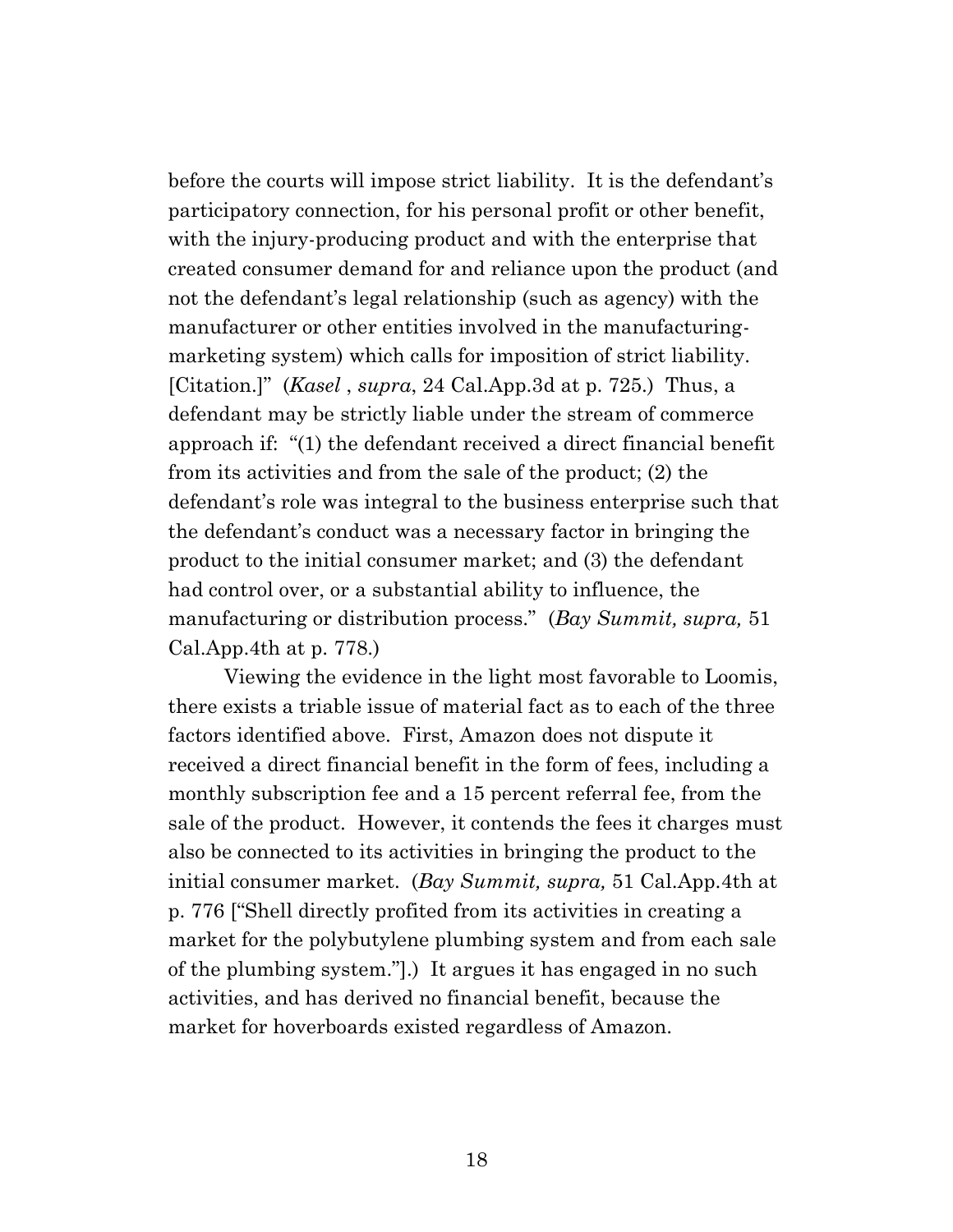Contrary to Amazon's broad interpretation of what constitutes "the initial consumer market," caselaw tells us "the relevant market in which the defendant was deemed a participant was the initial distribution to the consuming public of the particular defective product of a given manufacturer," "not just products of the same classification." (*Tauber-Arons*, *supra,* 101 Cal.App.3d at p. 276; see also *Kasel*, *supra,* 24 Cal.App.3d at p. 725 [defendant's participation in the enterprise which distributed and created consumer demand for "Remington Express" shot shells]; *Bay Summit, supra,* 51 Cal.App.4th at p. 776 [polybutylene plumbing system].) Therefore, we need to determine whether Amazon received a direct financial benefit from its activities to bring TurnUpUp hoverboards to market.

To this end, Amazon presented no evidence that it did not play a role in establishing a market for TurnUpUp hoverboards. Instead, it presented testimony that it had no information what other sales channels TurnUpUp used to sell its hoverboards. By contrast, the evidence shows Amazon received \$110,645.92 from its sale of TurnUpUp hoverboards from September 14, 2015 to December 16, 2015. At a minimum, this evidence creates a triable issue of material fact as to whether Amazon received a direct financial benefit from its activities and sales of the product.

For the same reason, there exists a triable issue with respect to the second factor—whether Amazon's role was integral to the business enterprise. Amazon has failed to meet its burden to demonstrate this factor cannot be established because it has presented no evidence of its role in bringing TurnUpUp's hoverboards to market.

Third, the record demonstrates Amazon had substantial ability to influence the manufacturing or distribution process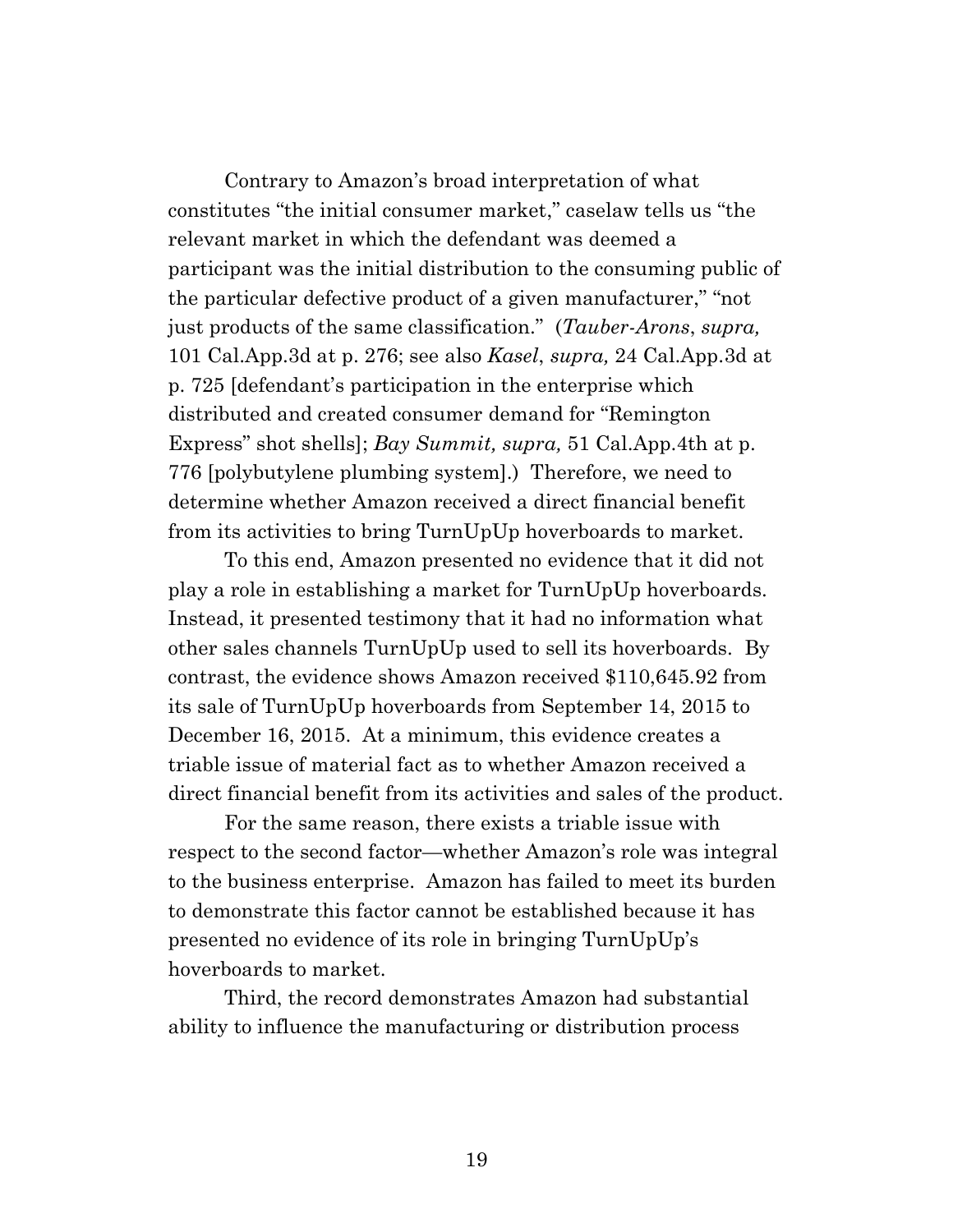through its ability to require safety certification, indemnification, and insurance before it agrees to list any product. For example, the BSA allows Amazon to require certification of products it lists from the Underwriter's Laboratories, which, among other things, establishes standards for manufacturing practices. Amazon's contention that it has no relationship with the manufacturer or the distributors has no bearing on whether it can influence the manufacturing process.

We are persuaded the trial court erroneously granted summary adjudication on the strict liability claim based on a stream of commerce approach.

#### **3. Service Provider**

Amazon disputes it plays a role in the vertical distribution chain or the stream of commerce because it is not a manufacturer, seller, or supplier, but merely a service provider. It seizes on a single sentence in *O'Neil* to create a "threshold requirement" for the imposition of strict liability. The sentence in *O'Neil* reads: "That the defendant manufactured, sold, or supplied the injury-causing product is a separate and threshold requirement that must be independently established." (*O'Neil, supra,* 53 Cal.4th at p. 362.) Amazon would have us interpret that sentence in *O'Neil* to limit strict liability only to manufacturers, sellers, and suppliers. Read in context, however, it is clear *O'Neil* did not intend to overturn five decades of case law extending strict liability to lessors, bailors, and others within the stream of commerce who may not bear the label of manufacturer, seller, or supplier. (See, e.g., *Fortman v. Hemco, Inc.* (1989) 211 Cal.App.3d 241, 251 ["entities in the stream of commerce for purposes of strict liability are not limited to those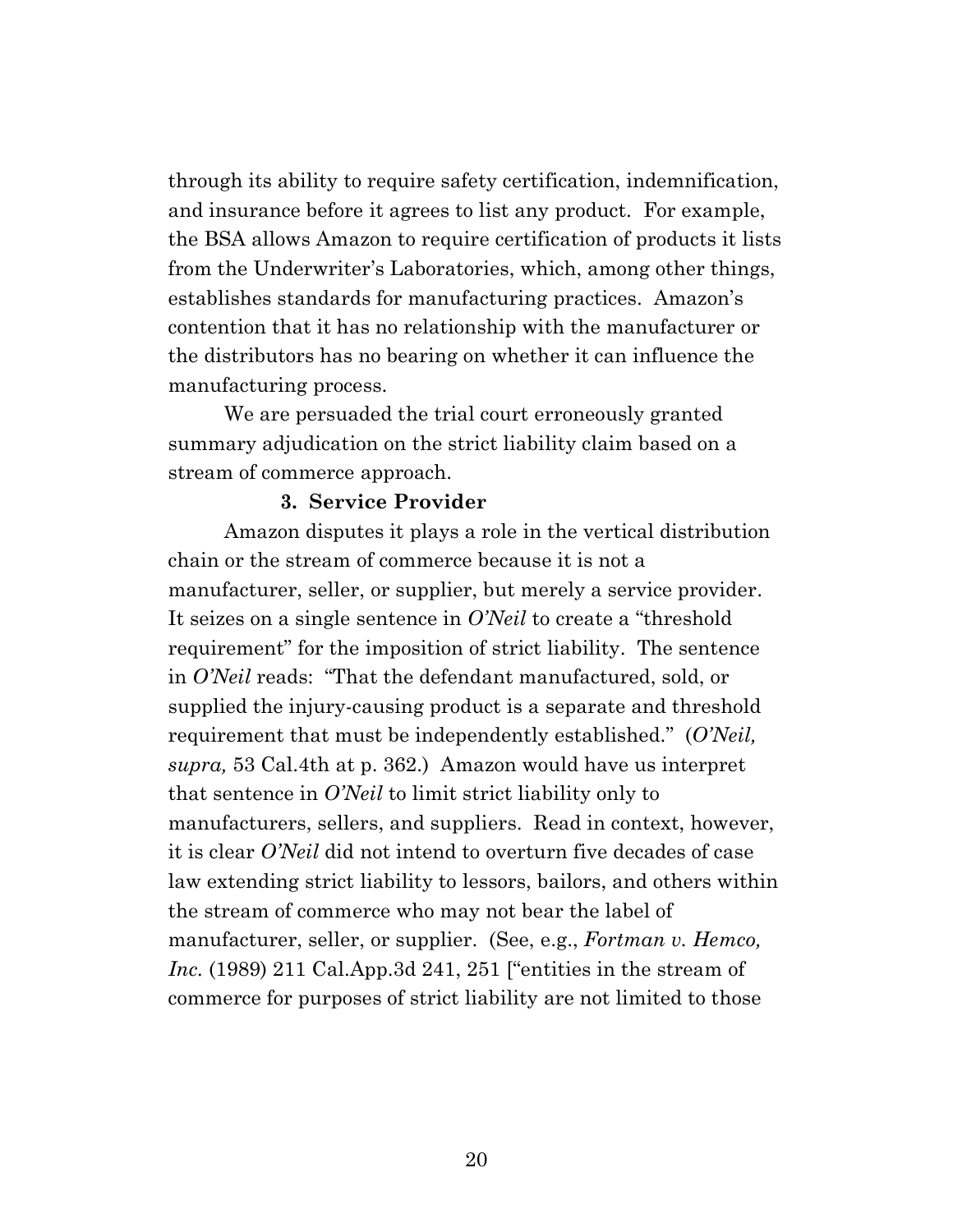readily identifiable as designer, manufacturer, or vendor of the defective product"].)

In *O'Neil*, the plaintiff sought to impose strict liability on a manufacturer who supplied a nondefective part that was later used with a defective product that caused injury. By this sentence, the high court merely indicated an innocent manufacturer may not be held strictly liable for a defective product made, sold, or supplied by someone else. (*O'Neil, supra,*  53 Cal.4th at p. 362*.*)

We likewise reject Amazon's argument it is merely a service provider who is not subject to strict products liability. We have identified how it was instrumental in the sale of the hoverboard to Loomis.

Even if Amazon may be characterized as a service provider, *Murphy v. E. R. Squibb & Sons, Inc.* (1985) 40 Cal.3d 672 (*Murphy*) and *Hernandezcueva v. E.F. Brady Co., Inc*. (2015) 243 Cal.App.4th 249 (*Hernandezcueva*), cited by Amazon, are instructive on the issue of when strict liability attaches to service providers.

In both cases, the court determined the defendant provided both a service and sale of a product. Therefore, "[t]he propriety of imposing strict liability on a party that both supplies and installs a defective component hinges on the circumstances of the transaction." (*Hernandezcueva, supra,* 243 Cal.App.4th at p. 260.) In *Murphy,* the court determined the service aspect of the defendant pharmacist's role predominated over its sale of prescription drugs. (*Murphy, supra*, 40 Cal.3d at p. 675.) In *Hernandezcueva,* the court determined the subcontractor that installed drywall in a commercial project provided both a service (the installation) and the sale of a product (the drywall). Despite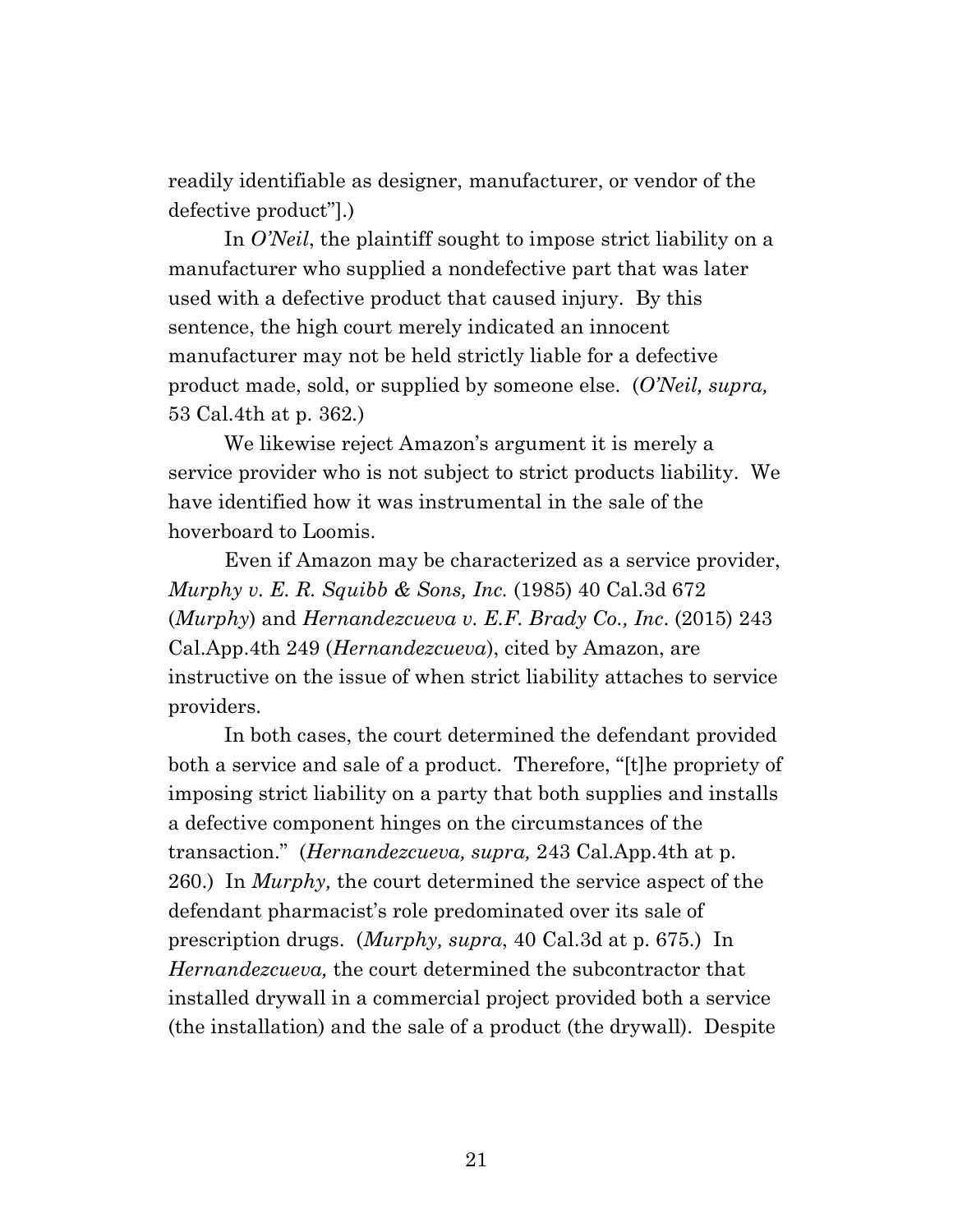its dual role, the subcontractor was a participant in the stream of commerce for strict liability purposes. (*Hernandezcueva, supra,*  at p. 263.)

Here, Amazon provides a service to TurnUpUp in the form of a website to list its product and, as described above, was also instrumental in the sale of the product by placing itself squarely between TurnUpUp and Loomis. That it did not hold title to the product and did not have physical possession of the hoverboard does not automatically render it solely a service provider and remove it from strict liability. *Canifax, supra,* 237 Cal.App.2d 44 is instructive on this issue.

In *Canifax,* the customer purchased the defective fuse (and related supplies) from a jobber, who in turn placed an order with the defendant, who passed on the order for the fuse to the manufacturer. The manufacturer shipped the fuse directly to the jobber and the defendant paid the manufacturer from the proceeds it received from the jobber. (*Canifax, supra,* 237 Cal.App.2d 44 at p. 48.) The defendant disputed strict liability on the basis it did not manufacture the fuse, sell the fuse, and never had possession of the fuse. The court held, "The fact that it chooses to delegate the manufacture of [the] fuse to another and that it causes the manufacturer to ship the product directly to the consumer cannot be an escape hatch to avoid liability." (*Id.* at p. 52.)

The circumstances surrounding the sale of the hoverboard are materially similar to those surrounding the sale of the fuse in *Canifax.* As in *Canifax*, Amazon did not manufacture the hoverboard, did not sell the hoverboard, and never had physical possession of the hoverboard. These facts, however, "cannot be an escape hatch to avoid [strict] liability." (*Canifax, supra,*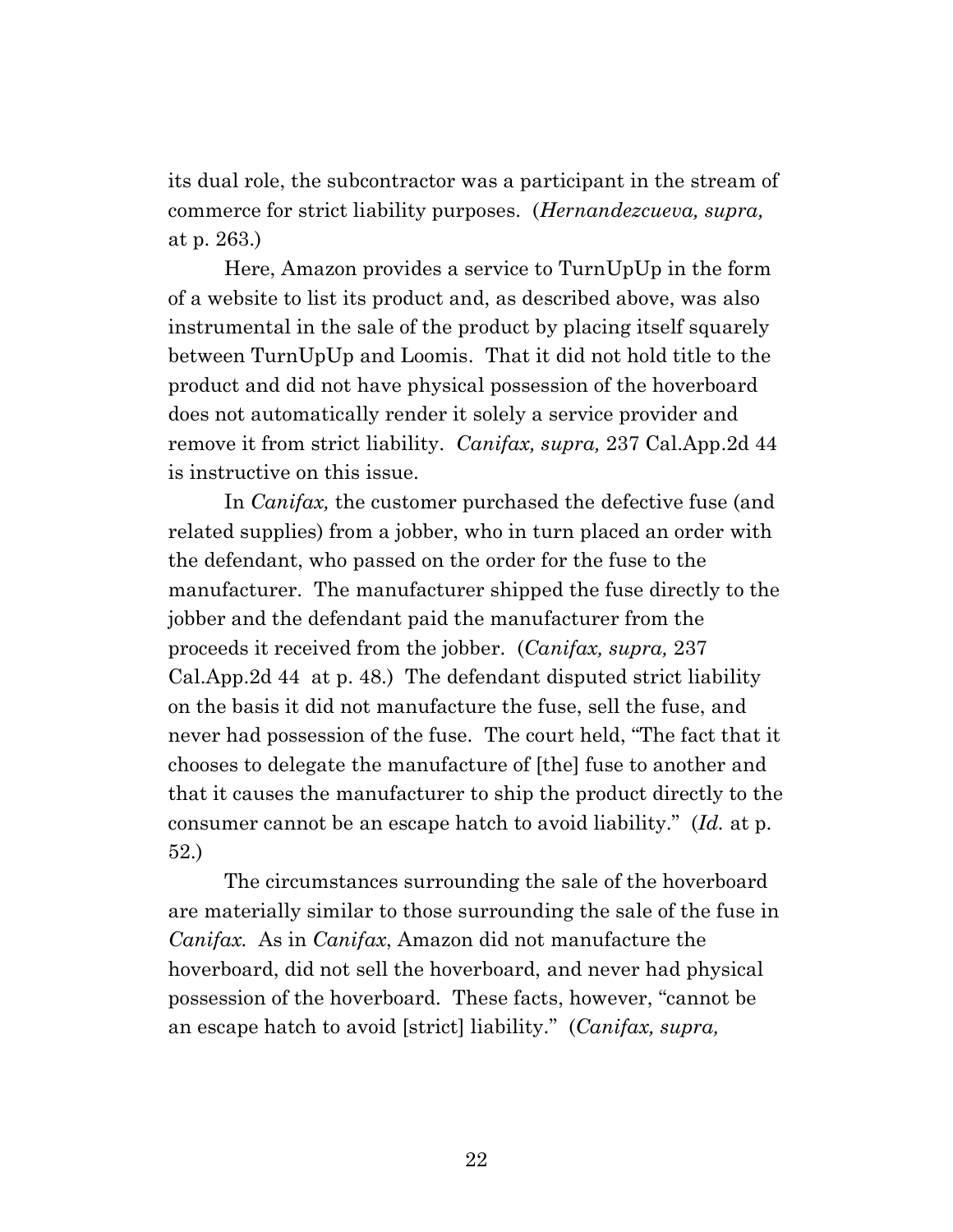237 Cal.App.2d at p. 52.) This is because, like the defendant in *Canifax,* Amazon took the order for the hoverboard, took the payment, and passed the order up the chain of distribution. (*Id.*  at p. 50.)

#### **4. Out-of-State Cases**

We are not persuaded by Amazon's reliance on those decisions that restrict strict liability to sellers or manufacturers by applying out-of-state law. (*Erie Ins. Co. v. Amazon.com, Inc.* (4th Cir. 2019) 925 F.3d 135, 140 ["products liability under Maryland law. . . is imposed on sellers and manufacturers (a manufacturer also being a seller)"]; *Stiner v. Amazon.com, Inc.*  (Ohio 2020) 2020-Ohio-4632 [Ohio Products Liability Act]; *Fox v. Amazon.com, Inc.* (6th Cir. 2019) 930 F.3d 415, 425 [Tennessee Products Liability Act]; *Milo & Gabby LLC v. Amazon.com, Inc.* (Fed.Cir. 2017) 693 F.Appx 879, 890 [addressing federal intellectual property law]; *Garber v. Amazon.com, Inc.* (N.D.Ill. 2019) 380 F.Supp.3d 766, 779 [Illinois law on products liability]; *State Farm Fire and Cas. Co. v. Amazon.com, Inc*. (W.D.Wis. 2019) 390 F.Supp.3d 964 [Wisconsin products liability statute].) We need not stray so far afield when California courts have provided extensive analysis of strict liability doctrine in California.

We have identified the acts constituting Amazon's participation in the distribution chain. "Whatever term we use to describe Amazon's role, be it 'retailer,' 'distributor,' or merely 'facilitator,' it was pivotal in bringing the product here to the consumer." (*Bolger, supra*, 53 Cal.App.5th at p. 438.) These acts support our conclusion that Amazon is in the vertical chain of distribution of the alleged defective hoverboard. Next, we assess whether applying strict liability to Amazon's third-party seller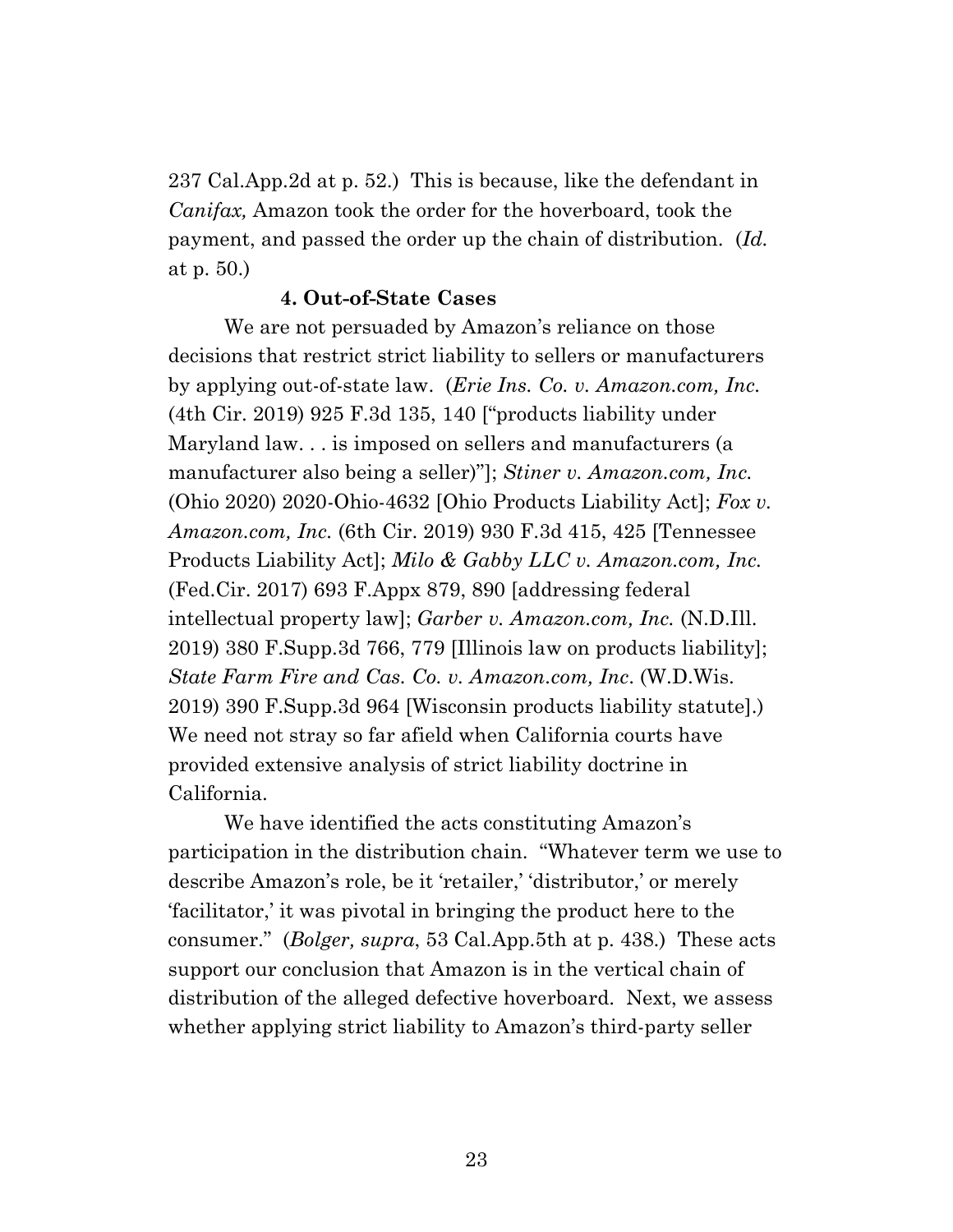business model supports the relevant public policy considerations.

# **5. Policy Considerations Underlying the Doctrine Are Furthered by Imposing Strict Products Liability in This Case**

In analyzing whether strict liability is appropriate in new circumstances, courts assess whether relevant public policy goals are furthered by its application. (*Bay Summit*, *supra*, 51 Cal.App.4th at p. 774.) As noted earlier in this opinion, the relevant public policy considerations are: (1) whether Amazon may play a substantial part in insuring that the product is safe or may be in a position to exert pressure on the manufacturer to that end, (2) whether Amazon may be the only member in the distribution chain reasonably available to the injured plaintiff, and (3) whether Amazon is in a position to adjust the costs of compensating the injured plaintiff amongst various members in the distribution chain. (*Vandermark, supra*, 61 Cal.2d at pp. 262- 263.) We address each in turn.

As to product safety, Amazon contends it has no proactive authority over product design or manufacture because its relationship is typically with the distributor or retailer, not the manufacturer. It asserts it can only reactively address safety issues by removing or suspending sellers after a product has been shown to be unsafe. Thus, imposing strict liability on it will not enhance product safety.

By its very argument, Amazon acknowledges it plays a role in ensuring product safety. Indeed, sellers are required under the BSA to comply with all applicable laws, including, presumably, consumer safety laws and regulations. The evidence shows Amazon may require proof that a product complies with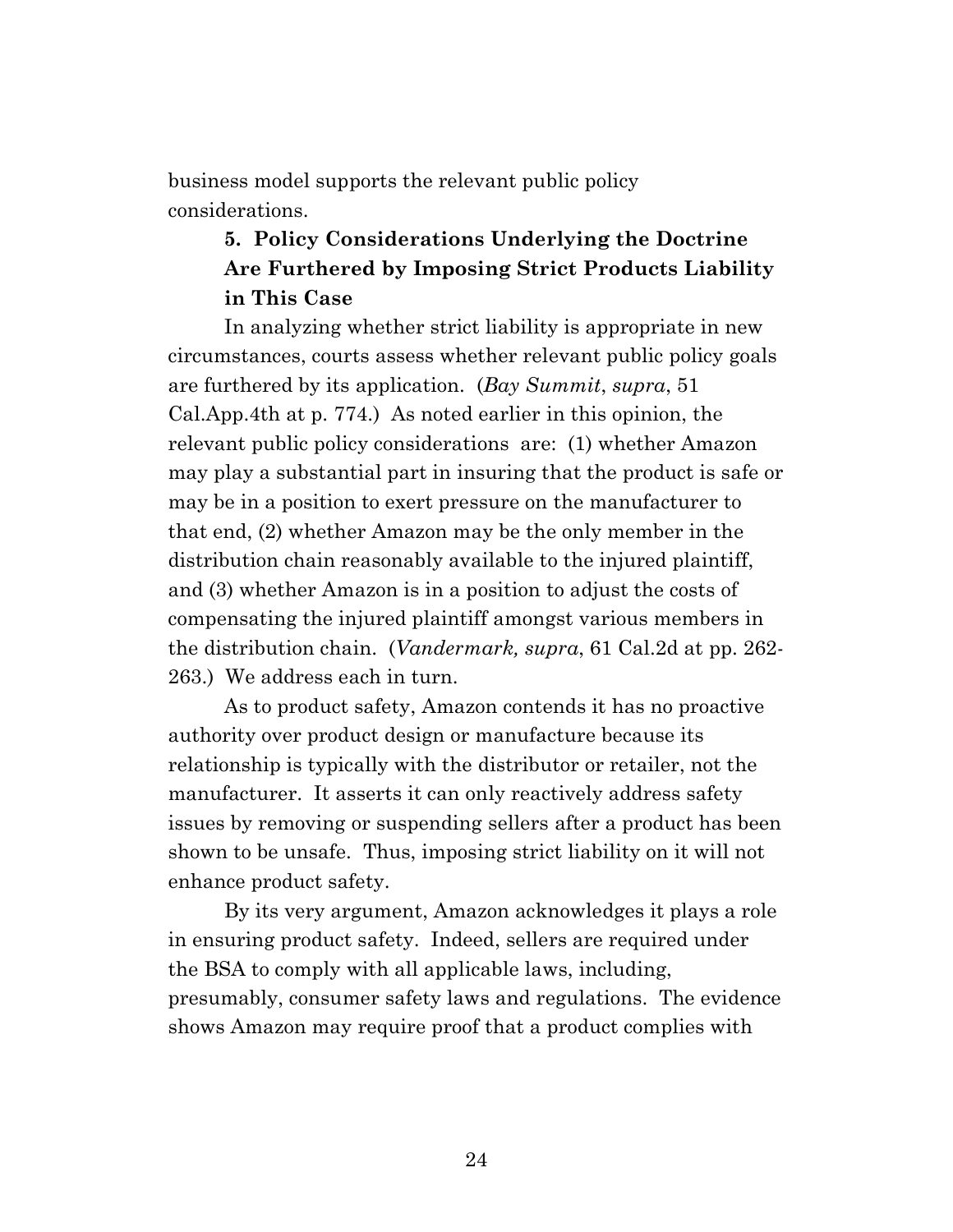recognized safety standards before it is listed. For example, Amazon may require documentation or certification from the Underwriter's Laboratories, which sets forth standards for manufacturing practices and devises safety tests for products. Additionally, Amazon on occasion has consulted with the CPSC to determine if there are specific regulations or issues related to products it lists that are "outside of the norm."

These steps, which Amazon has taken to ensure product safety in limited circumstances, refute its contention it has no ability to proactively affect product safety. Application of strict liability in this case may incentivize Amazon to expand its safety compliance requirements to more products and thus further the goal of product safety.

Moreover, we agree with *Bolger* that "[j]ust like a conventional retailer, Amazon can use its power as a gatekeeper between an upstream supplier and the consumer to exert pressure on those upstream suppliers (here, third party sellers) to enhance safety." (*Bolger, supra,* 53 Cal.App.5th at p. 454.) Under the BSA, "Amazon sets fees that it would retain for the sale of a third-party product, protects itself by requiring thirdparty vendors to indemnify Amazon should any 'claim, loss, damage, settlement, cost, expense or other liability' occur, and reserves the right to refuse to provide . . . services for a product that does not comport with Amazon's policies. With the rights retained, Amazon could halt the placement of defective products in the stream of commerce, deterring future injuries." (*Gartner v. Amazon.com, Inc.* (S.D.Tex. 2020) 433 F.Supp.3d 1034, 1044, citation omitted.)

As to consumer compensation, Amazon may be the only member of the distribution chain reasonably available for an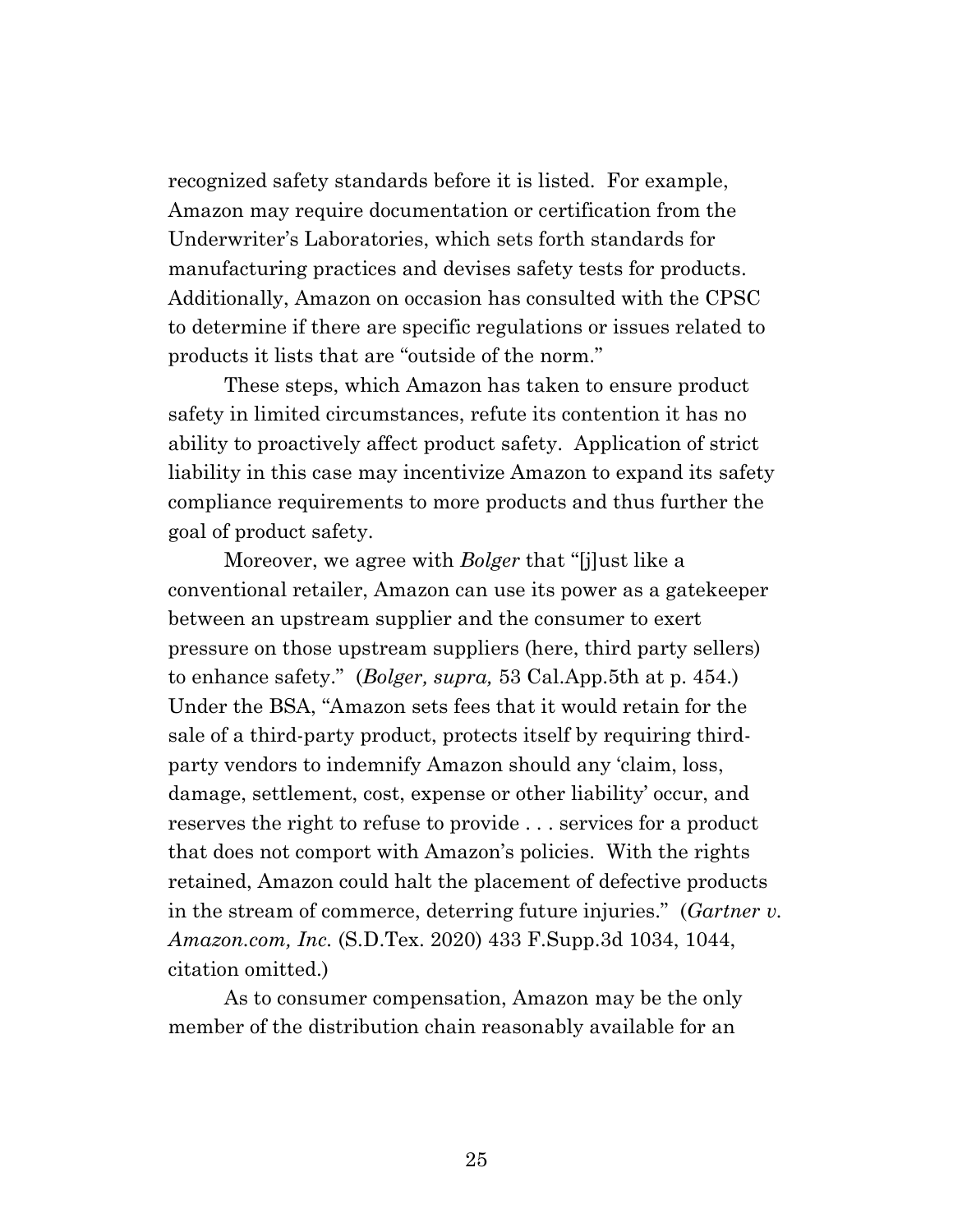injured consumer to recover damages. Amazon contends there is no evidence to show how frequently an injured plaintiff is truly left without recourse. The record shows, however, that Forrinx, the only other defendant in this matter, failed to appear and a default was taken against it. Indeed, the same issue arose in *Bolger,* where two defendants failed to appear, and a third could only be served in China. (*Bolger*, *supra,* 53 Cal.App.5th at p. 453; see also *Fox v. Amazon.com, Inc., supra,* 930 F.3d at p. 424.)

As to loss spreading, Amazon can adjust the costs of consumer protection between it and third party sellers through its fees, indemnity requirements, and insurance. Amazon does not argue it is unable to spread the costs in these, and other, ways. It instead contends these costs will result in higher prices to be paid by consumers and small businesses will also be required to bear these higher costs. Amazon's argument obfuscates the goal of loss spreading. At issue is whether the loss should be borne solely by the injured consumer who may have no recourse against other defendants, or whether it may be spread among those who profited from the sale of the defective product. In our view, these policy considerations support the application of strict liability to Amazon's third party seller business model.

Lastly, Amazon contends the policies articulated by the California Supreme Court in *Greenman* and *Vandermark* are incomplete and have been eroded by subsequent events. Indeed, Amazon questions whether strict liability has brought benefits commensurate with its substantial costs. These are issues best directed to the California Supreme Court, who created strict products liability doctrine almost 60 years ago and whose decisions we are bound to follow. (*Auto Equity Sales, Inc. v. Superior Court* (1962) 57 Cal.2d 450, 455.)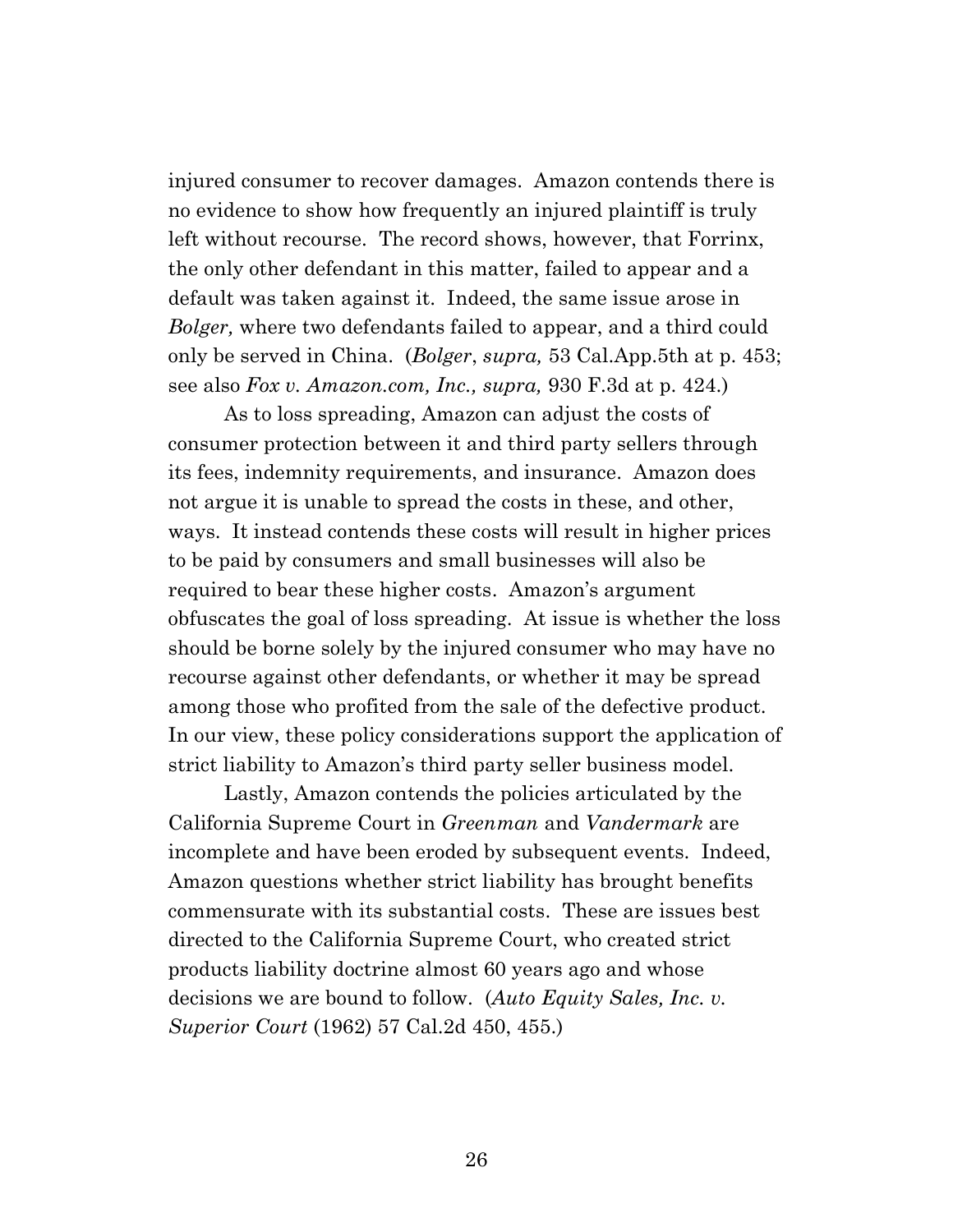Accordingly, we hold the application of strict liability to Amazon's third-party seller business model is supported by the relevant public policy consideration discussed in *Vandermark*.

# **III. Summary Adjudication Was Improperly Granted as to the Negligent Products Liability Claim**

Loomis also challenges the summary adjudication of her negligence claim, contending Amazon failed to meet its burden to demonstrate that one or more elements of the claim cannot be established or that there is a complete defense to the claim. Amazon argues it does not owe Loomis a duty of care for the same reason it is not strictly liable: it did not manufacture or sell the product. It asserts "[a]n element of a product-liability claim is that the defendant manufactured or sold the product. Her failure to establish that element doomed her . . . strict-liability and negligence claims." Amazon's position is reasonable given that "[t]he theories of negligence and strict liability 'parallel and supplement each other' [citation], and the same policy considerations that militate for or against imposition of strict liability may apply with equal force in the context of negligence. [Citations.]" (*Bettencourt v. Hennessy Industries, Inc.* (2012) 205 Cal.App.4th 1103, 1118.) However, Amazon provides no legal support for its argument that negligent products liability may only be imposed on manufacturers and sellers.

Instead, a duty of care may be imposed on a defendant who is not a manufacturer or seller in the context of a negligent products liability claim if certain policy factors are met. The *O'Neil* court explained, "Courts of this state have traditionally considered several factors in determining the existence and scope of duty: 'the foreseeability of harm to the plaintiff, the degree of certainty that the plaintiff suffered injury, the closeness of the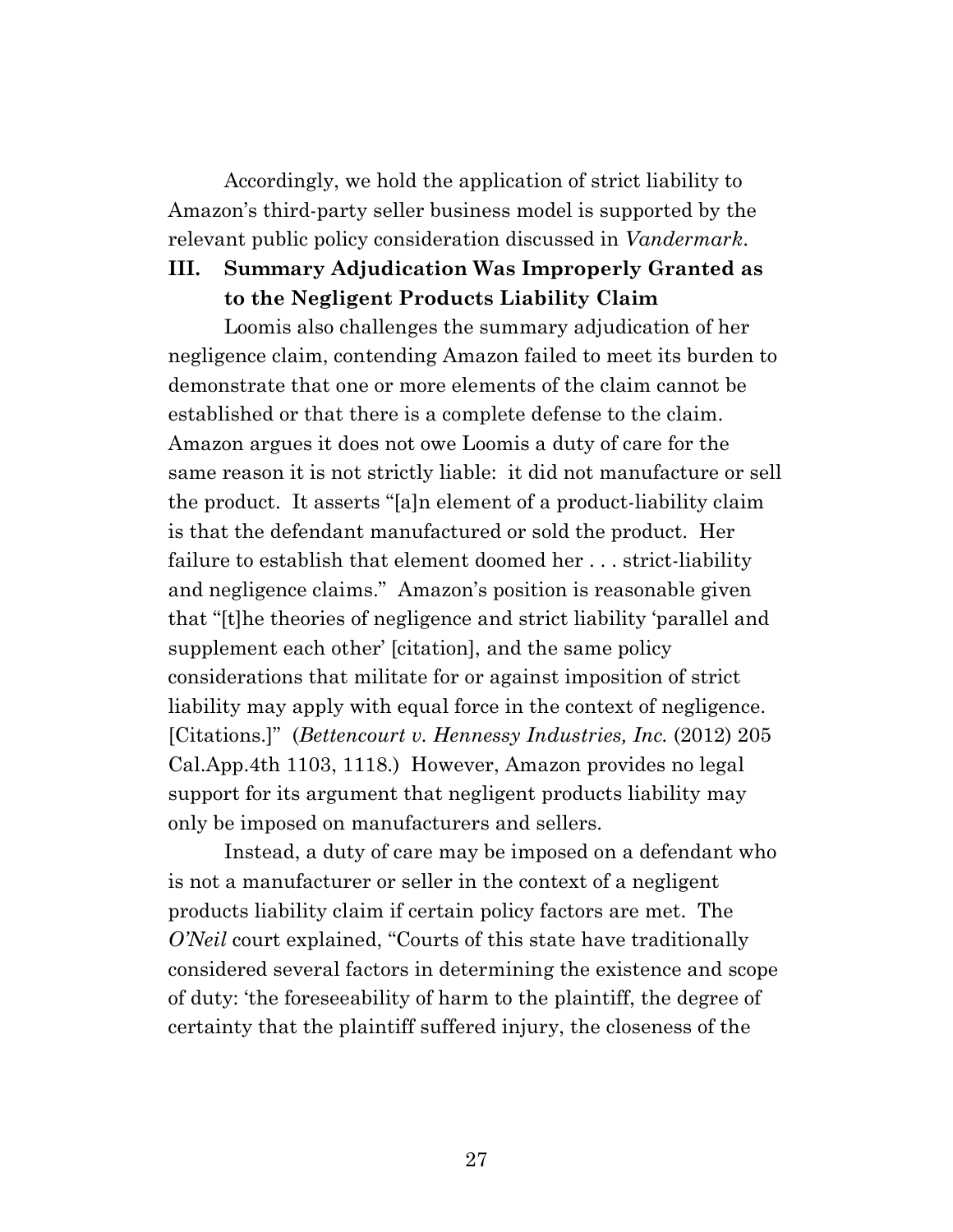connection between the defendant's conduct and the injury suffered, the moral blame attached to the defendant's conduct, the policy of preventing future harm, the extent of the burden to the defendant and consequences to the community of imposing a duty to exercise care with resulting liability for breach, and the availability, cost, and prevalence of insurance for the risk involved.' " (*O'Neil, supra,* 53 Cal.4th at p. 364.)

Aside from those factors which parallel strict liability doctrine, Amazon provided no analysis as to how it did not owe a duty of care to Loomis under those factors. For this reason, the trial court erred in granting summary adjudication as to the negligent products liability count.<sup>5</sup>

<sup>&</sup>lt;sup>5</sup> Our conclusion that Amazon has failed to meet its burden on summary adjudication is not the equivalent of a finding that Amazon owed Loomis a duty of care or was negligent under these circumstances.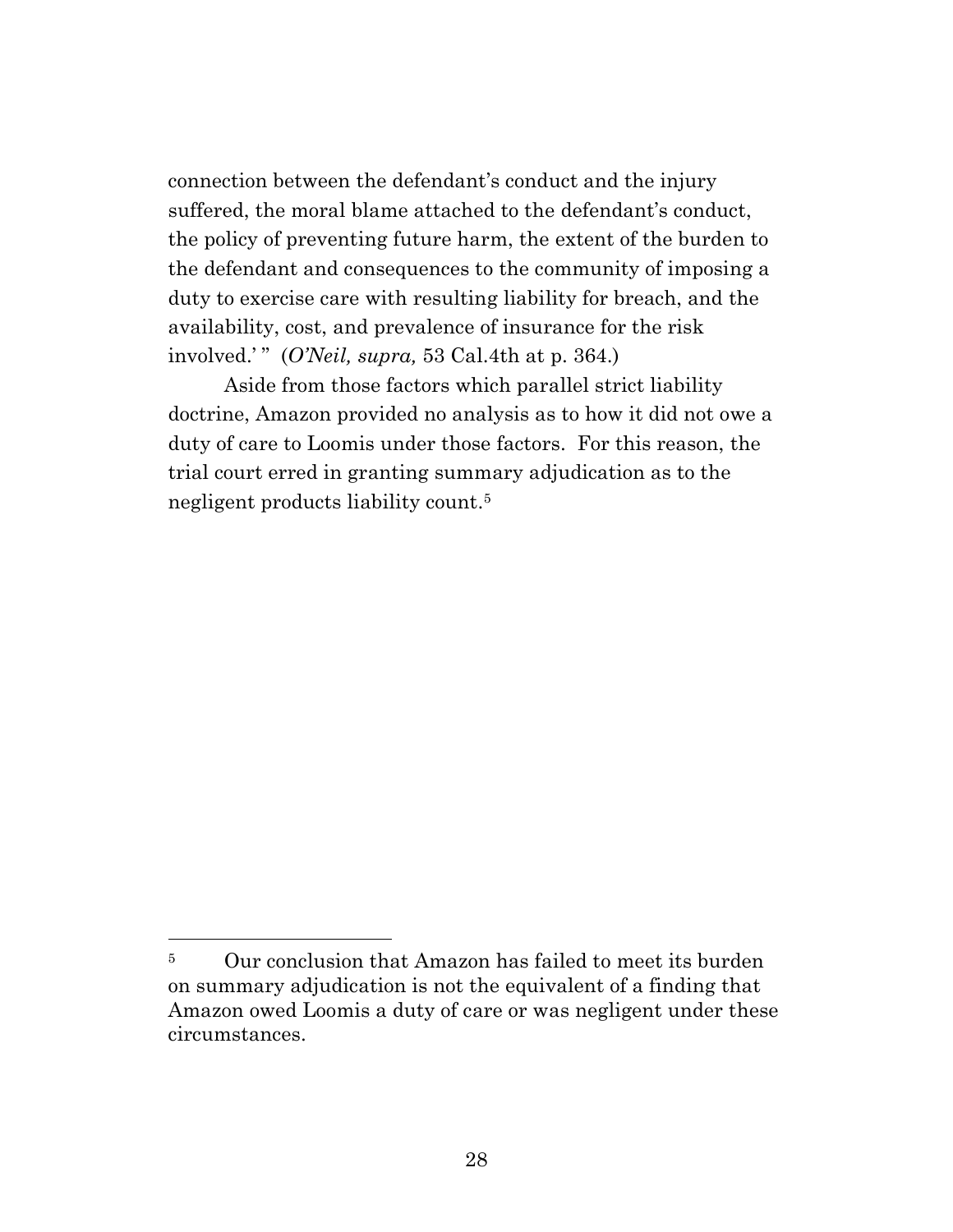## **DISPOSITION**

The judgment is reversed. The trial court is directed to vacate its order granting summary judgment. A new order shall be entered (1) denying summary adjudication of Loomis's strict products liability and negligent products liability claims as well as her claim for exemplary damages, and (2) granting summary adjudication of the remaining claims. Upon entry of the new order, the trial court shall conduct further proceedings not inconsistent with this opinion. Loomis shall recover her costs on appeal.

OHTA, J.**\***

I concur:

STRATTON, Acting P. J.

**<sup>\*</sup>** Judge of the Los Angeles Superior Court, assigned by the Chief Justice pursuant to article VI, section 6 of the California Constitution.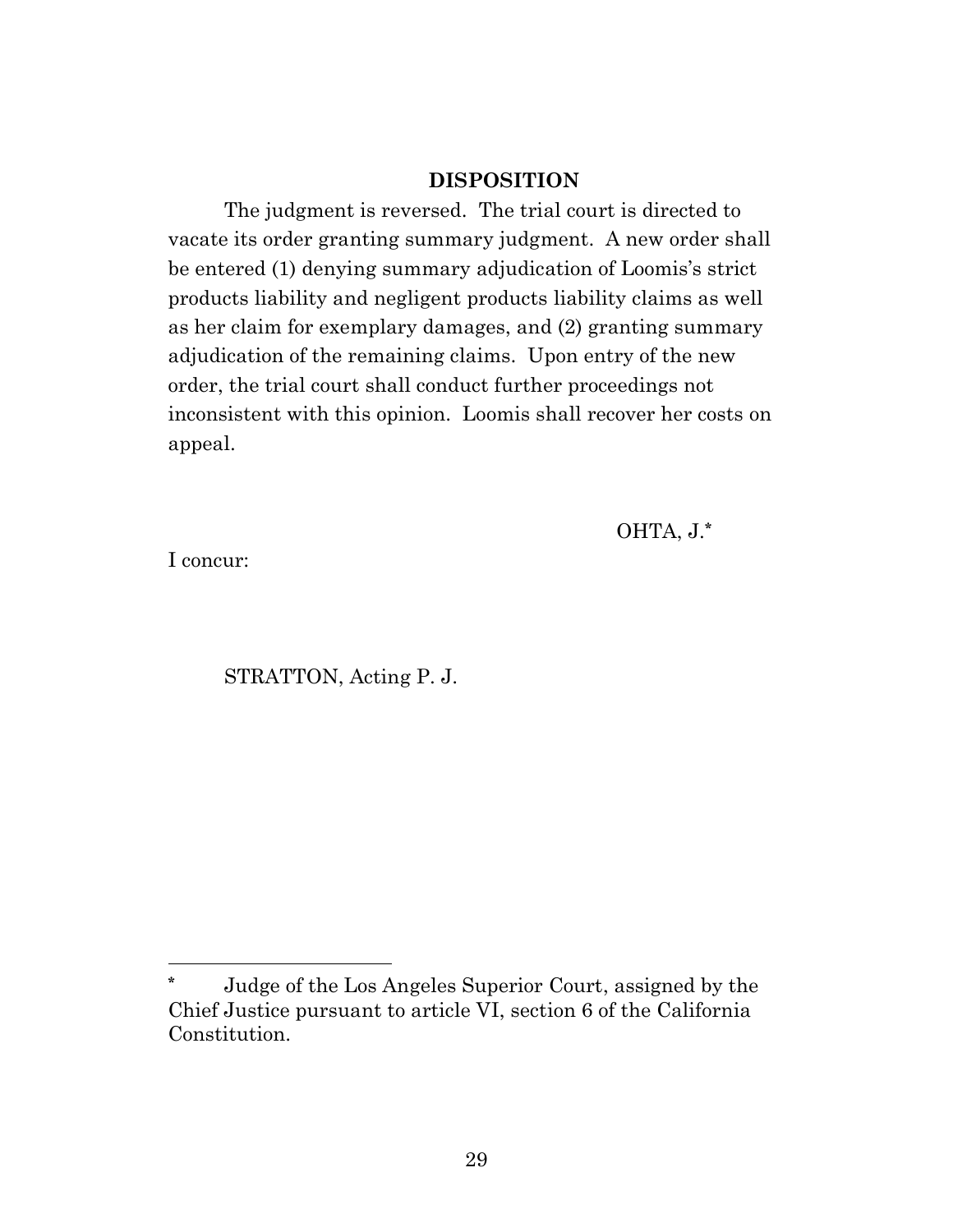#### **Wiley, J., Concurring.**

The Amazon is the world's largest river. Amazon.com supposedly chose its trademark because it aimed to create the world's largest river of commerce. Amazon.com can control what it created.

Unbeknownst to Amazon, a manufacturer may use Amazon's site to sell a defective product that will cause future accidents. Perhaps it is a computer battery that can explode. (*Bolger v. Amazon.com, LLC* (2020) 53 Cal.App.5th 431, 444 (*Bolger*).) Perhaps it is a hoverboard that ignites fires.

Whatever it is, Amazon is situated swiftly to learn of and to contain the emerging problem, thereby reducing accidental injuries. Amazon can cabin the danger by stopping sales. Amazon can alert past buyers who have yet to experience the lurking hazard: Amazon has information about its customers and their purchases. Other measures are possible.

Once Amazon is convinced it will be holding the bag on these accidents, this motivation will prompt it to engineer effective ways to minimize these accident costs. Tort law will inspire Amazon to align its ingenuity with efficient customer safety. Customers will benefit.

Amazon maintains it *already* safeguards customer safety. (E.g., *Bolger*, *supra*, 53 Cal.App.5th at pp. 442–443.) On appeal, Amazon's brief says it "voluntarily implemented a product safety system years ago, independent of the specter of tort liability, and . . . it spends hundreds of millions of dollars annually to ensure that products offered on the website are safe, compliant, and authentic." The cited source of this assertion is not the record, but rather an online press release "written by Amazon" posted in "response to a Wall Street Journal story about the safety of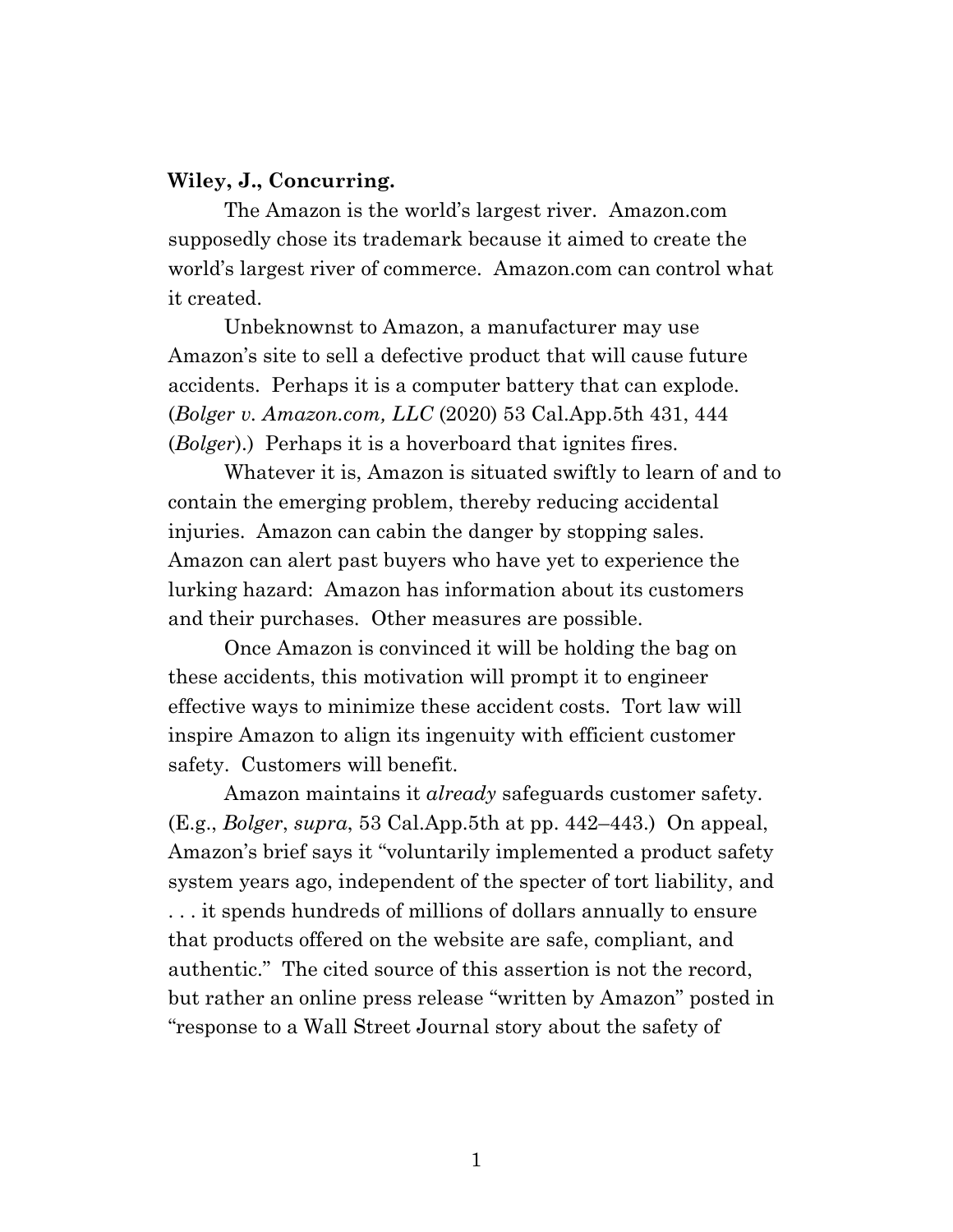products offered in [the Amazon.com] store." (Amazon, *Product safety and compliance in our store* (Aug. 23, 2019), <https://www.aboutamazon.com/news/company-news/productsafety-and-compliance-in-our-store> [as of Apr. 5, 2021], archived at <https://perma.cc/23LV-RSVE> (AboutAmazon.com).)

Amazon's cited post makes the following admissions:

"[W]e [at Amazon.com] have developed, and continuously refine and improve, our tools that prevent suspicious, unsafe, or non-compliant products from being listed in our store. [¶] Our proactive measures begin when a seller attempts to open an account. Our new seller account vetting includes a number of verifications and uses proprietary machine learning technology that stops bad actors before they can register or list a single product in our store. All products offered in our stores must comply with applicable laws and regulations, and our own policies. For example, we require toys to be tested to relevant safety standards set by the Consumer Product Safety Commission. We have a dedicated global team of compliance specialists that review submitted safety documentation, and we have additional qualification requirements that sellers must meet to offer products. In 2018, our teams and technologies proactively blocked more than three billion suspect listings for various forms of abuse, including non-compliance, before they were published to our store. [¶] Once a product is available in our store, we continuously scan our product listings and updates to find products that might present a concern. Every few minutes, our tools review the hundreds of millions of products, scan the more than five billion attempted daily changes to product detail pages, and analyze the tens of millions of customer reviews that are submitted weekly for signs of a concern and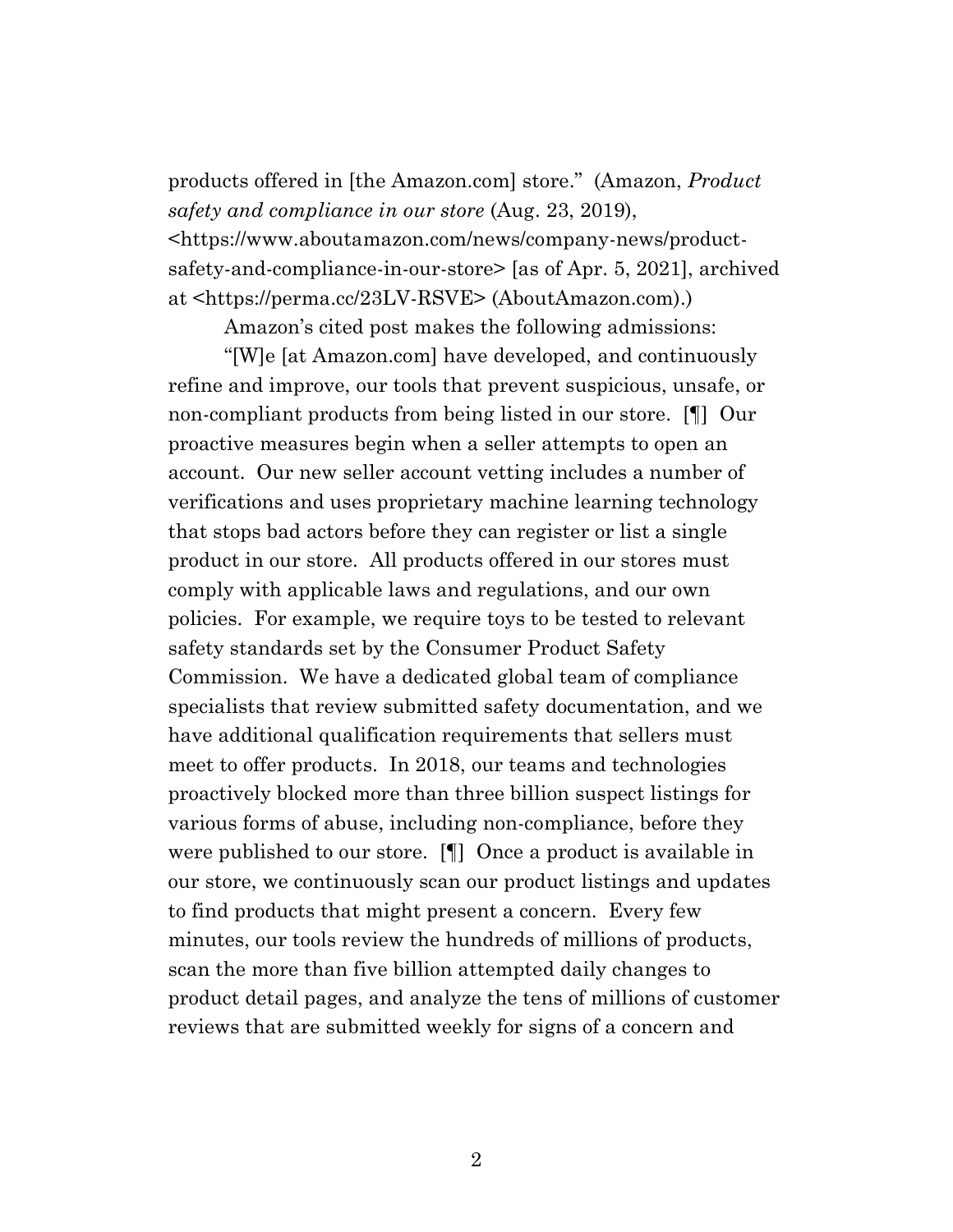investigate accordingly. Our tools use natural language processing and machine learning, which means new information is fed into our tools daily so they can learn and constantly get better at proactively blocking suspicious products. [¶] In addition, we provide a number of ways for regulatory agencies, industry organizations, brands, customers, and our customer service teams to report safety issues. When we receive these reports, we move quickly to protect customers, remove unsafe products from our store, and investigate. For example, if a customer reports a concern with a product, a customer service associate can instantly trigger an investigation. Additionally, because of our direct relationships with customers, we are able to trace and directly notify customers who purchased a particular product online and alert them to a potential safety issue—our systems are far more effective than other online and offline retailers and customers can feel confident they'll have the information they need. [¶] We also regularly work with agencies including the Food and Drug Administration and Consumer Product Safety Commission, and the information we share helps them identify trends and develop regulations. We are active in industry working groups and committees that are dedicated to developing new solutions and guidelines that will benefit all retailers and consumers. [¶] We invest significant resources to protect our customers and have built robust programs designed to ensure products offered for sale in our store are safe and compliant. We want customers to shop with confidence and if ever a customer has a concern, they can contact our customer service team, and we will investigate." (AboutAmazon.com, *supra*.)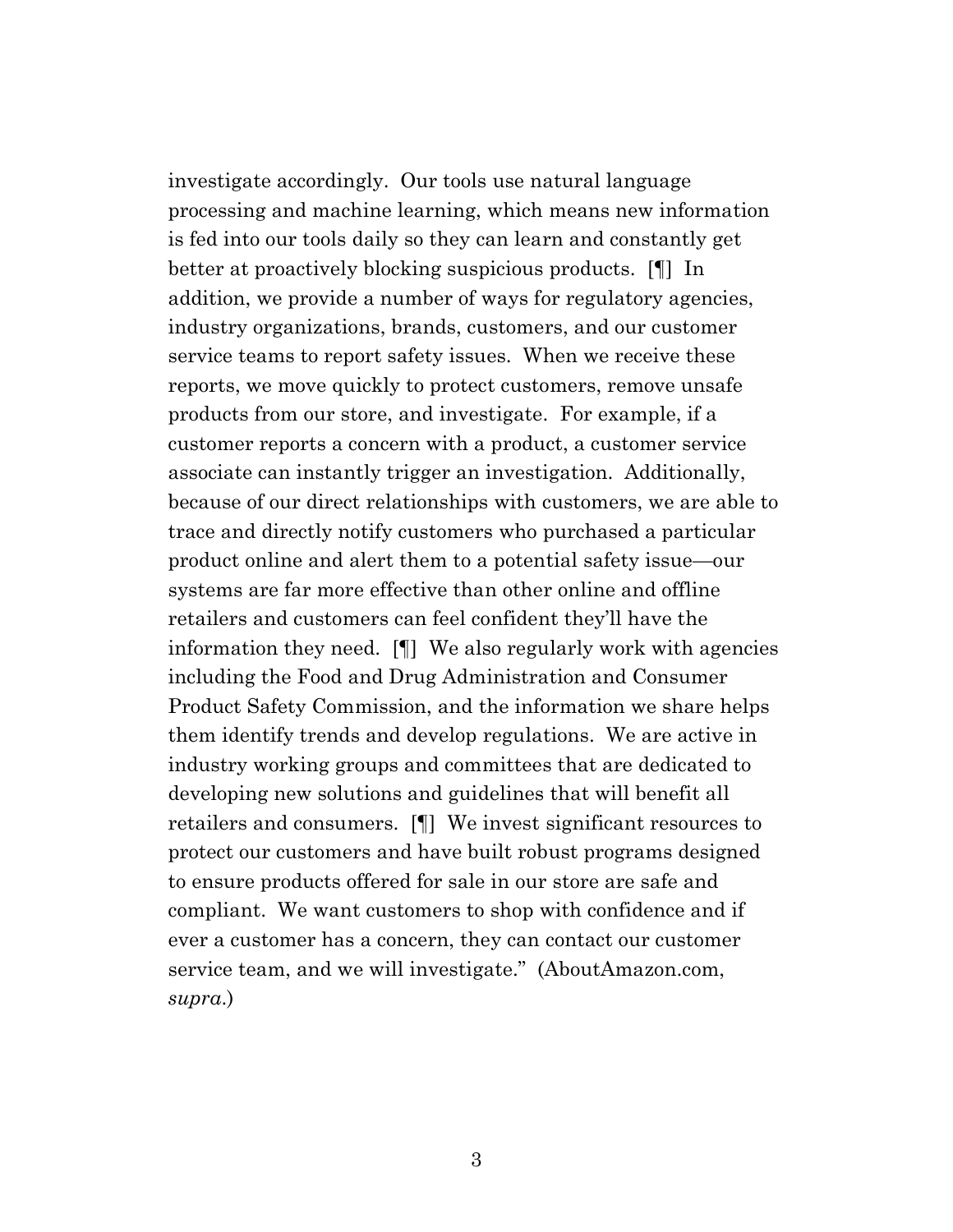These words are good. The admissions confirm the obvious: Amazon can control its river. It can undertake cost-effective steps to minimize accidents from defective products sold on its website. Strict tort liability will underline the priority Amazon places on its safety efforts.

Thus we have an easy case that beautifully illustrates the deep structure of modern tort law: a judicial quest to minimize the social costs of accidents—that is, the sum of the cost of accidents and the cost of avoiding accidents. Judges have been applying this social cost-benefit analysis as a felt instinct for a long time, as we shortly will survey. That deep structure makes this case simple to decide. When efforts to minimize accident costs are relatively inexpensive and apt to be effective, courts impose tort duties. Amazon has cost-effective options for minimizing accident costs. Amazon therefore has a duty in strict liability to the buyers from its site, including Kisha Loomis.

I

In large measure, tort law is cost-benefit analysis. Comparing the cost to the benefit of an activity is rational thinking. All else equal, it is rational to invest in ventures where the expected return exceeds the cost. Conversely, it is irrational to spend \$2 of your own money to get something you value only at \$1.

The judicial use of cost-benefit analysis is familiar throughout tort doctrine, in the doctrines of negligence as well as strict liability. In contrast to formal cost-benefit analyses in other spheres, this judicial practice does not compare quantified sums of dollar and cents on a balance sheet; case records nearly never contain precise data of the right kind. Rather, the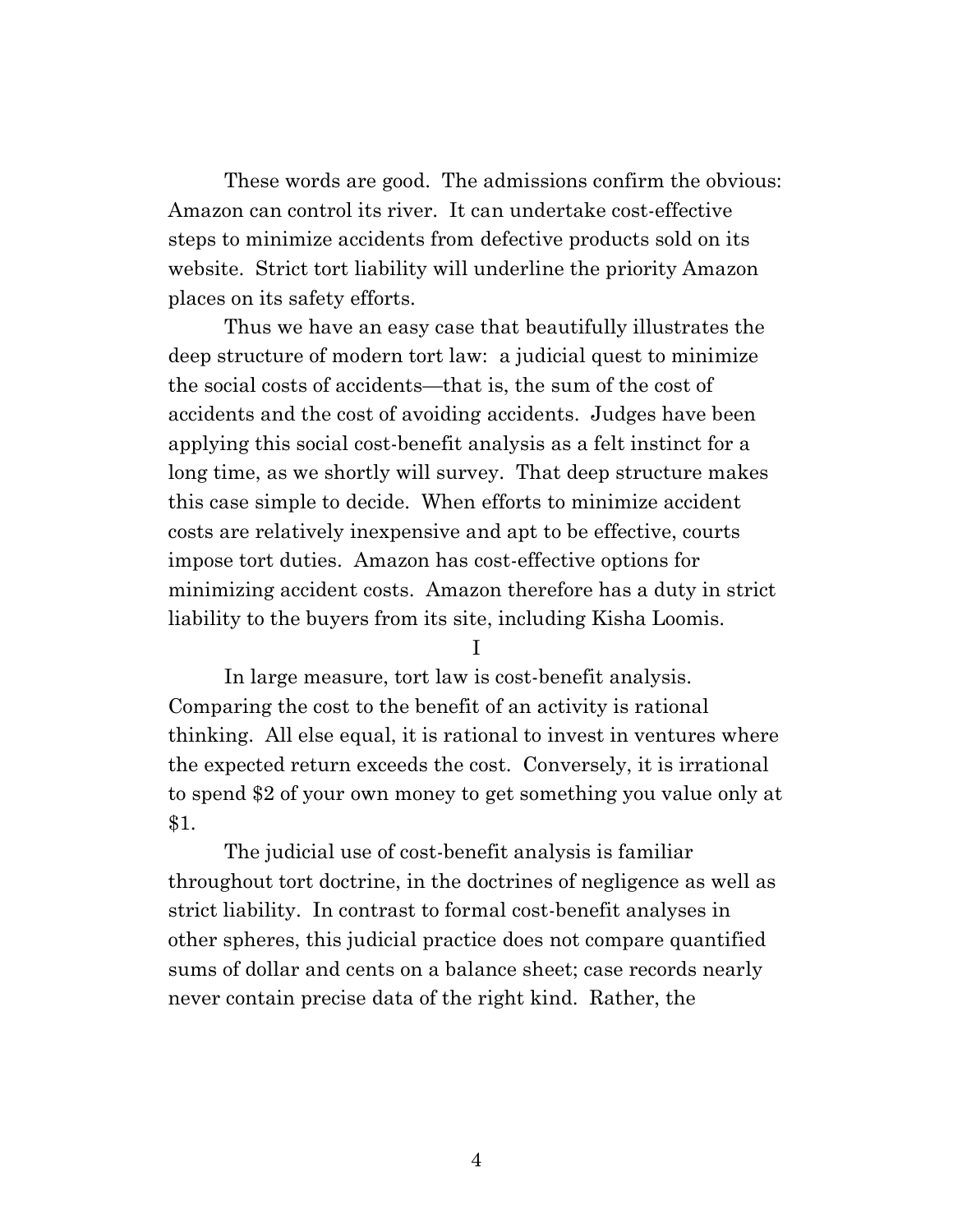litigation setting forces judicial reasoning to be more seat-of-thepants, more commonsensical than that.

We see this commonsensical method over and over through the decades.

The intellectual history of cost-benefit analysis in tort law goes back at least a century. (E.g., *Berkovitz v. American River Gravel Co.* (1923) 191 Cal. 195, 199 (*Berkovitz*); see also *Chicago, Burlington & Quincy Railroad Co. v. Krayenbuhl* (Neb. 1902) 65 Neb. 889, 902–904 [91 N.W. 880, 882–883].)

Shortly we return to the 1923 *Berkovitz* decision.

In 1944, Justice Roger Traynor—California's most esteemed jurist—explained tort doctrine must aim to minimize the social costs of accidents. (*Escola v. Coca Cola Bottling Co.* (1944) 24 Cal.2d 453, 462 (conc. opn. of Traynor, J.) ["public policy demands that responsibility be fixed wherever it will most effectively reduce the hazards to life and health inherent in defective products"] (*Escola*); see also *Greenman v. Yuba Power Products, Inc.* (1963) 59 Cal.2d 57, 63–64 (Traynor, J.) [unanimous court adopts logic of Traynor's concurring *Escola* opinion] (*Greenman*).)

Justice Traynor's *Greenman* decision had enormous impact. "Within a decade of *Greenman*, a majority of jurisdictions in the United States had adopted causes of action in strict product liability. Today all but a handful of states employ some version of products liability law." (Goldberg et al., Tort Law: Responsibilities and Redress (3d ed. 2012) p. 887.)

Shortly after *Escola*, Judge Learned Hand formalized tort law's efficiency calculus with enduring precision. (*United States v. Carroll Towing Co.* (2d. Cir. 1947) 159 F.2d 169, 173 [defendant's duty is a function of three variables: (1) the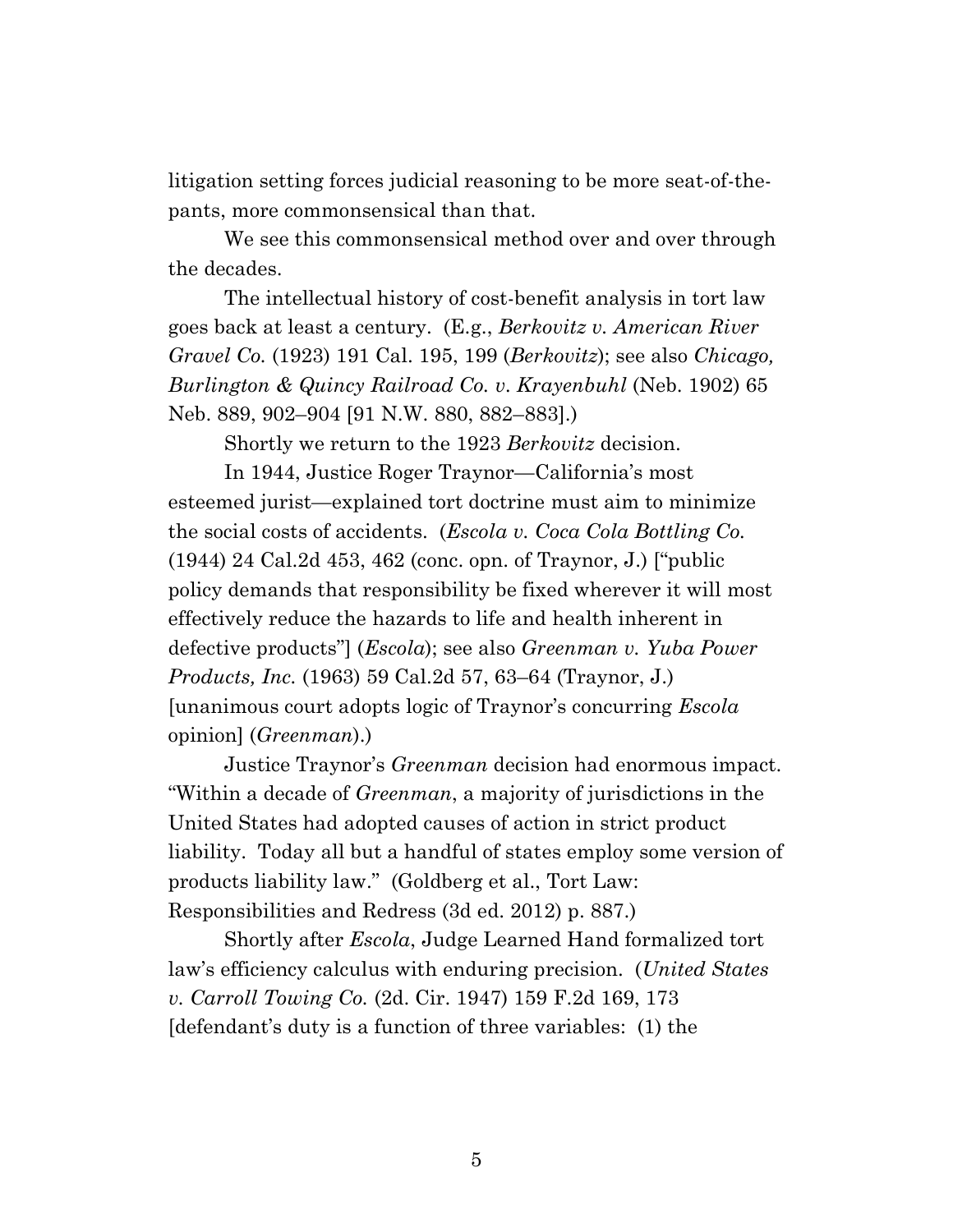probability of an accident; (2) the gravity of the injury from an accident; versus (3) the burden—that is, the cost—of adequate precautions]; see Posner, *A Theory of Negligence* (1972) 1 J. Legal Stud. 29, 32–33.)

In 1970, Professor (and now Senior United States Circuit Judge) Guido Calabresi treated tort law's deep structure in his landmark book, The Costs of Accidents (Calabresi). In Calabresi's approach, courts can use cost-benefit analysis to appraise whether defendants can make cost-effective accident avoidance investments. Where the benefit of investments in accident avoidance outweighs the cost, courts should impose tort duties on defendants. But courts refrain from imposing tort duties in situations where the options for accident avoidance are so limited that the costs of accident avoidance do not outweigh the benefits. (Cf. Posner, *Guido Calabresi's The Costs of Accidents: A Reassessment* (2005) 64 Md. L.Rev. 12, 15 [Calabresi's framework approximated cost-benefit analysis].)

In 1978, the California Supreme Court's *Barker* decision explicitly put cost-benefit analysis into the heart of tort law. (*Barker v. Lull Engineering Co*. (1978) 20 Cal.3d 413.) The question was whether a vehicle called a high-lift loader was a defective product. Lumber tipped off a loader working on a hilly construction site. The falling lumber injured the driver, who sued the manufacturer, saying the loader was a defective product: the manufacturer could have made the loader with stabilizing mechanical arms, which the driver maintained would have prevented the tipping and his injury. The manufacturer disagreed, saying its loader design was not defective at all; rather the problem was the bad decision to use the loader on a steep hill, where of course things would tip over. To resolve the issue, our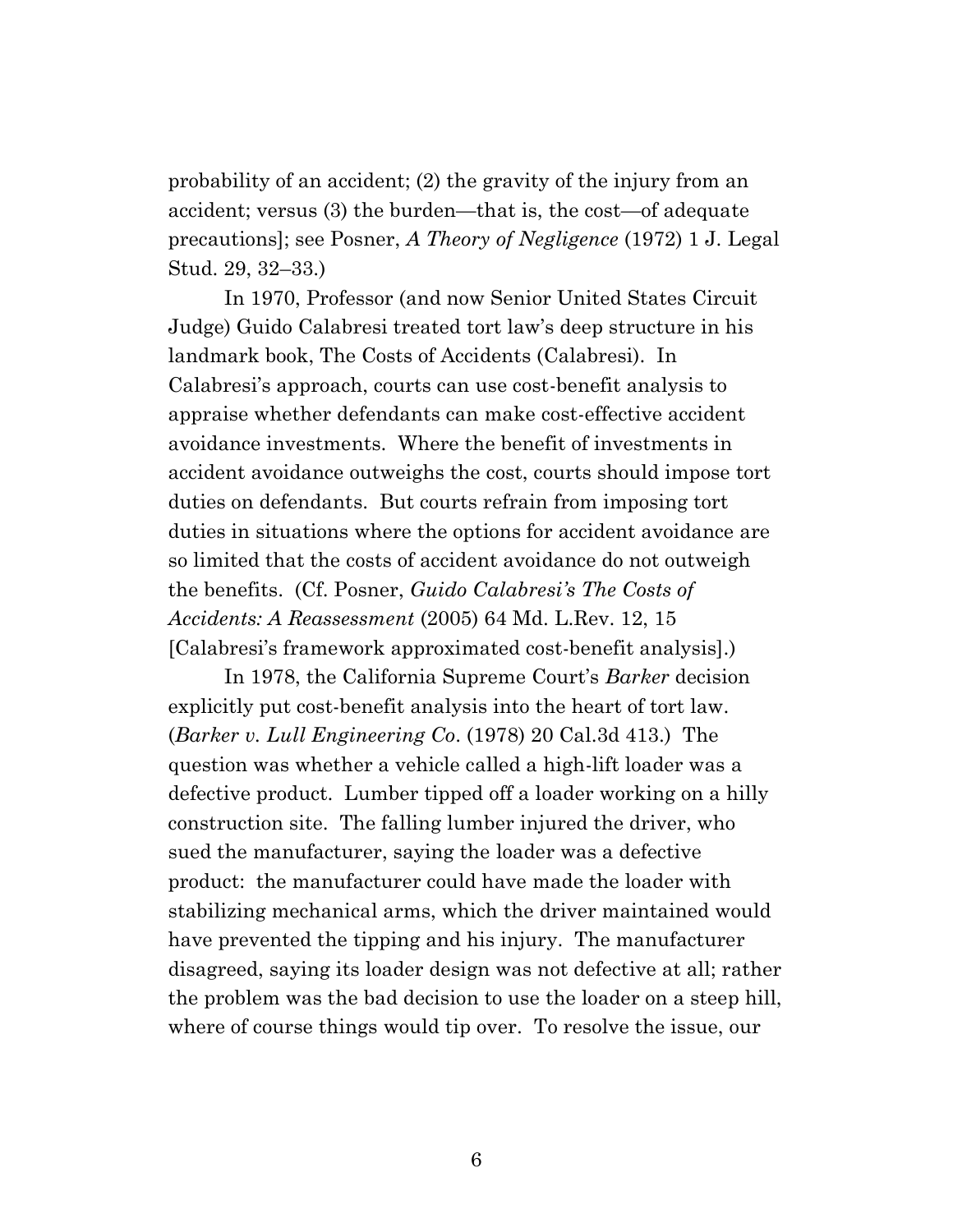Supreme Court crafted a cost-benefit standard: do the benefits of the challenged design outweigh the risk of danger inherent in such design? (*Id*. at pp. 418–421 & fn. 2, 426–427, 430–435.) Thus, a product is defective if its design embodies excessive preventable danger: that is, unless the benefits of the design outweigh the risk of danger inherent in such design. (*Soule v. General Motors Corp.* (1994) 8 Cal.4th 548, 567, 570.) The *Barker*  decision also formulated the alternative "consumer expectations" test. (*Barker,* at pp. 429–430.)

By the 1980s, the notion of tort cost-benefit analysis was mainstream. (See *Evra Corp. v. Swiss Bank* (7th Cir. 1982) 673 F.2d 951, 958 (Posner, J.) ["The amount of care that a person ought to take is a function of the probability and magnitude of the harm that may occur if he does not take care"].)

In 2016, the California Supreme Court cited Calabresi's enduring cost-benefit approach in its unanimous *Kesner* opinion. (*Kesner v. Superior Court* (2016) 1 Cal.5th 1132, 1153, citing Calabresi, *supra* [courts should assign tort liability to ensure those best situated to prevent injuries are incentivized to do so] (*Kesner*).)

We return to *Kesner* shortly.

This developing tort doctrine brings us to today and to Amazon.

Under this doctrine, Amazon owes its customers a duty in strict liability because Amazon's position in the distribution chain allows it to take cost-effective steps to reduce accidents. The costbenefit analysis in Amazon's case is not a close call: the benefits of the actions Amazon can take to minimize accidents vastly outweigh the costs of these actions to Amazon. Amazon's options are practical and cost-effective; indeed, Amazon says it is *already*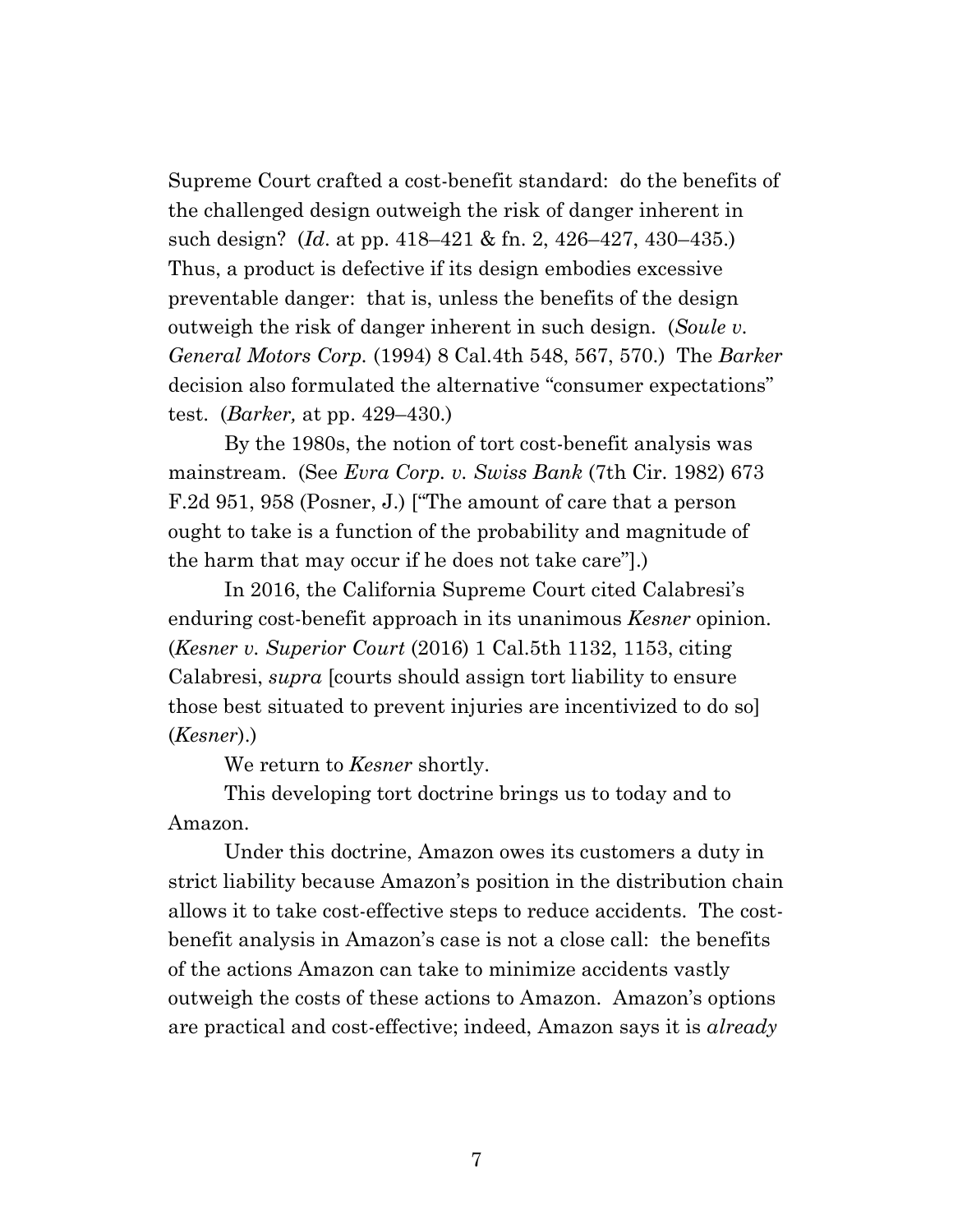taking these actions. Amazon thus must face strict liability for Loomis's fiery encounter with the hoverboard she bought from Amazon's site. Imposing this duty on Amazon creates financial incentives that back up Amazon's good words about its concern for customer safety.

Some suggest considerations of moral justice can compete with tort law's calculus of social benefit. (E.g., Simons, *Tort Negligence, Cost-Benefit Analysis, and Tradeoffs: A Closer Look at the Controversy* (2008) 41 Loyola L.A. L.Rev. 1171, 1172–1173; Schwartz, *Mixed Theories of Tort Law: Affirming Both Deterrence and Corrective Justice* (1997) 75 Tex. L.Rev. 1801, 1819–1820.) This case presents no potential conflict like that. The only time Amazon's brief uses the word "justice" is to write "the *Bolger* Court saw the 'novelty of these issues' as an opening to use law as 'an instrument of justice' to implement 'current concepts of what is right and just.' 53 Cal. App. 5th at 462 (quoting *Kriegler v. Eichler Homes, Inc*., 269 Cal. App. 2d 224, 227 (1969))." If they ever do, moral justice and cost-benefit analyses do not conflict in this case.

#### II

The case law jibes completely with this cost-benefit analysis. This is true for decisions that *impose* tort duties, as well as for decisions that *refuse to impose* tort duties. We see this consistency in both categories of decisions. We begin with decisions that *impose* duties.

## A

Courts impose tort duties on entities situated to take costeffective measures to reduce the costs of accidents. Six precedents illustrate this point.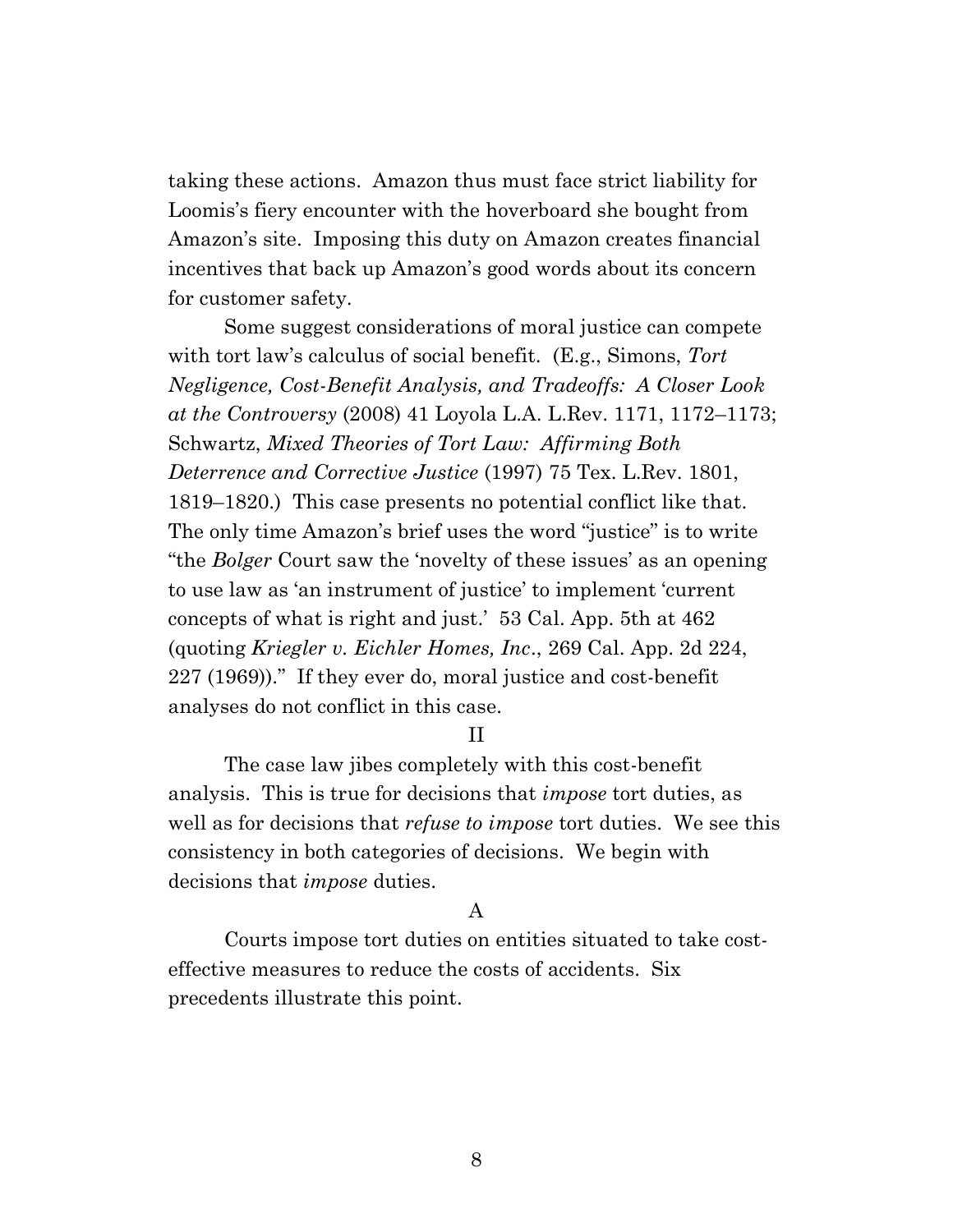1

Justice Traynor's *Escola* opinion proposed making Coca Cola strictly liable for an exploding cola bottle. The company was positioned to fix the problem through efficient accident avoidance measures. Coca Cola could have pressurized bottles more carefully, bought stronger bottles, tested more thoroughly, switched to cans, or used any combination of tactics. (See *Escola*, *supra*, 24 Cal.2d at p. 459 ["The bottle was admittedly charged with gas under pressure, and the charging of the bottle was within the exclusive control of [Coca Cola]"]; *id*. at p. 461 [Coca Cola "had exclusive control over both the charging and inspection of the bottles"]; *id*. at p. 462 (conc. opn. of Traynor, J.) [the bottler "is best situated to afford such protection" from the problem of exploding soda bottles].) Coca Cola made the key decisions and so was positioned to make soda containers safer—or, if costeffective fixes were impossible, to stop marketing the product altogether. Justice Traynor thus urged strict liability to force the company to internalize the accident costs it had been imposing on its customers. The Supreme Court unanimously affirmed the judgment against Coca Cola. (*Id.* at p. 461.)

2

In the same way, the *Greenman* decision imposed strict liability on a lathe maker that could have used better set screws to hold spinning wood more securely. Improved screws could have made the wood less likely to fly off the lathe and hurt the operator. (See *Greenman*, *supra*, 59 Cal.2d at p. 60.) Again, tort law forced the manufacturer to internalize the costs of accidents from its product.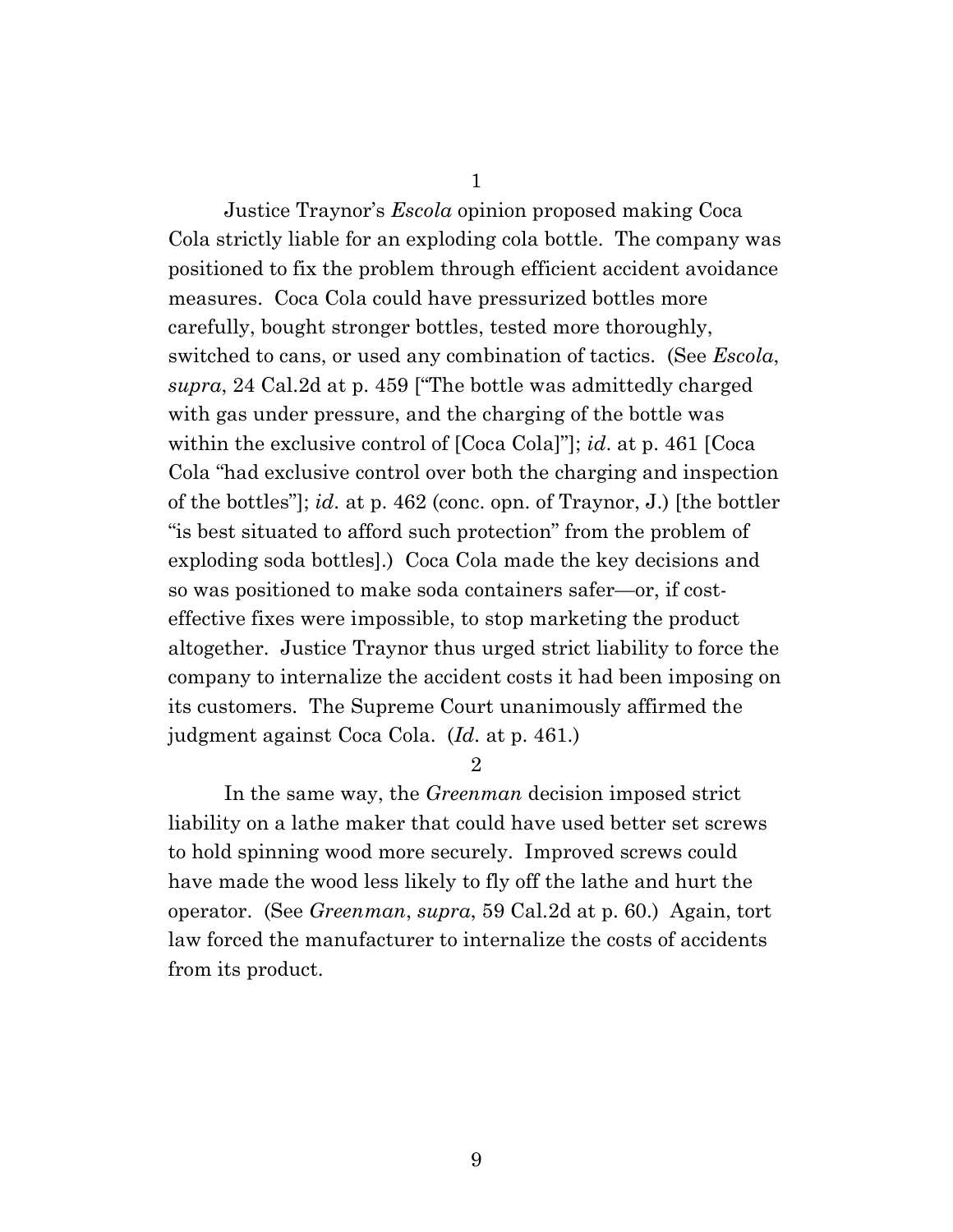3

The *Vandermark* opinion extended strict liability to a car retailer that sold a new Ford to one Chester Vandermark. (*Vandermark v. Ford Motor Co.* (1964) 61 Cal.2d 256.) Vandermark claimed the car's braking defect caused it to crash. For the unanimous court, Justice Traynor applied strict liability to the retailer as well as to the manufacturer, because the retailer was positioned to take actions to reduce the costs of accidents from defective products. The retailer was part of the manufacturer's overall marketing enterprise and in some cases would be the only member of that enterprise reasonably available to injured plaintiffs. The retailer's continuing business relationship with the manufacturer would allow dealers to exert pressure on the possibly remote manufacturer as an added safety incentive. (See *id.* at pp. 261–263.) The dealer never suggested its ability to exert pressure on Ford was so costly and ineffective as to be impractical.

4

*Rowland v. Christian* (1968) 69 Cal.2d 108 is another important case imposing tort liability on a decision maker positioned to undertake efficient accident precautions. The opinion put a duty on Nancy Christian, who knew the bathroom faucet handle in her apartment was cracked and needed replacing. Christian invited James Rowland to the apartment. Rowland said he was going to the bathroom. The handle broke and cut Rowland when he tried to use it. The court held Christian owed a duty to warn Rowland of the faucet crack. (*Id*. at pp. 110–112.)

This ruling made perfect cost-benefit sense. It would have cost Christian little to share her knowledge of the latent danger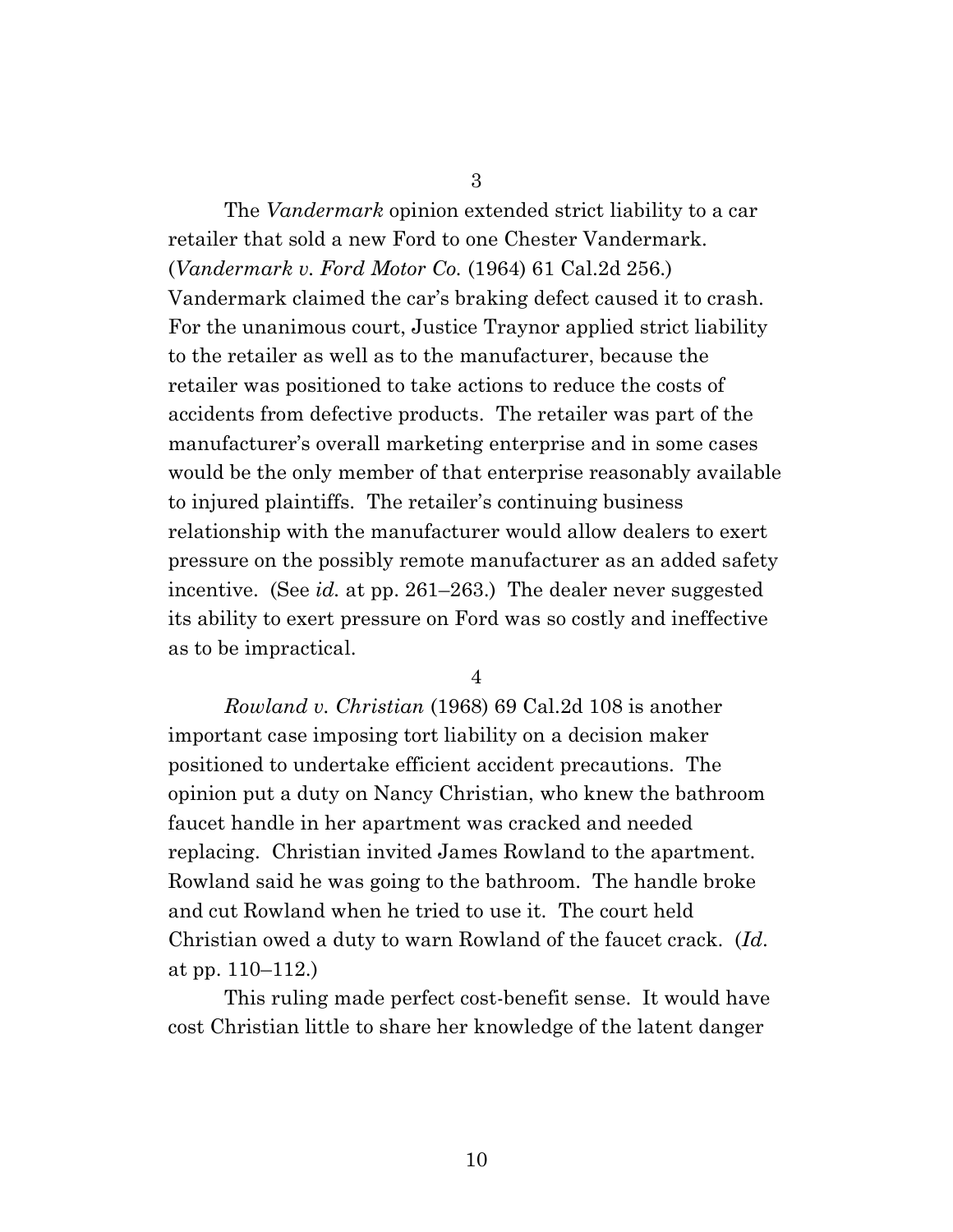with Rowland. The information would have allowed Rowland to take suitable care. Imposing this accident avoidance duty on the knowledgeable property possessor was efficient and thus socially rational. The fact this was a negligence case shows cost-benefit analysis in tort law is not confined to the context of strict liability.

5

The previously mentioned *Kesner* case illustrated the logic of tort law's cost-benefit analysis, and again outside the strict liability setting. Employees unwittingly carried workplace asbestos dust home to family members, who breathed it in and developed mesothelioma from the take-home exposure. The unanimous Supreme Court ruled the employers had a duty to the family members. (*Kesner*, *supra*, 1 Cal.5th at pp. 1141, 1156, 1165.)

The tort goal was "incentivizing reasonable preventative measures." (*Kesner*, *supra*, 1 Cal.5th at p. 1151.) The employers did "not claim that precautions to prevent transmission via employees to off-site individuals—such as changing rooms, showers, separate lockers, and on-site laundry—would unreasonably interfere with business operations." (*Id.* at p. 1153.) Employers "are generally better positioned than their employees or members of their employees' households to know of the dangers of asbestos and its transmission pathways, and to take reasonable precautions to avoid injuries that may result from on-site and take-home exposure." (*Ibid*.; see also *id.* at p. 1156 ["Businesses making use of asbestos were well positioned, relative to their workers, to undertake preventive measures, and [the employers] cite no evidence to suggest such measures would have been unreasonably costly."].)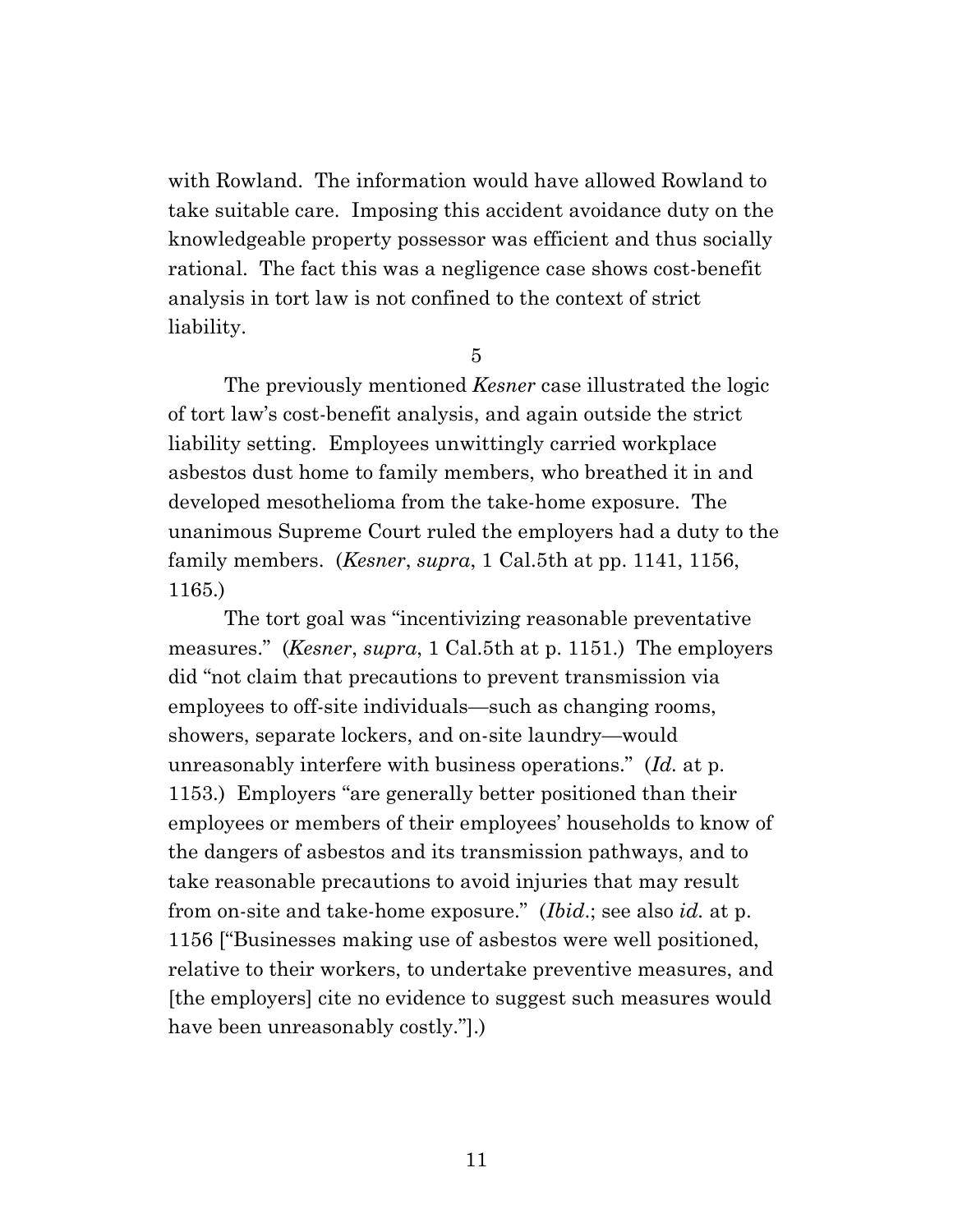The cost-benefit analysis thus was simple: the employers had cost-effective accident avoidance measures available to them, so they owed a duty in tort to family members facing take-home asbestos exposure. (See *Kesner*, *supra*, 1 Cal.5th at pp. 1154– 1156.)

6

Amazon repeatedly cites a Court of Appeal decision: *Bay Summit Community Assn. v. Shell Oil Co.* (1996) 51 Cal.App.4th 762 (*Bay Summit*), which concerned Shell Oil's liability for leaky polybutylene plumbing systems. This decision is instructive, as is the whole polybutylene saga. Both cut against Amazon.

Polybutylene was a plastic used for water piping. "Beginning in the late 1970s, polybutylene plastic plumbing systems—touted as being cheaper and more durable than copper pipe systems—were installed in new homes nationwide . . . . Over the years, several million homes, many of them mobile homes, were built with polybutylene plumbing systems. Before long, the plumbing systems began to experience failures of the fittings and of the pipe itself." (Hensler et al., Class Action Dilemmas: Pursuing Public Goals for Private Gain (2000) p. 375, fn. omitted (RAND).)

Polybutylene piping was the classic defective product. It seemed like a good thing when introduced, but over time it literally failed to hold water. Chlorine in drinking water apparently caused it eventually to crack and leak, leading to nationwide litigation and massive settlements involving some 220,000 replumbing jobs and many millions of dollars. (RAND, *supra*, at p. 390.)

In 1977, Shell Oil Company had begun manufacturing polybutylene resin—the raw material for the pipes—and it was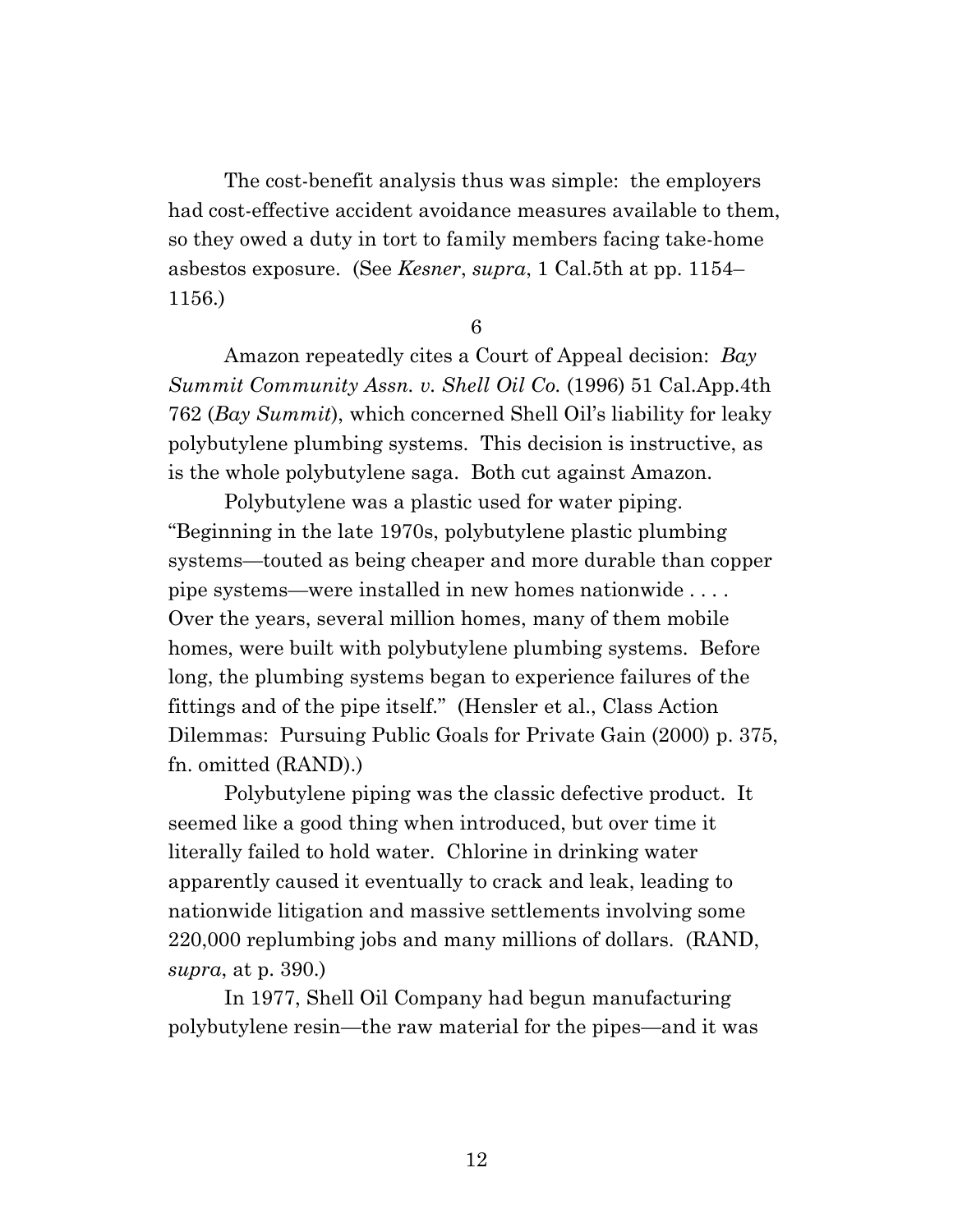the sole manufacturer of polybutylene resin. But Shell entirely withdrew the product from the U.S. market in 1996. (RAND, *supra*, at p. 375.)

The *Bay Summit* decision was one chapter in the nationwide litigation that drove Shell out of the polybutylene market. In *Bay Summit*, the case's record was very limited and in conflict as to (1) whether Shell did in fact control the manufacturing or distribution process and (2) whether it was an integral factor in bringing a polybutylene plumbing system to market. (*Bay Summit*, *supra*, 51 Cal.App.4th at p. 778.) The court remanded the case for a factual determination of whether Shell "had control over, or a substantial ability to influence, the manufacturing or distribution process." (*Ibid*.) Absent this ability to control or influence the manufacturing or distribution system, Shell could not be strictly liable for leaking polybutylene plumbing systems.

*Bay Summit* is a disastrous precedent for Amazon because, unlike in *Bay Summit*, there is no doubt about Amazon's ability to control the distribution system Amazon invented. Amazon *is* the distribution system. It thus should be strictly liable for defective products people buy from its site.

Beyond the particular *Bay Summit* decision, the entire polybutylene saga is an example of how tort law can lead to socially rational decisionmaking by forcing commercial actors to internalize the costs of their actions. According to the RAND analysis, the final outcome was that polybutylene piping disappeared from the U.S. marketplace because it was faulty. Apparently it was cheaper to switch to different kinds of plastic than to bear the tort liability for polybutylene. If the product is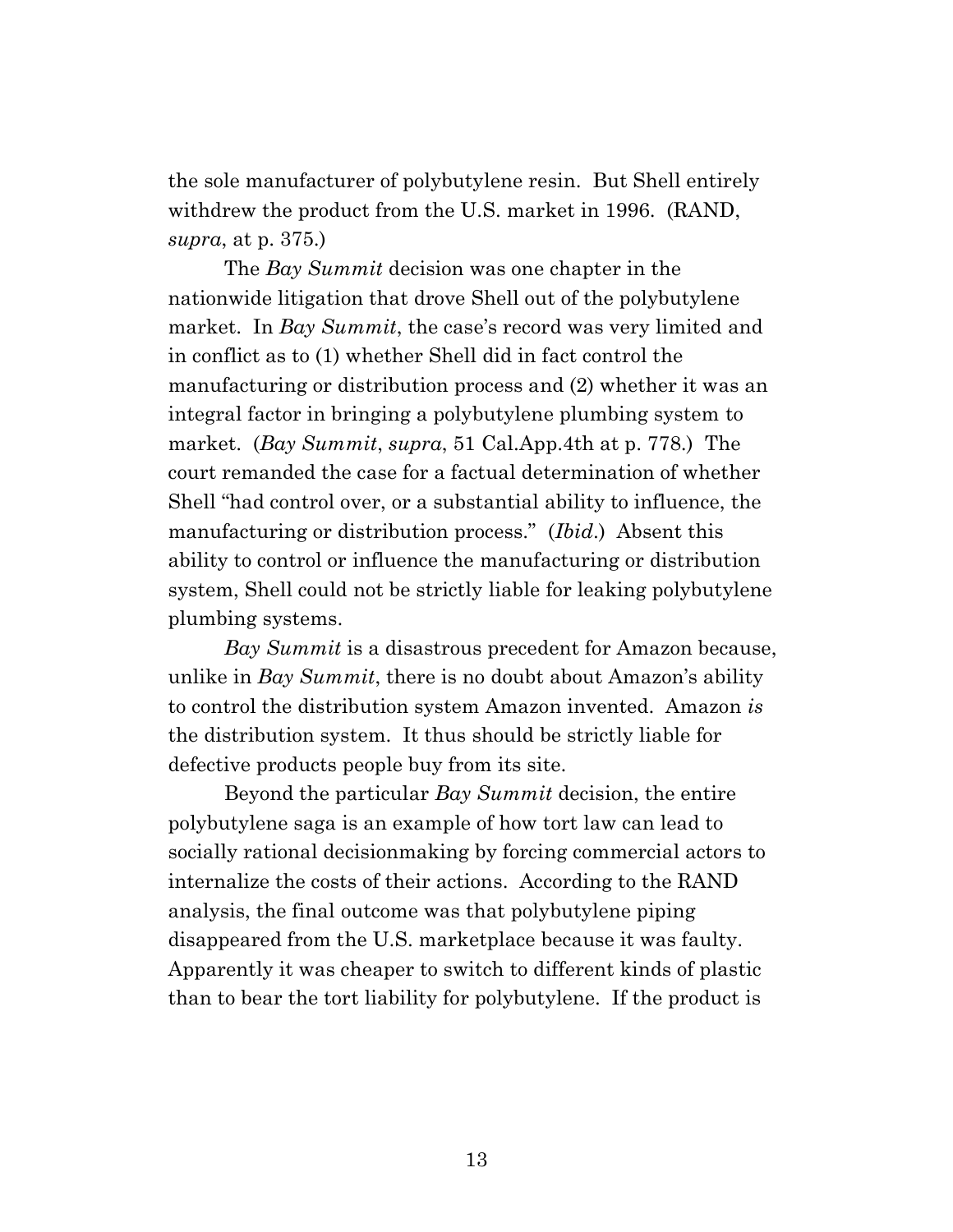defective, the sooner it is fixed or disappears, the better. This saga favors Loomis, not Amazon.

These six cases show courts have used cost-benefit analysis to decide whether to *impose* tort duties. Six cases on the other side of the coin show the same method.

B

Courts *refrain* from imposing tort duties where measures to avoid accidents are burdensome and unlikely to be cost-effective. This notion initially may seem off-putting: do we not seek to avoid accidents at all costs? No, we do not. As Calabresi explained, "[w]e take planes and cars rather than safer, slower means of travel." (Calabresi, *supra*, at p. 18.) At some point, a quest for perfect safety becomes irrationally expensive. Six cases show how judicial cost-benefit analysis can locate this point.

1

The previously cited *Berkovitz* decision illustrates this judicial instinct. It used the cost-benefit method long before that terminology appeared in tort decisions.

The *Berkovitz* accident was in 1919. Two couples in a "Dodge touring car" were breaking the speed limit at 2:00 a.m. in a city and rear-ended a gravel truck going about 10 miles per hour. (*Berkovitz*, *supra*, 191 Cal. at pp. 197–198.) People in the Dodge sued the truck company, claiming the truck's coal-oil tail lamp was out. If true, that would have violated the law requiring a night light and thus would have been negligence per se. The evidence conflicted about the coal-oil lamp. The truck driver said he saw the reflection of the tail light three or four blocks before the accident scene and it was working then, so by his account the light must have failed in those three or four blocks—just moments before the crash. (*Id.* at p. 198.) The Supreme Court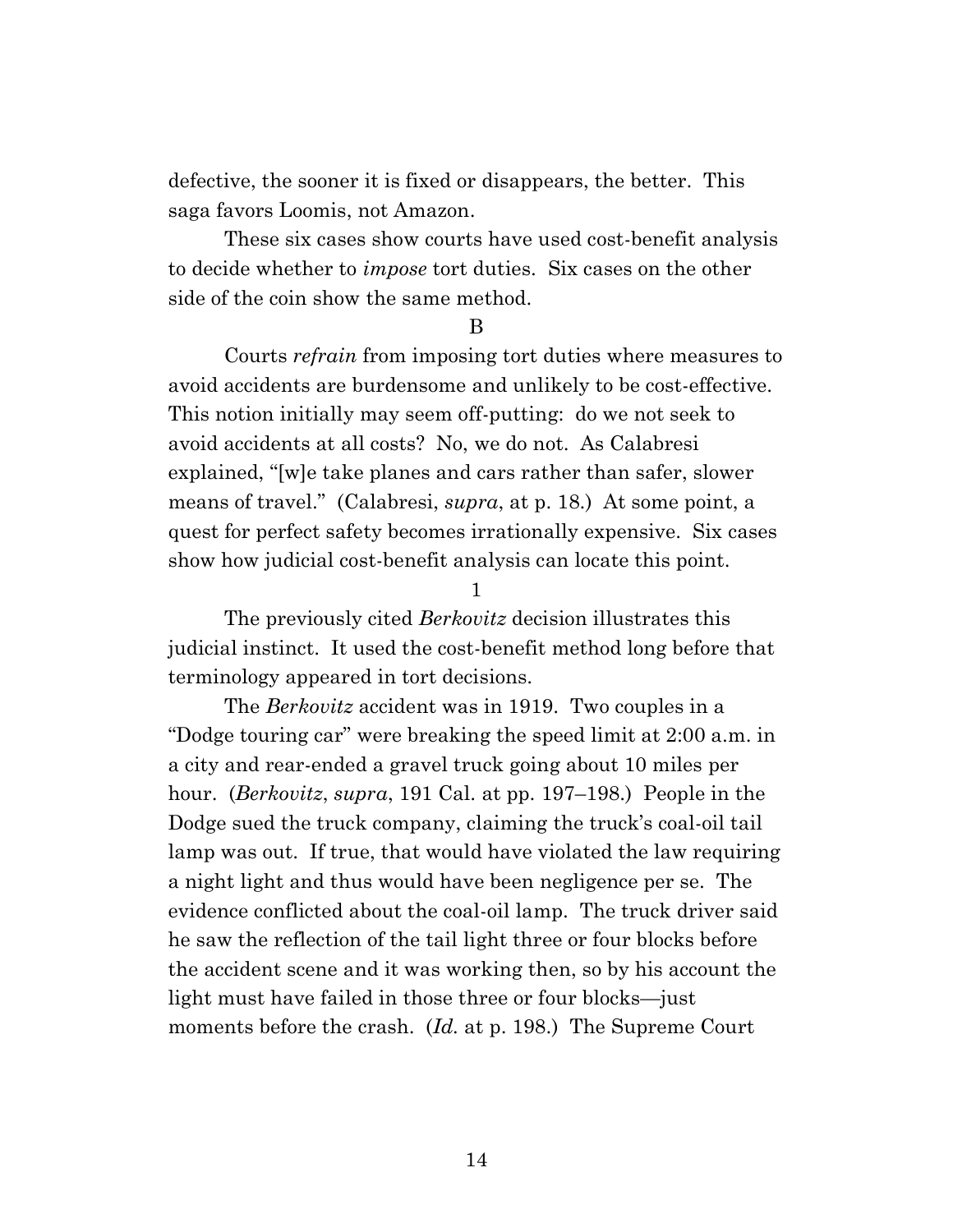ruled that, under these circumstances, the truck company was entitled to an excuse instruction. (*Id*. at pp. 199–200.) The *Berkovitz* court permitted the excuse defense because it, in essence, decided the conduct the trucker described was efficient. The trucker claimed he made sure his light was working just before the accident. There was no other better and yet practical way for the trucker to check his tail light: in 1919, dashboard alerts about failed tail lights were things of the future. In that year, the only way the trucker could have been *more* cautious would have been to post a person "over the rear light to observe whether it is constantly burning." (*Id.* at p. 199.) This lookout notion was obviously preposterous in the court's view. This extreme measure would have been socially uneconomical—like forcing all interstate traffic today to drive at 10 miles per hour to minimize accidents. *That* much safety would be socially irrational.

Because the precaution cost would have been high while the accident risk from a very-briefly-unlit tail light was low, the *Berkovitz* decision refused to impose an absolute per se duty on the trucker. The cost of the additional precaution was socially irrational: posting lookouts on the back of every motor vehicle would have been more costly than the safety benefit would justify.

2

A second example is *O'Neil v. Crane Co.* (2012) 53 Cal.4th 335 (*O'Neil*). Amazon relies on *O'Neil*, but that decision contradicts Amazon's argument.

The key feature about the *O'Neil* case was that defendant Crane made valves but was being sued for replacement asbestos gaskets Crane did *not* make. When workers refurbish an old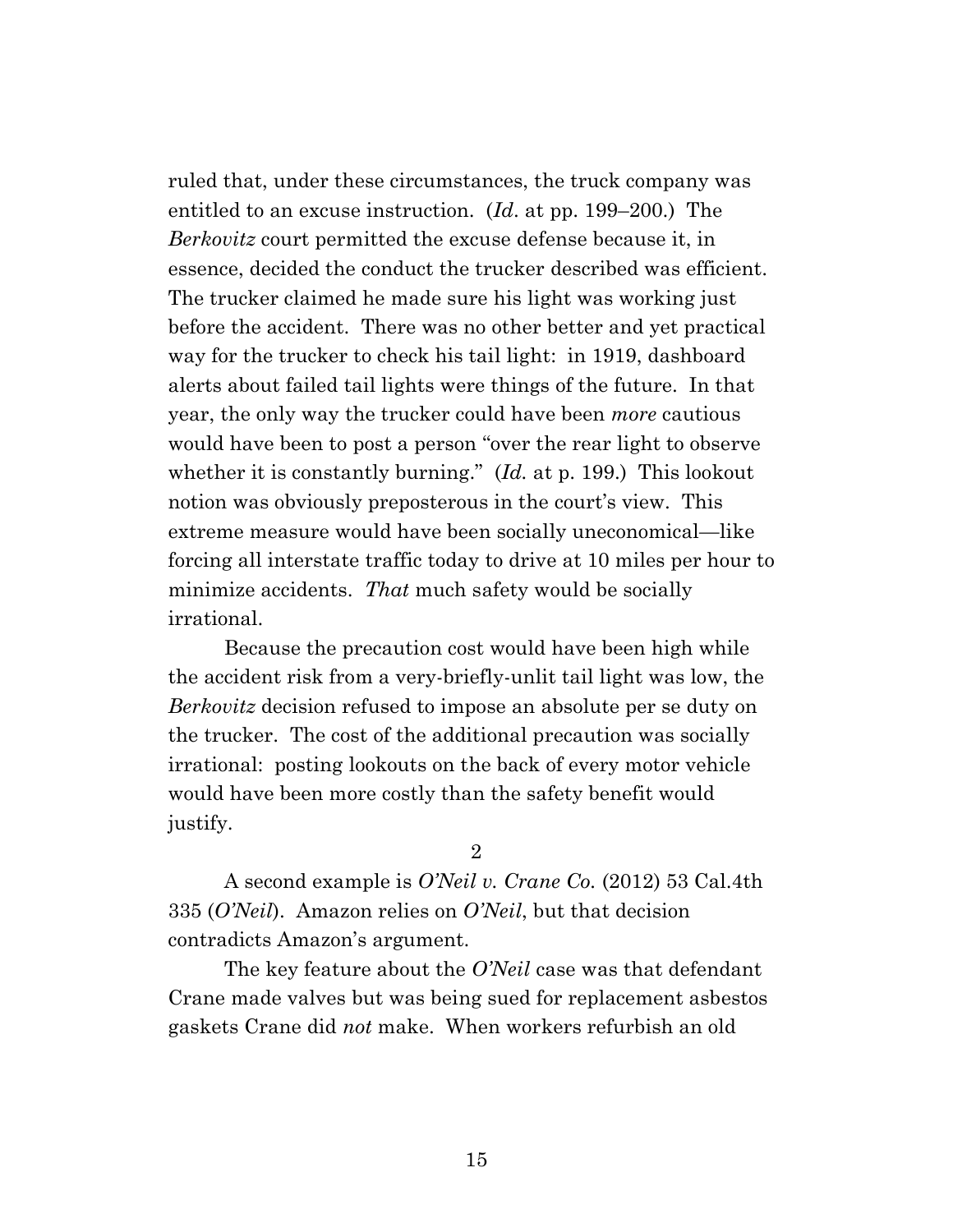leaky valve, they predictably put new replacement gaskets in the valve. But the *O'Neil* decision held valve maker Crane owed no tort duty, either in negligence or strict liability, to people repairing its valves who breathed dust from the replacement asbestos gaskets Crane did not make. (*O'Neil, supra*, 53 Cal.4th at p. 342.)

Crane could *foresee* workers repairing its valves would use asbestos gaskets made by other companies. (*O'Neil*, *supra*, 53 Cal.4th at p. 342.) So why did Crane have no tort duty? Because the Supreme Court said the cost of imposing this duty on one firm to warn of dangers from products from *other* manufacturers would outweigh the benefit of resulting injury reductions. This duty would be tremendously and ineffectively overbroad: like requiring "match manufacturers to warn about the dangers of igniting dynamite." (*Id.* at p. 361.) But when every firm must warn everybody about everything, the costly exercise does no good. " 'To warn of all potential dangers would warn of nothing.' " (*Id.* at p. 363, quoting *Andre v. Union Tank Car Co., Inc.* (1985) 213 N.J. Super. 51, 67 [516 A.2d 277, 286].)

*O'Neil*'s cost-benefit analysis meant the court refused to impose a tort duty where it would be socially irrational to do so. Crane did not control the marketing of gaskets made by other firms. Amazon, by contrast, completely controls its river. There is nothing socially irrational or ineffectively redundant about making Amazon strictly liable for accidents from products bought from its website.

3

The same principle governed *Peterson v. Superior Court* (1995) 10 Cal.4th 1185, 1188–1189 (*Peterson*), which ruled land and hotel owners are not strictly liable for injuries to their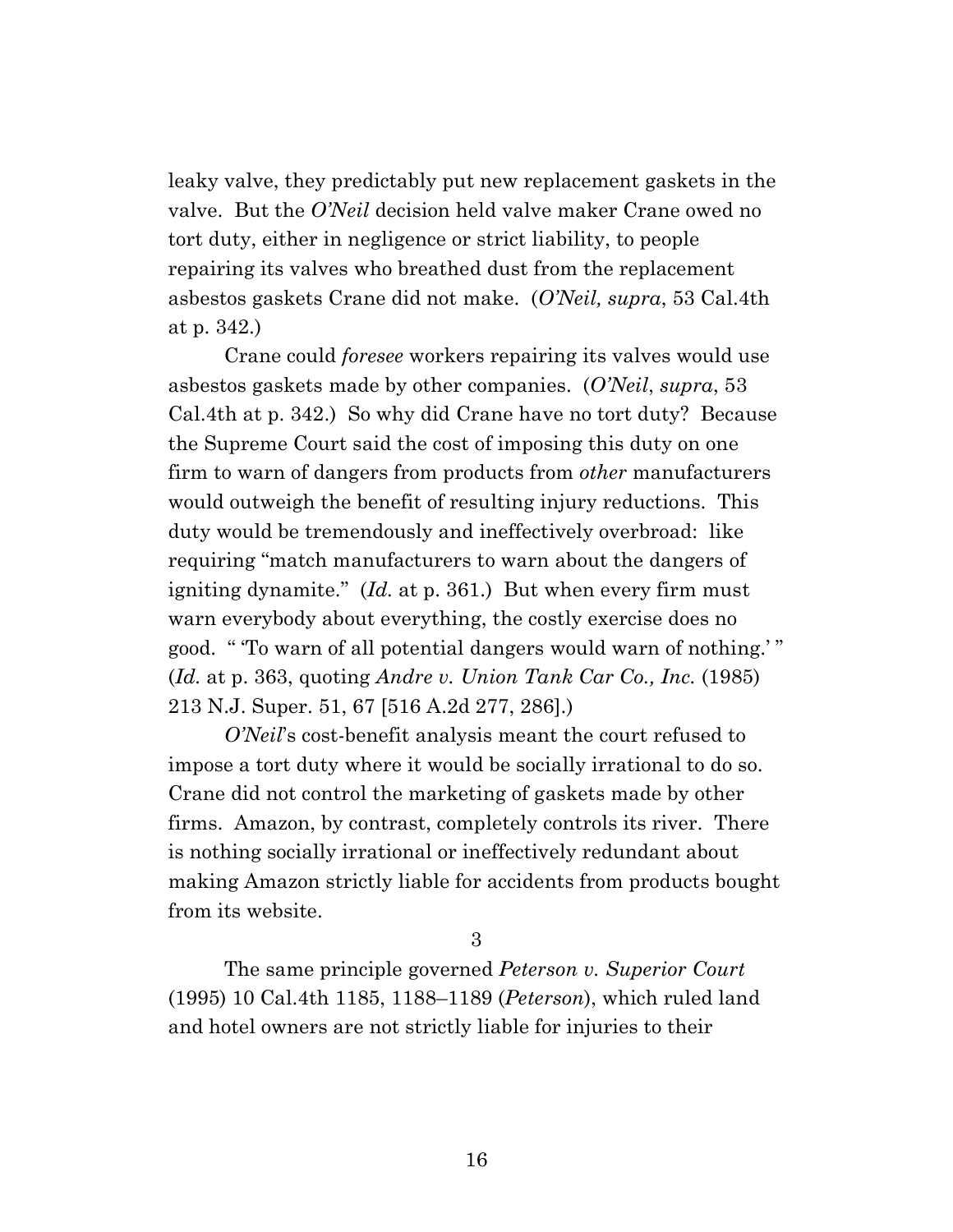tenants and guests caused by an unknown defect in the premises. The owners remained liable in negligence; injured guests retained a strict liability action against the manufacturer, distributors, and retailers of the allegedly defective products. But to extend the strict liability duty to land owners for unknown defects owners did not create and could not discover through a reasonable inspection would mean imposing costly duties without a compensating benefit in accident reduction. "A landlord or hotel owner, unlike a retailer, often cannot exert pressure upon the manufacturer to make the product safe and cannot share with the manufacturer the costs of insuring the safety of the tenant, because a landlord or hotel owner generally has no 'continuing business relationship' with the manufacturer of the defective product. . . . 'The cost of insuring risk will not be distributed along the chain of commerce but will probably be absorbed by tenants who will pay increased rents.'" (*Id.* at p. 1199.) "Because of the practical impossibility of obtaining expert knowledge of all the components of an apartment, landlords must rely on others for their safe manufacture, installation and repair. In this respect, landlords are in no better position to know of defects than are tenants." (*Id.* at p. 1209.)

By contrast, Amazon is in a better position than its customers to learn of and to combat defects in products on its website.

4

*Parsons v. Crown Disposal Co*. (1997) 15 Cal.4th 456 (*Parsons*) is conceptually similar to *O'Neil* and *Peterson*. Darrell Parsons was riding his horse on an urban bridle path when a truck noisily lifted a nearby trash bin. The crashing sound made the horse bolt, throwing Parsons to the ground. (*Id*. at p. 462.)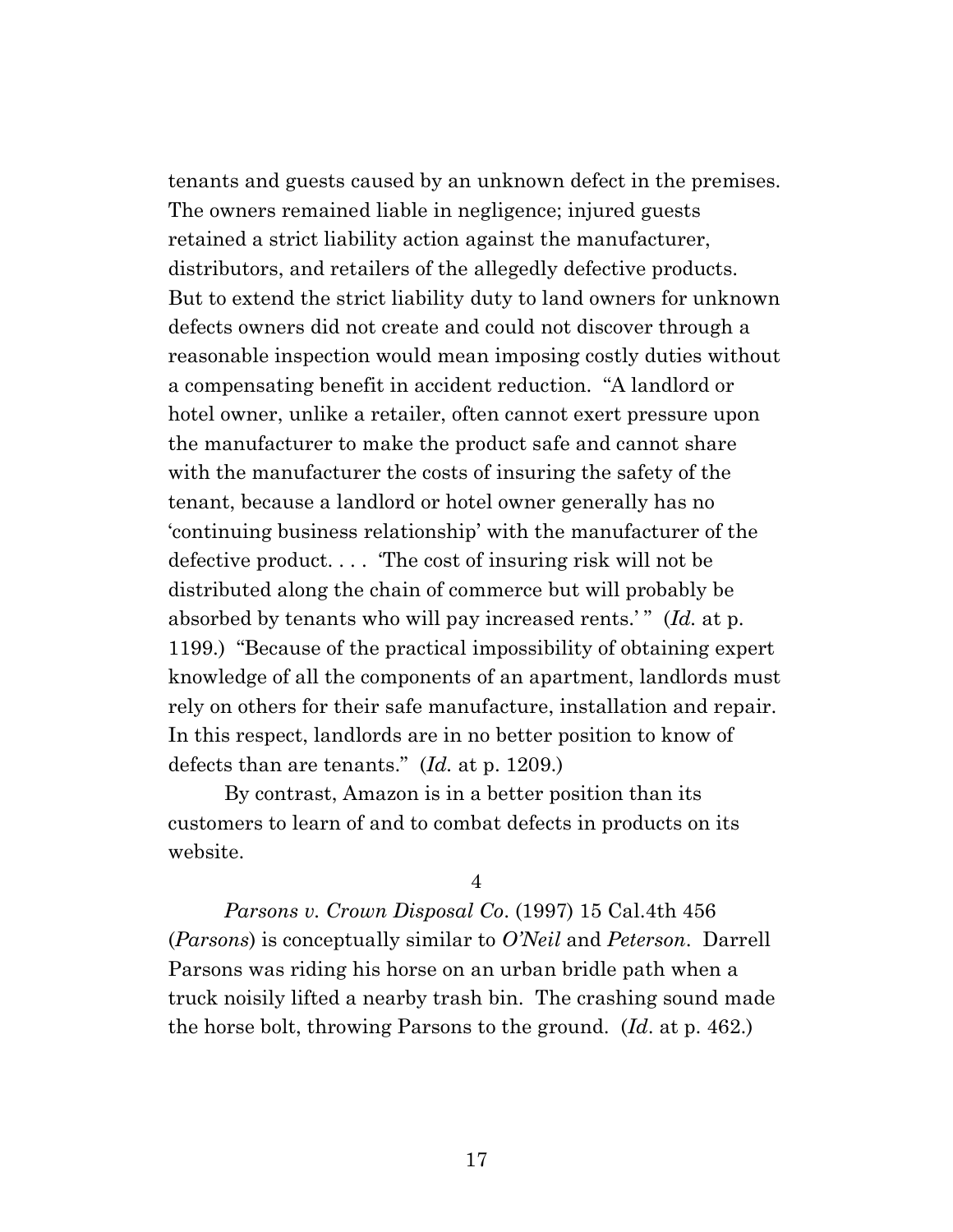Parsons sued the trash company. The Supreme Court ruled the company owed Parsons no tort duty. The Supreme Court used a "social utility analysis" to evaluate accident avoidance measures the trash company could have taken: "changing the hours of collection, temporarily 'blocking off' the area with warning cones or tape, posting warning signs, providing riders with a schedule of collection times, or a combination of these methods." (*Id.* at p. 474.) The court rejected Parsons's proposals because they would increase "the burden on machine operators over what was considered reasonable." (*Ibid.*) These precautions "unreasonably would impair the utility" of the trash company, which ran a business "of high social utility." (*Ibid.*) And imposing these duties on the trash company would imply similar restrictions on a wide "range of socially useful activities that may produce such noises and provoke such fright." (*Id*. at pp. 474–475.)

The Supreme Court illustrated its cost-benefit analysis with commonsense examples:

"Should a homeowner whose property abuts this extensive bridle path (or who has horse-owning neighbors) be obligated to peek over his or her six-foot fence to make sure that no horse is near before starting a power lawn mower? Should he or she be required somehow to keep a *constant lookout* while mowing the lawn, lest he or she frighten a horse that approaches shortly after lawn mowing begins? Should a homeowner or building contractor be obligated to undertake similar procedures before and during use of chain saws, leaf blowers, or other loud power tools? What about noise from passing cars and trucks on the adjacent highways, or from a picnicker's radio, or from an emergency siren or alarm, or from a jetliner's sonic boom? We conclude that imposing a duty in the present case to guard against fright to a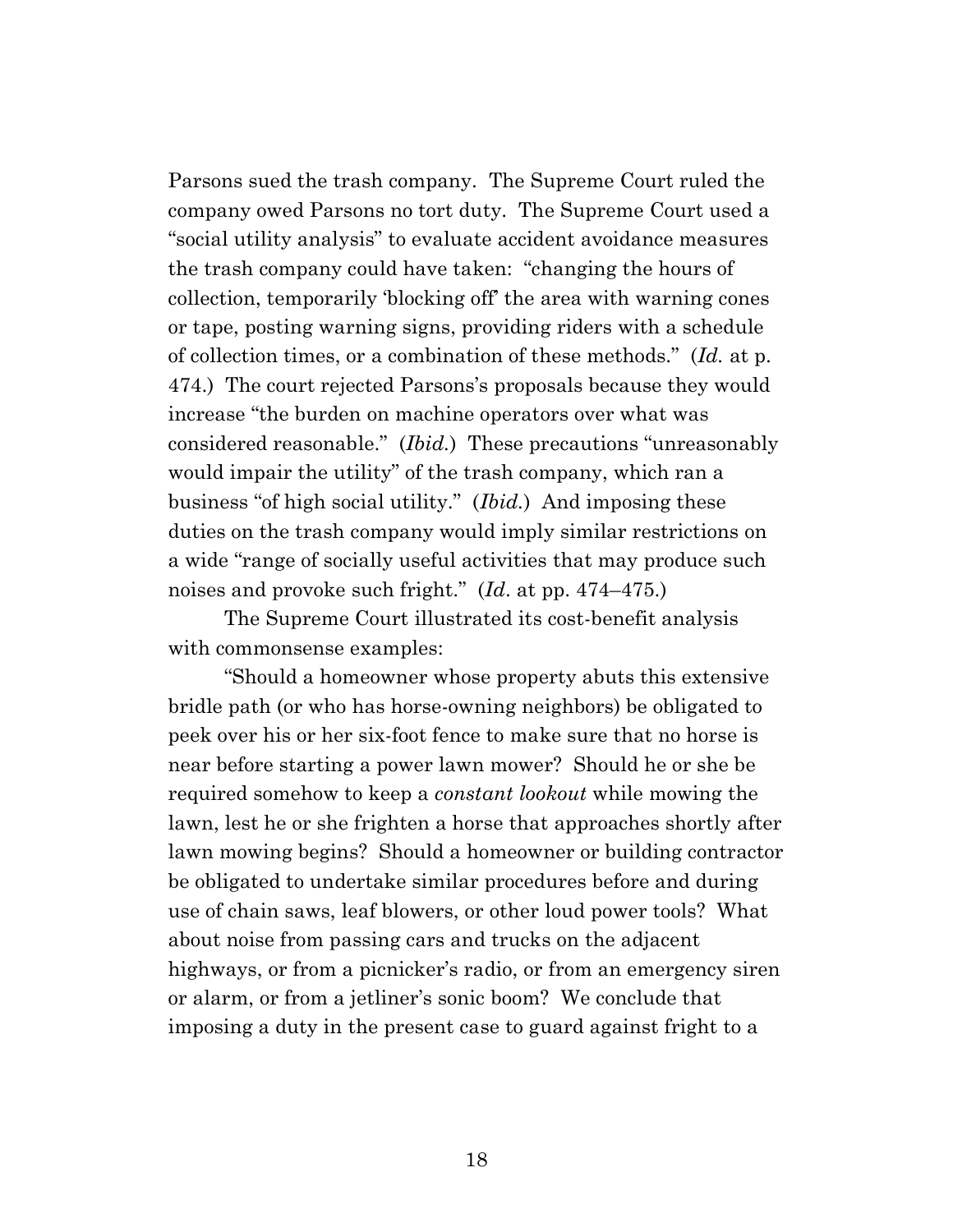horse might well subject all manner of actors to the same duty and potential liability, with obvious and detrimental consequences stifling to the community." (*Parsons*, *supra*, 15 Cal.4th at p. 475, emphasis in original.)

In short, this seat-of-the-pants cost-benefit analysis showed the accident avoidance Parsons had proposed for the trash company was not worth its cost. These proposed safety measures were just as obviously inefficient as lookouts on 1919 trucks to see if the coal-oil lamp was still lit. (Cf. Grady, *The American Negligence Rule* (2019) 53 Val.U. L.Rev. 545, 576 [*Parsons* basically held the untaken precautions "flunked the Learned Hand formula"].)

When accident avoidance will be costly and ineffective, the Supreme Court refuses to burden defendants with tort duties. Amazon loses under this rule, for it *can* take cost-effective actions to minimize the cost of accidents. Indeed, it claims it already does.

The same rule explains the lower court California cases on which Amazon relies. These Court of Appeal decisions concern two situations: secondhand dealers and finance lessors. We treat each in turn.

5

The secondhand dealer cases declined to impose a duty in strict liability because the dealers were unable to take costeffective measures to minimize accidents from the secondhand machines they sold.

*Wilkinson v. Hicks* (1981) 126 Cal.App.3d 515 (*Wilkinson*) is representative. Robert Wilkinson injured his hand operating a 50-year-old Niagara punch press at the Mac Smith Company. Benmatt Industries owned the press for many years. Then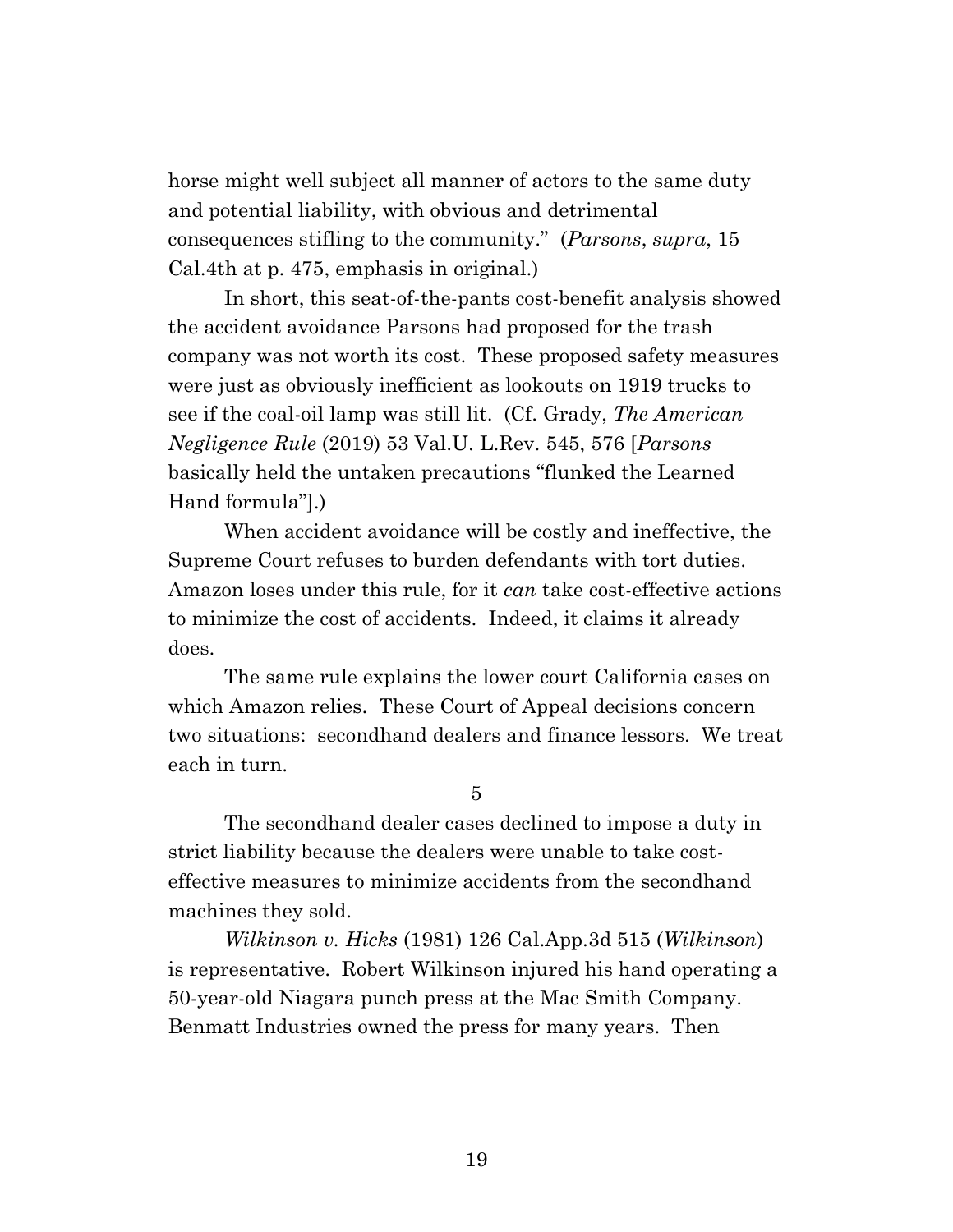defendant Roy Hicks, a dealer in secondhand industrial machinery, bought it from Benmatt and sold it "as is" to Mac Smith Company. Wilkinson sued Hicks, but the trial court *disallowed* the strict liability claim. Only the negligence action went to the jury, which ruled against plaintiff Wilkinson. (*Id.* at pp. 516–519.)

On appeal, the court affirmed secondhand dealer Hicks owed no strict liability duty to Wilkinson. Imposing strict liability on secondhand dealers would require them "routinely to dismantle, inspect for latent defects, and repair or recondition their products." (*Wilkinson, supra*, 126 Cal.App.3d at p. 521.) That rule "would effect a radical change in the nature of the used product market, which would deprive that market of [its] desirable flexibility." (*Ibid.*) The proposed rule would make used goods dealers the insurers of the goods they sold. (*Ibid.*) This would increase the prices of secondhand goods. (*Id.* at p. 520.)

In a nutshell, plaintiff Wilkinson proposed requiring secondhand dealers to take expensive safety measures: dismantling, inspecting, repairing, and granting a mandatory warranty. The court, quite reasonably, was not convinced these steps were cost-effective in light of the existing strict liability duties on the original manufacturer and its original distribution network. Wilkinson's proposed safety measures were too expensive and ineffective to be socially desirable. So Hicks owed no strict liability duty to Wilkinson. (Accord, *Brejcha v. Wilson Machinery, Inc*. (1984) 160 Cal.App.3d 630; *Tauber–Arons Auctioneers Co. v. Superior Court* (1980) 101 Cal.App.3d 268.)

In contrast, the measures Amazon can take to minimize the cost of accidents are cost-effective and socially efficient.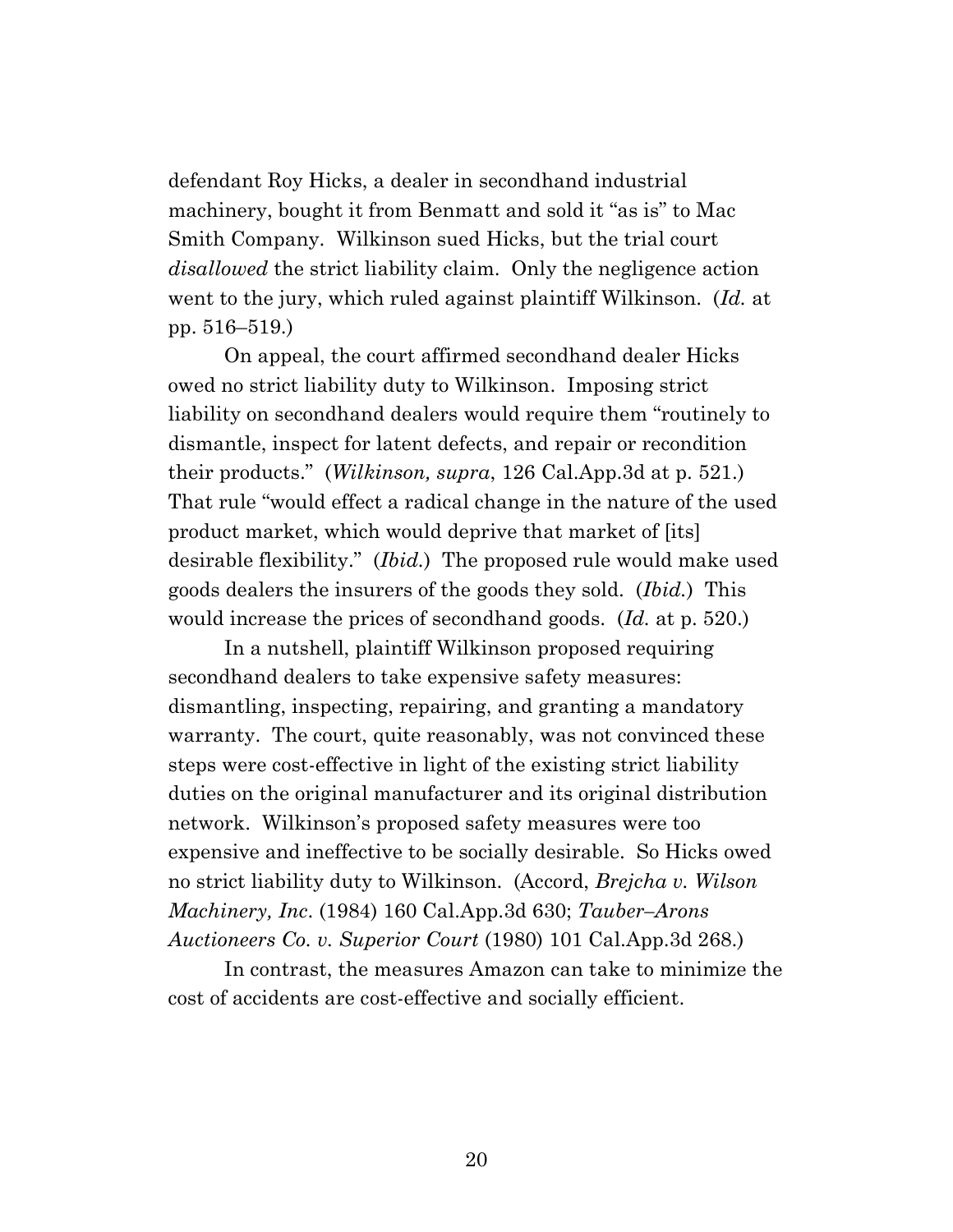6

The same principle guided the finance lessor decision in *Arriaga v. CitiCapital Commercial Corp.* (2008) 167 Cal.App.4th 1527. Guillermo Arriaga suffered a work injury while operating a glue spreader machine. Black Bros. manufactured the glue spreader and sold it to Klors, which resold it to CitiCapital (actually, its predecessor, which we ignore), which leased it to AVP, which sold it to Orepak, which employed Arriaga. (*Id*. at pp. 1532–1533.) The injured Arriaga sued many parties, including CitiCapital. The court analogized CitiCapital's role to that of a bank that loaned purchase money to AVP. (*Id.* at p. 1536.) The court refused to put a duty of strict liability on CitiCapital in part because the court could not see what CitiCapital might do to "enhance product safety." (*Id.* at p. 1537.) "[T]he finance lessor is not in any position to either directly or indirectly exert pressure on the manufacturer to enhance the safety of the product." (*Id.* at p. 1538; see also *ibid.* ["the finance lessor does not have control over, or a substantial ability to influence, the manufacturing or distribution process"]; *id*. at 1539 ["the finance lessor's relationship with a particular manufacturer does not, in the normal course, possess the continuity of transactions that would provide a basis for indirect influence over the condition and safety of the product"].)

In short, there was no action, let alone any cost-effective action, the finance lessor could take to reduce the likelihood of glue spreader accidents. The *Arriaga* court thus refused to impose tort duties on the finance lessor. The contrast with Amazon's situation is obvious.

\* \* \* \* \* \* \*